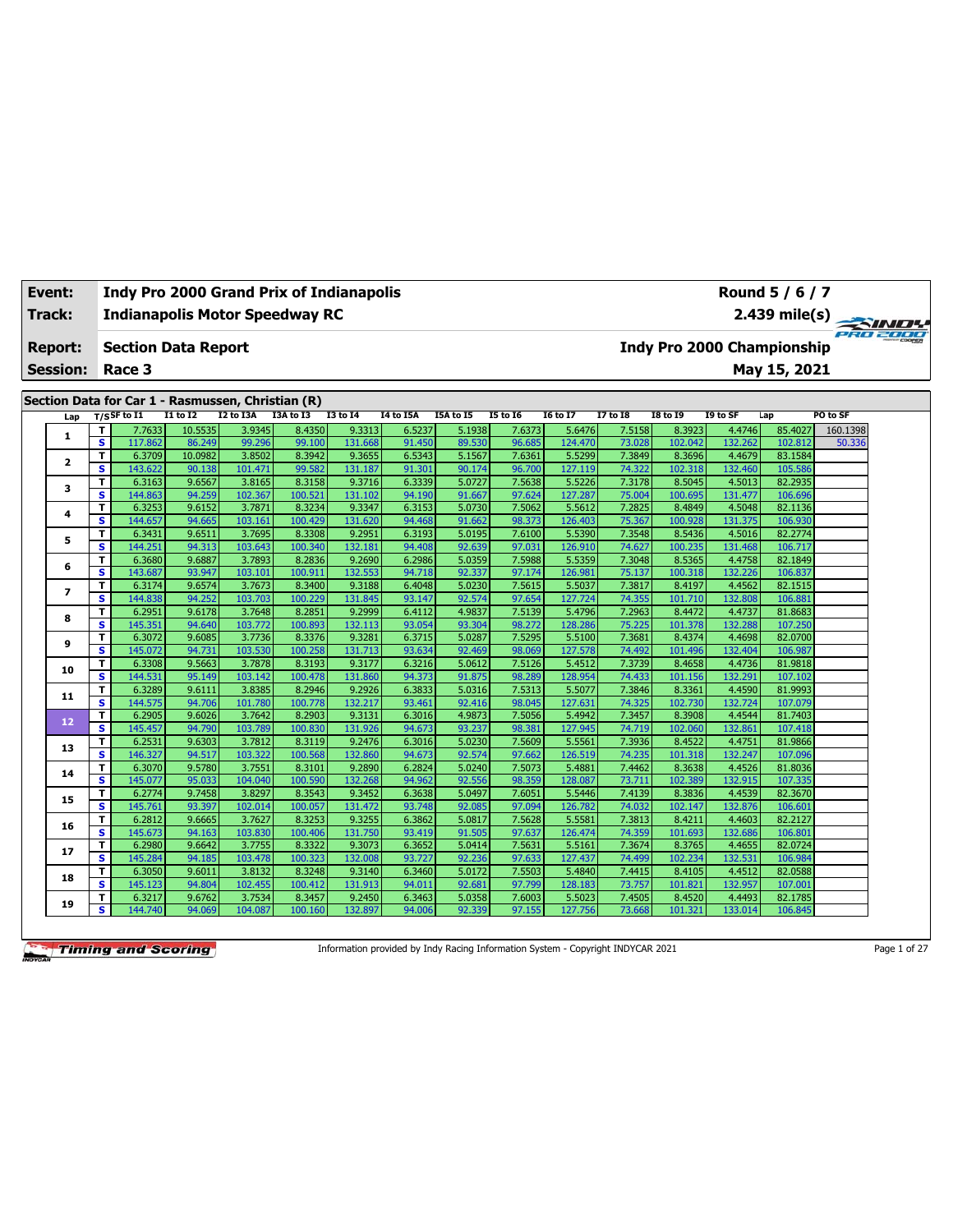| Event:<br>Track: |                         | <b>Indy Pro 2000 Grand Prix of Indianapolis</b><br><b>Indianapolis Motor Speedway RC</b> |                   |                   |                    |                   |                  |                                                                                 |                  |                   |                  |                   |                   | Round 5 / 6 / 7<br>2.439 mile(s)  | PRO 2000     |
|------------------|-------------------------|------------------------------------------------------------------------------------------|-------------------|-------------------|--------------------|-------------------|------------------|---------------------------------------------------------------------------------|------------------|-------------------|------------------|-------------------|-------------------|-----------------------------------|--------------|
| <b>Report:</b>   |                         | <b>Section Data Report</b>                                                               |                   |                   |                    |                   |                  |                                                                                 |                  |                   |                  |                   |                   | <b>Indy Pro 2000 Championship</b> |              |
| <b>Session:</b>  |                         | Race 3                                                                                   |                   |                   |                    |                   |                  |                                                                                 |                  |                   |                  |                   |                   | May 15, 2021                      |              |
|                  |                         | Section Data for Car 1 - Rasmussen, Christian (R)                                        |                   |                   |                    |                   |                  |                                                                                 |                  |                   |                  |                   |                   |                                   |              |
| Lap              |                         | $T/S$ SF to $I1$                                                                         | $I1$ to $I2$      | I2 to I3A         | I3A to I3          | $I3$ to $I4$      | <b>I4 to I5A</b> | I5A to I5                                                                       | <b>I5 to 16</b>  | <b>I6 to I7</b>   | <b>I7 to I8</b>  | <b>I8 to 19</b>   | I9 to SF          | Lap                               | PO to SF     |
|                  | T                       | 6.3127                                                                                   | 9.6838            | 3.7469            | 8.4568             | 9.2973            | 6.3610           | 5.0241                                                                          | 7.6351           | 5.5051            | 7.3581           | 8.3840            | 4.4592            | 82.2241                           |              |
| 20               | $\overline{\mathbf{s}}$ | 144.946                                                                                  | 93.995            | 104.268           | 98.845             | 132.150           | 93.789           | 92.554                                                                          | 96.712           | 127.692           | 74.593           | 102.143           | 132.718           | 106.786                           |              |
| 21               | T                       | 6.2864                                                                                   | 9.5633            | 3.7920            | 8.3270             | 9.2516            | 6.3015           | 5.0261                                                                          | 7.6344           | 5.4982            | 7.4293           | 8.4745            | 4.4712            | 82.0555                           |              |
|                  | s<br>T                  | 145.552                                                                                  | 95.179            | 103.028           | 100.385            | 132.803           | 94.674           | 92.517                                                                          | 96.721<br>7.5741 | 127.852           | 73.878<br>7.5187 | 101.052           | 132.362           | 107.006<br>82.2618                |              |
| 22               | $\overline{\mathbf{s}}$ | 6.3136<br>144.925                                                                        | 9.6071<br>94.745  | 3.8446<br>101.618 | 8.3462<br>100.154  | 9.2449<br>132.899 | 6.3661<br>93.714 | 5.0703<br>91.711                                                                | 97.491           | 5.5170<br>127.416 | 73.000           | 8.3953<br>102.005 | 4.4639<br>132.579 | 106.737                           |              |
|                  | T                       | 6.2990                                                                                   | 9.7373            | 3.7865            | 8.3506             | 9.2774            | 6.3466           | 5.0101                                                                          | 7.5891           | 5.5068            | 7.4315           | 8.4202            | 4.4421            | 82.1972                           |              |
| 23               | s                       | 145.261                                                                                  | 93.478            | 103.178           | 100.102            | 132.433           | 94.002           | 92.813                                                                          | 97.299           | 127.652           | 73.856           | 101.703           | 133.229           | 106.821                           |              |
| 24               | T                       | 6.2613                                                                                   | 9.5815            | 3.7570            | 8.3795             | 9.2664            | 6.4377           | 5.0227                                                                          | 7.5954           | 5.5272            | 7.5645           | 8.3351            | 4.4364            | 82.1647                           |              |
|                  | s                       | 146.136                                                                                  | 94.998            | 103.988           | 99.756             | 132.590           | 92.671           | 92.580                                                                          | 97.218           | 127.181           | 72.558           | 102.742           | 133.401           | 106.863                           |              |
| 25               | T                       | 6.2403                                                                                   | 9.6510            | 3.7460            | 8.3107             | 9.3084            | 6.3305           | 5.0337                                                                          | 7.6078           | 5.5366            | 7.4982           | 8.4068            | 4.5431            | 82.2131                           |              |
|                  | s<br>T                  | 146.628<br>6.8846                                                                        | 94.314<br>13.5939 | 104.293<br>6.1161 | 100.582<br>12.7479 | 131.992           | 94.241           | 92.377                                                                          | 97.059           | 126.965           | 73.199           | 101.866           | 130.267           | 106.800                           |              |
| 26               | S.                      | 132.905                                                                                  | 66.959            | 63.878            | 65.572             |                   |                  |                                                                                 |                  |                   |                  |                   |                   |                                   |              |
|                  |                         |                                                                                          |                   |                   |                    |                   |                  |                                                                                 |                  |                   |                  |                   |                   |                                   |              |
|                  |                         | <b>Timing and Scoring</b>                                                                |                   |                   |                    |                   |                  | Information provided by Indy Racing Information System - Copyright INDYCAR 2021 |                  |                   |                  |                   |                   |                                   | Page 2 of 27 |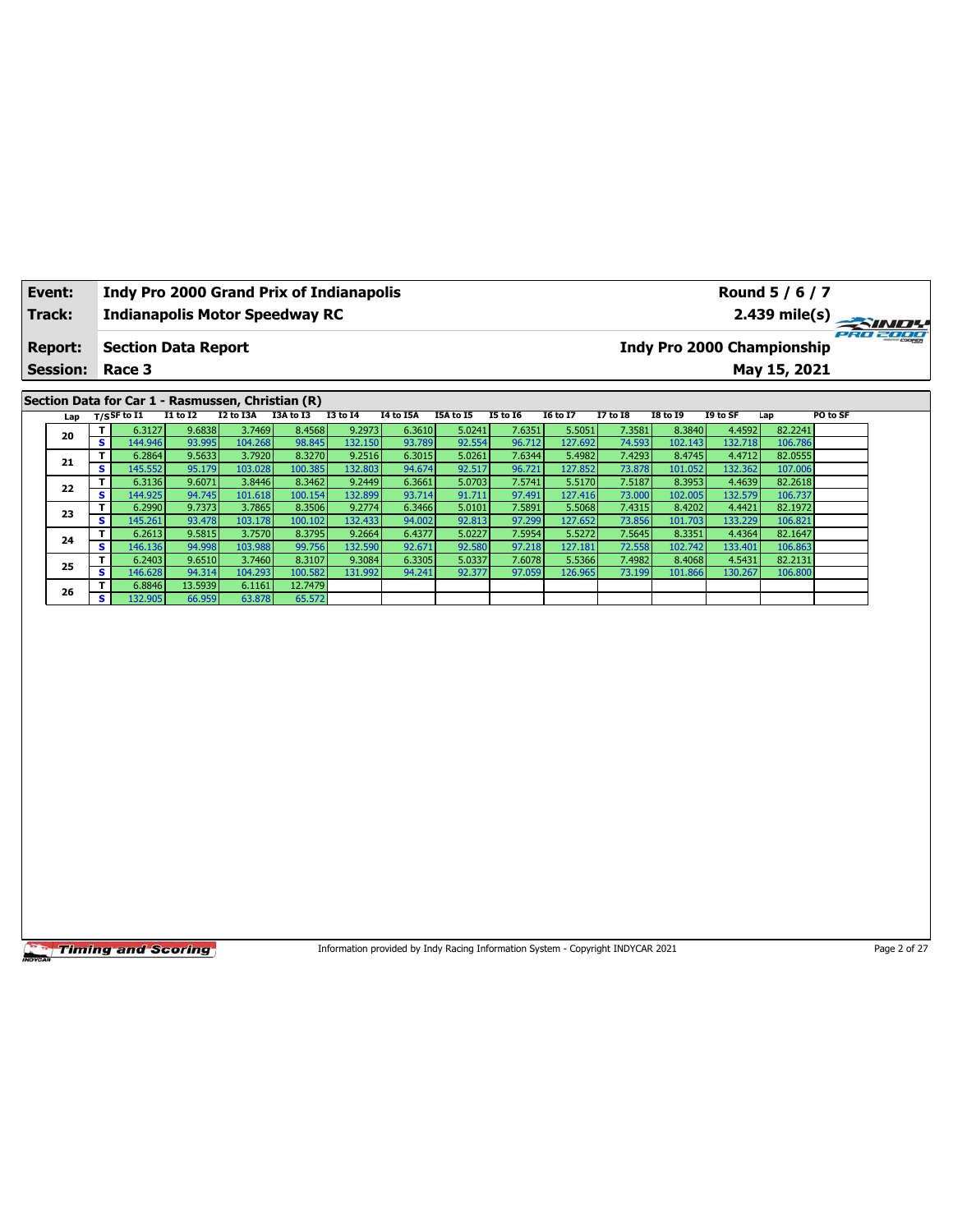| <b>Event:</b>   |                         | <b>Indy Pro 2000 Grand Prix of Indianapolis</b>             |                  |                   |                  |                   |                  |                  |                  |                   |                  |                   |                   | Round 5 / 6 / 7                   |                 |
|-----------------|-------------------------|-------------------------------------------------------------|------------------|-------------------|------------------|-------------------|------------------|------------------|------------------|-------------------|------------------|-------------------|-------------------|-----------------------------------|-----------------|
| Track:          |                         | <b>Indianapolis Motor Speedway RC</b>                       |                  |                   |                  |                   |                  |                  |                  |                   |                  |                   |                   | 2.439 mile(s)                     | <b>PRO 2000</b> |
| <b>Report:</b>  |                         | <b>Section Data Report</b>                                  |                  |                   |                  |                   |                  |                  |                  |                   |                  |                   |                   | <b>Indy Pro 2000 Championship</b> |                 |
| <b>Session:</b> |                         | Race 3                                                      |                  |                   |                  |                   |                  |                  |                  |                   |                  |                   |                   | May 15, 2021                      |                 |
|                 |                         |                                                             |                  |                   |                  |                   |                  |                  |                  |                   |                  |                   |                   |                                   |                 |
| Lap             |                         | Section Data for Car 18 - McElrea, Hunter<br>$T/S$ SF to I1 | $I1$ to $I2$     | I2 to I3A         | I3A to I3        | <b>I3 to 14</b>   | <b>I4 to I5A</b> | I5A to I5        | <b>I5 to 16</b>  | <b>I6 to I7</b>   | <b>I7 to I8</b>  | <b>I8 to 19</b>   | I9 to SF          | Lap                               | PO to SF        |
|                 | T                       | 7.7946                                                      | 11.3707          | 3.9297            | 9.1226           | 9.3282            | 6.9228           | 5.3361           | 7.7351           | 5.6846            | 7.5883           | 8.4105            | 4.4330            | 87.6562                           | 155.3811        |
| $\mathbf{1}$    | s                       | 117.389                                                     | 80.050           | 99.418            | 91.631           | 131.712           | 86.178           | 87.142           | 95.462           | 123.659           | 72.330           | 101.821           | 133.503           | 100.169                           | 51.878          |
|                 | т                       | 6.1956                                                      | 9.9501           | 3.8447            | 8.4450           | 9.2371            | 6.6552           | 5.1687           | 7.5326           | 5.5688            | 7.5220           | 8.4359            | 4.4322            | 82.9879                           |                 |
| 2               | s                       | 147.685                                                     | 91.479           | 101.616           | 98.983           | 133.011           | 89.643           | 89.965           | 98.028           | 126.231           | 72.968           | 101.514           | 133.527           | 105.803                           |                 |
|                 | т                       | 6.1827                                                      | 9.7507           | 3.8503            | 8.4549           | 9.1726            | 6.6769           | 5.1550           | 7.5794           | 5.5817            | 7.5202           | 8.4792            | 4.4258            | 82.8294                           |                 |
| 3               | s                       | 147.994                                                     | 93.350           | 101.468           | 98.867           | 133.946           | 89.351           | 90.204           | 97.423           | 125.939           | 72.985           | 100.996           | 133.720           | 106.006                           |                 |
|                 | т                       | 6.1408                                                      | 9.8413           | 3.8833            | 8.6136           | 9.1416            | 6.5967           | 5.1868           | 7.5785           | 5.5573            | 7.5626           | 8.4565            | 4.4202            | 82.9792                           |                 |
| 4               | $\overline{\mathbf{s}}$ | 149.003                                                     | 92.491           | 100.606           | 97.045           | 134.401           | 90.438           | 89.651           | 97.435           | 126.492           | 72.576           | 101.267           | 133.889           | 105.814                           |                 |
|                 | т                       | 6.1745                                                      | 9.8159           | 3.8549            | 8.4625           | 9.2056            | 6.4750           | 5.1078           | 7.6317           | 5.6312            | 7.4775           | 8.6008            | 4.4744            | 82.9118                           |                 |
| 5               | s                       | 148.190                                                     | 92.730           | 101.347           | 98.778           | 133.466           | 92.138           | 91.037           | 96.756           | 124.832           | 73.402           | 99.568            | 132.268           | 105.900                           |                 |
| 6               | т                       | 6.2625                                                      | 9.6124           | 3.8187            | 8.3782           | 9.1975            | 6.4610           | 5.1936           | 7.5376           | 5.6005            | 7.3917           | 8.5241            | 4.4722            | 82.4500                           |                 |
|                 | $\overline{\mathbf{s}}$ | 146.108                                                     | 94.693           | 102.308           | 99.772           | 133.584           | 92.337           | 89.533           | 97.963           | 125.516           | 74.254           | 100.464           | 132.333           | 106.494                           |                 |
| $\overline{ }$  | т                       | 6.2685                                                      | 9.5573           | 3.8256            | 8.3467           | 9.2128            | 6.4699           | 5.1084           | 7.5997           | 5.5652            | 7.4281           | 8.4694            | 4.4484            | 82.3000                           |                 |
|                 | s                       | 145.968                                                     | 95.239           | 102.123           | 100.148          | 133.362           | 92.210           | 91.027           | 97.163           | 126.313           | 73.890           | 101.113           | 133.041           | 106.688                           |                 |
| 8               | т                       | 6.2298                                                      | 9.6113           | 3.8342            | 8.3714           | 9.2257            | 6.4674           | 5.0818           | 7.5248           | 5.5227            | 7.4643           | 8.5107            | 4.4643            | 82.3084                           |                 |
|                 | s                       | 146.875                                                     | 94.704           | 101.894           | 99.853           | 133.175           | 92.246           | 91.503           | 98.130           | 127.285           | 73.532           | 100.622           | 132.567           | 106.677                           |                 |
| 9               | т                       | 6.2266                                                      | 9.5986           | 3.8475            | 8.4127           | 9.2677            | 6.4045           | 5.1403           | 7.5277           | 5.5287            | 7.3695           | 8.4984            | 4.4557            | 82.2779                           |                 |
|                 | s                       | 146.950                                                     | 94.829           | 101.542           | 99.363           | 132.572           | 93.152           | 90.462           | 98.092           | 127.146           | 74.478           | 100.768           | 132.823           | 106.716                           |                 |
| 10              | т                       | 6.2302                                                      | 9.9279           | 3.8790            | 8.3626           | 9.2140            | 6.3741           | 5.0678           | 7.5680           | 5.5019            | 7.4659           | 8.4972            | 4.4686            | 82.5572                           |                 |
|                 | s                       | 146.865                                                     | 91.684           | 100.717           | 99.958           | 133.345           | 93.596           | 91.756           | 97.570           | 127.766           | 73.516           | 100.782           | 132.439           | 106.355                           |                 |
| 11              | T                       | 6.2533                                                      |                  |                   | 8.5052           | 9.2749            | 6.4408           | 5.1126           | 7.5913           | 5.5454            | 7.3552           | 8.5044            | 4.4565            | 83.3161                           |                 |
|                 | s                       | 146.323                                                     |                  |                   | 98.282           | 132.469           | 92.627           | 90.952           | 97.270           | 126.764           | 74.623           | 100.697           | 132.799           | 105.387                           |                 |
| 12              | т                       | 6.2447                                                      | 9.5613           | 3.8155            | 8.3726           | 9.2788            | 6.4464           | 5.1222           | 7.5540           | 5.5247            | 7.4345           | 8.5485            | 4.4832            | 82.3864                           |                 |
|                 | s                       | 146.524                                                     | 95.199           | 102.393           | 99.839           | 132.413           | 92.546           | 90.781           | 97.751           | 127.239           | 73.827           | 100.177           | 132.008           | 106.576                           |                 |
| 13              | T                       | 6.2388                                                      | 9.6046           | 3.8220            | 8.3820           | 9.2259            | 6.4257           | 5.1056           | 7.5563           | 5.5388            | 7.3519           | 8.5379            | 4.4609            | 82.2504                           |                 |
|                 | $\overline{\mathbf{s}}$ | 146.663                                                     | 94.770           | 102.219           | 99.727           | 133.173           | 92.845           | 91.076           | 97.721           | 126.915           | 74.656           | 100.301           | 132.668           | 106.752                           |                 |
| 14              | т                       | 6.2548                                                      | 9.5738           | 3.8144            | 8.4342           | 9.2896            | 6.3868           | 5.0509           | 7.5577           | 5.5167            | 7.4536           | 8.5245            | 4.4544            | 82.3114                           |                 |
|                 | s                       | 146.288                                                     | 95.075           | 102.423           | 99.109           | 132.259           | 93.410           | 92.063           | 97.703           | 127.423           | 73.637           | 100.459           | 132.861           | 106.673                           |                 |
| 15              | T                       | 6.2231                                                      | 9.6177           | 3.8391            | 8.4164           | 9.3072            | 6.3790           | 5.1324           | 7.5468           | 5.5646            | 7.4540           | 8.4975            | 4.4419            | 82.4197                           |                 |
|                 | $\overline{\mathbf{s}}$ | 147.033                                                     | 94.641           | 101.764           | 99.319           | 132.009           | 93.524           | 90.601           | 97.844           | 126.326           | 73.633           | 100.778           | 133.235           | 106.533                           |                 |
| 16              | т<br>s                  | 6.2083                                                      | 9.5924           | 3.9062            | 8.3995           | 9.2278            | 6.4279           | 5.0927           | 7.5796           | 5.5503            | 7.4927           | 8.4238            | 4.4485            | 82.3497                           |                 |
|                 | T                       | 147.383                                                     | 94.890           | 100.016           | 99.519           | 133.145           | 92.813           | 91.307           | 97.421           | 126.652           | 73.253           | 101.660           | 133.038           | 106.623                           |                 |
| 17              | $\overline{\mathbf{s}}$ | 6.2106<br>147.329                                           | 9.6050<br>94.766 | 3.8087<br>102.576 | 8.4086<br>99.411 | 9.2148<br>133.333 | 6.4252<br>92.852 | 5.1306<br>90.633 | 7.6209<br>96.893 | 5.5485<br>126.693 | 7.3925<br>74.246 | 8.4756<br>101.039 | 4.4424<br>133.220 | 82.2834<br>106.709                |                 |
|                 | т                       | 6.2121                                                      | 9.6129           | 3.8204            | 8.4154           | 9.2138            | 6.4231           | 5.1352           | 7.5890           | 5.5021            | 7.4716           | 8.4589            | 4.4298            | 82.2843                           |                 |
| 18              | s                       | 147.293                                                     | 94.688           | 102.262           | 99.331           | 133.347           | 92.882           | 90.551           | 97.300           | 127.761           | 73.460           | 101.238           | 133.599           | 106.708                           |                 |
|                 | T                       | 6.2145                                                      | 9.7155           | 3.8247            | 8.4132           | 9.1791            | 6.3674           | 5.1119           | 7.5656           | 5.5444            | 7.5263           | 8.5973            | 4.4396            | 82.4995                           |                 |
| 19              | s                       | 147.236                                                     | 93.688           | 102.147           | 99.357           | 133.852           | 93.695           | 90.964           | 97.601           | 126.786           | 72.926           | 99.608            | 133.304           | 106.430                           |                 |
|                 |                         |                                                             |                  |                   |                  |                   |                  |                  |                  |                   |                  |                   |                   |                                   |                 |

Information provided by Indy Racing Information System - Copyright INDYCAR 2021 Page 3 of 27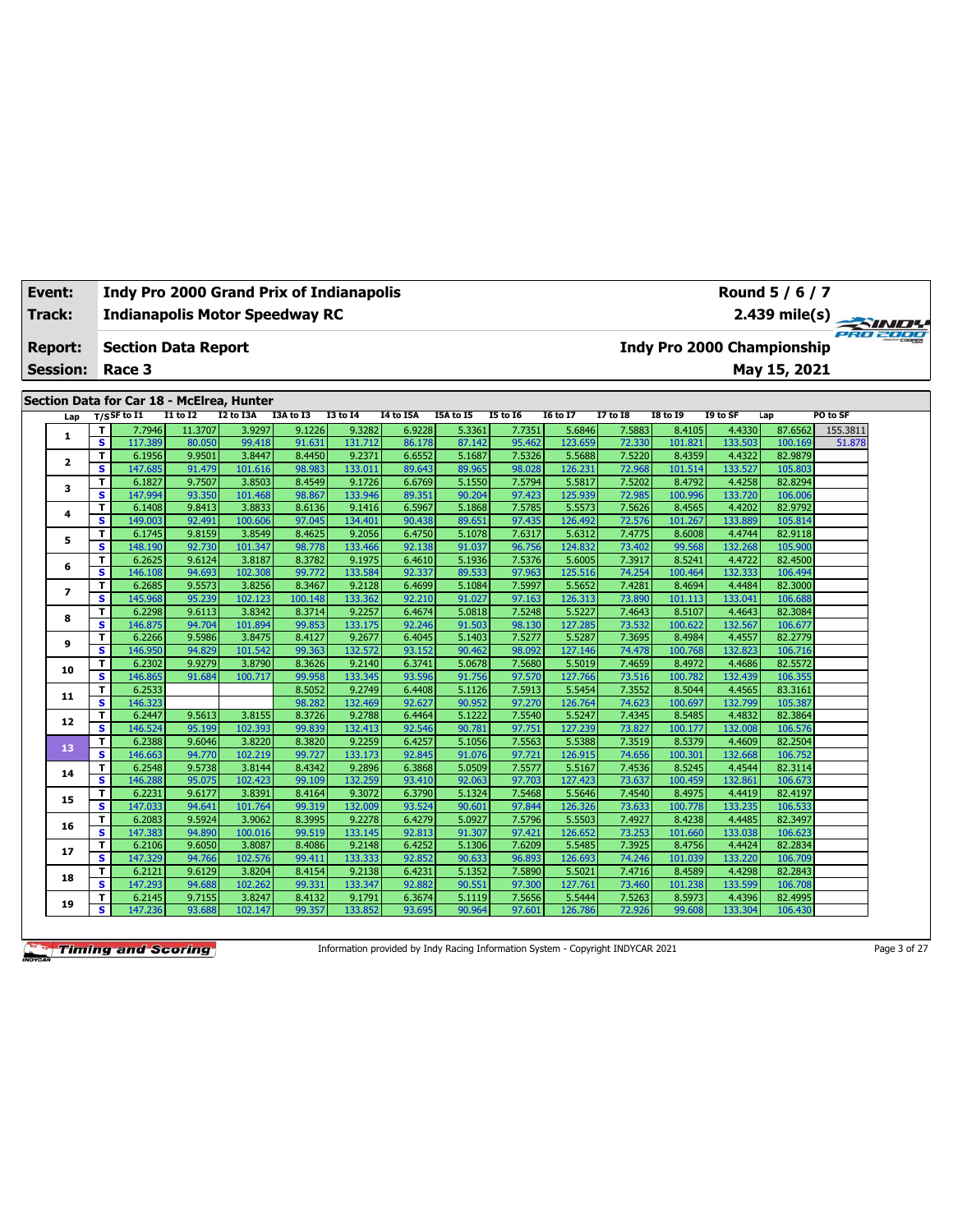| Event:          |                         | <b>Indy Pro 2000 Grand Prix of Indianapolis</b>             |                  |                   |                  |                   |                  |                  |                  |                   |                  |                                   |                   | Round 5 / 6 / 7    |          |
|-----------------|-------------------------|-------------------------------------------------------------|------------------|-------------------|------------------|-------------------|------------------|------------------|------------------|-------------------|------------------|-----------------------------------|-------------------|--------------------|----------|
| Track:          |                         | <b>Indianapolis Motor Speedway RC</b>                       |                  |                   |                  |                   |                  |                  |                  |                   |                  |                                   |                   | $2.439$ mile(s)    |          |
| <b>Report:</b>  |                         | <b>Section Data Report</b>                                  |                  |                   |                  |                   |                  |                  |                  |                   |                  | <b>Indy Pro 2000 Championship</b> |                   |                    | PRO 2000 |
| <b>Session:</b> |                         | Race 3                                                      |                  |                   |                  |                   |                  |                  |                  |                   |                  |                                   |                   | May 15, 2021       |          |
|                 |                         |                                                             |                  |                   |                  |                   |                  |                  |                  |                   |                  |                                   |                   |                    |          |
| Lap             |                         | Section Data for Car 18 - McElrea, Hunter<br>$T/S$ SF to I1 | $I1$ to $I2$     | I2 to I3A         | I3A to I3        | <b>I3 to 14</b>   | <b>I4 to I5A</b> | I5A to I5        | <b>I5 to 16</b>  | <b>I6 to I7</b>   | <b>I7 to 18</b>  | <b>I8 to 19</b>                   | I9 to SF          | Lap                | PO to SF |
|                 | T.                      | 6.2655                                                      | 10.2957          | 3.9544            | 8.5355           | 9.1346            | 6.5039           | 5.1584           | 7.5752           | 5.5582            | 7.4462           | 8.5443                            | 4.4581            | 83.4300            |          |
| 20              | s.                      | 146.038                                                     | 88.408           | 98.797            | 97.933           | 134.504           | 91.728           | 90.144           | 97.477           | 126.472           | 73.711           | 100.226                           | 132.751           | 105.243            |          |
|                 | T                       | 6.2010                                                      | 9.6328           | 3.8182            | 8.4772           | 9.1470            | 6.4835           | 5.1433           | 7.6648           | 5.5268            | 7.4660           | 8.4759                            | 4.4452            | 82.4817            |          |
| 21              | s                       | 147.557                                                     | 94.492           | 102.321           | 98.607           | 134.321           | 92.017           | 90.409           | 96.338           | 127.190           | 73.515           | 101.035                           | 133.136           | 106.453            |          |
| 22              | T                       | 6.2214                                                      | 10.2361          | 3.8981            | 8.5193           | 9.1921            | 6.5139           | 5.1561           | 7.5874           | 5.5245            | 7.4883           | 8.4550                            | 4.4447            | 83.2369            |          |
|                 | $\overline{\mathbf{s}}$ | 147.073                                                     | 88.923           | 100.224           | 98.119           | 133.662           | 91.587           | 90.184           | 97.320           | 127.243           | 73.296           | 101.285                           | 133.151           | 105.487            |          |
| 23              | T                       | 6.2272                                                      | 9.6568           | 3.8181            | 8.4044           | 9.2164            | 6.4777           | 5.1167           | 7.5749           | 5.5184            | 7.4330           | 8.5039                            | 4.4281            | 82.3756            |          |
|                 | $\overline{\mathbf{s}}$ | 146.936<br>6.1974                                           | 94.258           | 102.324<br>3.8337 | 99.461           | 133.310<br>9.2013 | 92.099           | 90.879<br>5.0947 | 97.481<br>7.5617 | 127.384<br>5.5359 | 73.841<br>7.4836 | 100.702                           | 133.651<br>4.4601 | 106.590<br>82.3298 |          |
| 24              | T.<br>s.                | 147.643                                                     | 9.6307<br>94.513 | 101.907           | 8.3941<br>99.583 | 133.529           | 6.4978<br>91.814 | 91.271           | 97.651           | 126.981           | 73.342           | 8.4388<br>101.479                 | 132.692           | 106.649            |          |
|                 | T.                      | 6.2218                                                      | 9.6430           | 3.9302            | 8.4137           | 9.2207            | 6.4027           | 5.0519           | 7.5873           | 5.5407            | 7.5052           | 8.4671                            | 4.4632            | 82.4475            |          |
| 25              | s.                      | 147.064                                                     | 94.393           | 99.405            | 99.351           | 133.248           | 93.178           | 92.045           | 97.322           | 126.871           | 73.131           | 101.140                           | 132.600           | 106.497            |          |
|                 | T                       | 6.3197                                                      | 11.3693          | 5.2486            |                  |                   |                  |                  |                  |                   |                  |                                   |                   |                    |          |
| 26              | s.                      | 144.785                                                     | 80.060           | 74.435            |                  |                   |                  |                  |                  |                   |                  |                                   |                   |                    |          |
|                 |                         |                                                             |                  |                   |                  |                   |                  |                  |                  |                   |                  |                                   |                   |                    |          |
|                 |                         |                                                             |                  |                   |                  |                   |                  |                  |                  |                   |                  |                                   |                   |                    |          |

Information provided by Indy Racing Information System - Copyright INDYCAR 2021 Page 4 of 27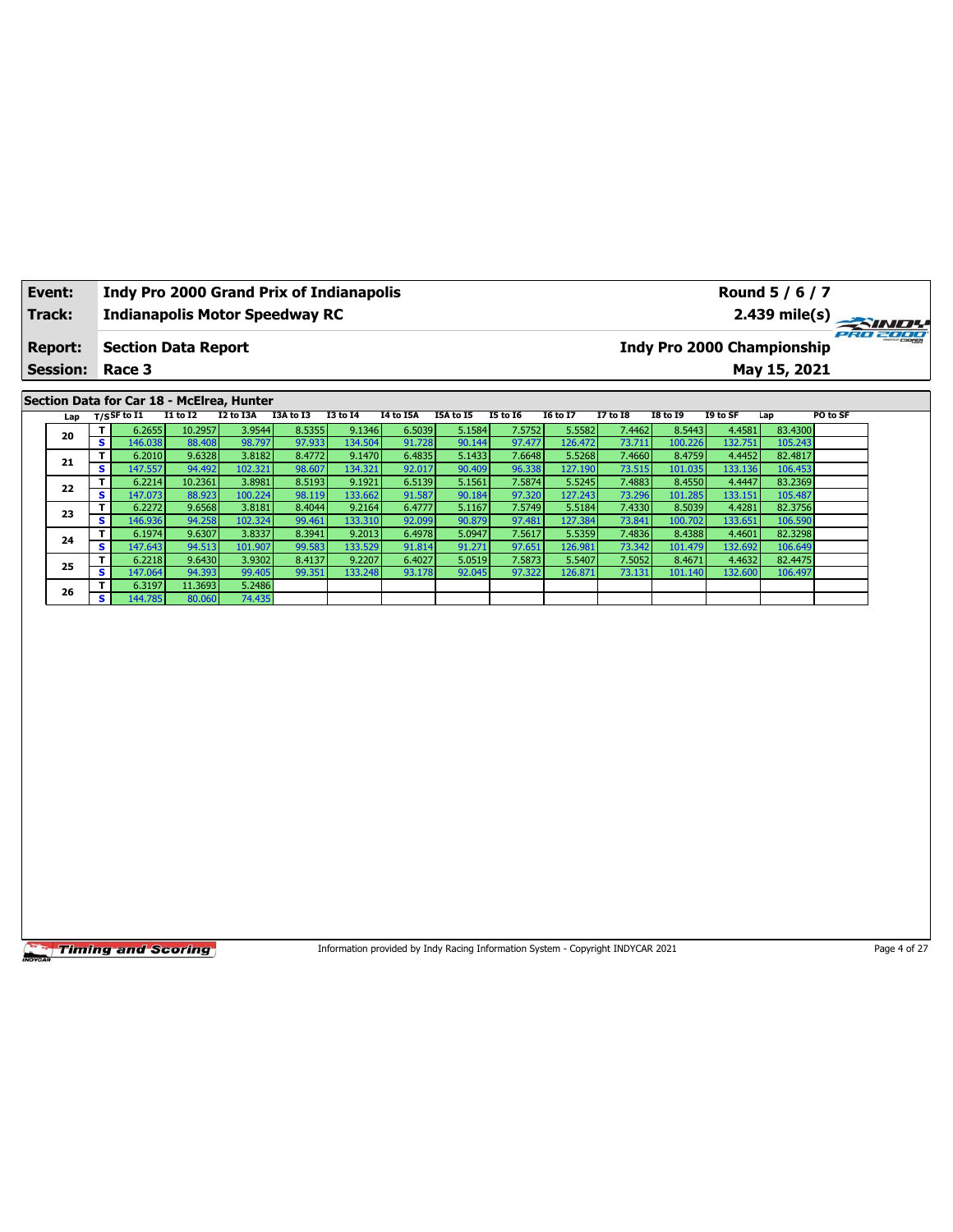| <b>Event:</b>   |                              | <b>Indy Pro 2000 Grand Prix of Indianapolis</b> |                  |                   |                  |                   |                  |                  |                  |                   |                  |                   |                   | Round 5 / 6 / 7                   |          |
|-----------------|------------------------------|-------------------------------------------------|------------------|-------------------|------------------|-------------------|------------------|------------------|------------------|-------------------|------------------|-------------------|-------------------|-----------------------------------|----------|
| Track:          |                              | <b>Indianapolis Motor Speedway RC</b>           |                  |                   |                  |                   |                  |                  |                  |                   |                  |                   |                   | 2.439 mile(s)                     | PRO 2000 |
| <b>Report:</b>  |                              | <b>Section Data Report</b>                      |                  |                   |                  |                   |                  |                  |                  |                   |                  |                   |                   | <b>Indy Pro 2000 Championship</b> |          |
| <b>Session:</b> |                              | Race 3                                          |                  |                   |                  |                   |                  |                  |                  |                   |                  |                   |                   | May 15, 2021                      |          |
|                 |                              |                                                 |                  |                   |                  |                   |                  |                  |                  |                   |                  |                   |                   |                                   |          |
|                 |                              | Section Data for Car 21 - Simpson, Kyffin (R)   |                  |                   |                  |                   |                  |                  |                  |                   |                  |                   |                   |                                   |          |
| Lap             |                              | $T/S$ SF to I1                                  | <b>I1 to I2</b>  | I2 to I3A         | I3A to I3        | <b>I3 to 14</b>   | I4 to I5A        | I5A to I5        | <b>I5 to 16</b>  | <b>16 to 17</b>   | <b>I7 to I8</b>  | <b>18 to 19</b>   | I9 to SF          | Lap                               | PO to SF |
| 1               | т                            | 7.8052                                          | 11.2800          | 4.0341            | 9.0641           | 9.2666            | 6.6063           | 5.2918           | 7.7398           | 5.5757            | 7.4740           | 8.5038            | 4.4300            | 87.0714                           | 156.9983 |
|                 | $\overline{\mathbf{s}}$<br>T | 117.230<br>6.2151                               | 80.694           | 96.845<br>3.8357  | 92.222           | 132.588<br>9.2213 | 90.306           | 87.872           | 95.404           | 126.075           | 73.436           | 100.704           | 133.593           | 100.841                           | 51.343   |
| 2               | s                            | 147.222                                         | 9.9298<br>91.666 | 101.854           | 8.3896<br>99.636 | 133.239           | 6.5309<br>91.349 | 5.2513<br>88.550 | 7.6165<br>96.949 | 5.5221<br>127.298 | 7.5421<br>72.773 | 8.4618<br>101.203 | 4.3856<br>134.946 | 82.9018<br>105.913                |          |
|                 | т                            | 6.1001                                          | 9.8922           | 3.8130            | 8.5457           | 9.1712            | 6.4546           | 5.2389           | 7.5999           | 5.4776            | 7.7511           | 8.5690            | 4.4298            | 83.0431                           |          |
| з               | s                            | 149.998                                         | 92.015           | 102.460           | 97.816           | 133.967           | 92.429           | 88.759           | 97.160           | 128.333           | 70.811           | 99.937            | 133.599           | 105.733                           |          |
|                 | т                            | 6.1977                                          | 9.7638           | 3.8698            | 8.4397           | 9.2128            | 6.4013           | 5.2507           | 7.5885           | 5.4804            | 7.5492           | 8.4769            | 4.4427            | 82.6735                           |          |
| 4               | $\overline{\mathbf{s}}$      | 147.635                                         | 93.225           | 100.957           | 99.045           | 133.362           | 93.198           | 88.560           | 97.306           | 128.267           | 72.705           | 101.023           | 133.211           | 106.206                           |          |
|                 | T                            | 6.2175                                          | 9.7410           | 3.8510            | 8.3775           | 9.1555            | 6.4514           | 5.1675           | 7.5667           | 5.5310            | 7.4485           | 8.4971            | 4.4525            | 82.4572                           |          |
| 5               | s                            | 147.165                                         | 93.443           | 101.449           | 99.780           | 134.197           | 92.475           | 89.985           | 97.587           | 127.094           | 73.688           | 100.783           | 132.918           | 106.484                           |          |
|                 | т                            | 6.2413                                          | 9.6446           | 3.8370            | 8.3602           | 9.1359            | 6.4038           | 5.2330           | 7.5627           | 5.5562            | 7.5190           | 8.4158            | 4.4341            | 82.3436                           |          |
| 6               | $\overline{\mathbf{s}}$      | 146.604                                         | 94.377           | 101.820           | 99.987           | 134.484           | 93.162           | 88.859           | 97.638           | 126.517           | 72.997           | 101.757           | 133.470           | 106.631                           |          |
|                 | T                            | 6.2154                                          | 9.7334           | 3.8156            | 8.3305           | 9.1829            | 6.5030           | 5.2072           | 7.5219           | 5.4862            | 7.4875           | 8.4749            | 4.4204            | 82.3789                           |          |
| $\overline{ }$  | s                            | 147.215                                         | 93.516           | 102.391           | 100.343          | 133.796           | 91.741           | 89.299           | 98.168           | 128.131           | 73.304           | 101.047           | 133.883           | 106.586                           |          |
|                 | T                            | 6.1992                                          | 9.7830           | 3.8450            | 8.4065           | 9.1890            | 6.4450           | 5.2172           | 7.5747           | 5.4642            | 7.6839           | 8.4052            | 4.4303            | 82.6432                           |          |
| 8               | s                            | 147.600                                         | 93.042           | 101.608           | 99.436           | 133.707           | 92.566           | 89.128           | 97.484           | 128.647           | 71.430           | 101.885           | 133.584           | 106.245                           |          |
| 9               | т                            | 6.2145                                          | 9.6769           | 3.8201            | 8.4150           | 9.2326            | 6.4204           | 5.2202           | 7.5370           | 5.4843            | 7.5063           | 8.4592            | 4.4431            | 82.4296                           |          |
|                 | $\overline{\mathbf{s}}$      | 147.236                                         | 94.062           | 102.270           | 99.336           | 133.076           | 92.921           | 89.077           | 97.971           | 128.176           | 73.120           | 101.235           | 133.199           | 106.520                           |          |
| 10              | T                            | 6.2401                                          | 9.6908           | 3.8565            | 8.3813           | 9.2568            | 6.3728           | 5.2151           | 7.5272           | 5.4582            | 7.5755           | 8.4437            | 4.4513            | 82.4693                           |          |
|                 | s                            | 146.632                                         | 93.927           | 101.305           | 99.735           | 132.728           | 93.615           | 89.164           | 98.099           | 128,789           | 72.452           | 101.420           | 132.954           | 106.469                           |          |
| 11              | т                            | 6.2495                                          | 9.7071           | 3.8362            | 8.3639           | 9.2279            | 6.4819           | 5.1835           | 7.6031           | 5.5101            | 7.4522           | 8.4628            | 4.4412            | 82.5194                           |          |
|                 | s                            | 146.412                                         | 93.769           | 101.841           | 99.943           | 133.144           | 92.040           | 89.708           | 97.119           | 127.576           | 73.651           | 101.192           | 133.256           | 106.404                           |          |
| 12              | т                            | 6.2340                                          | 9.7221           | 3.8381            | 8.3721           | 9.2656            | 6.4472           | 5.2083           | 7.5313           | 5.5117            | 7.3778           | 8.5352            | 4.4591            | 82.5025                           |          |
|                 | s                            | 146.776                                         | 93.625           | 101.790           | 99.845           | 132.602           | 92.535           | 89.281           | 98.045           | 127.539           | 74.394           | 100.333           | 132.721           | 106.426                           |          |
| 13              | т                            | 6.2155                                          | 9.6489           | 3.7931            | 8.3841           | 9.2003            | 6.3681           | 5.2424           | 7.5851           | 5.6657            | 7.4713           | 8.5337            | 4.4516            | 82.5598                           |          |
|                 | s                            | 147.213                                         | 94.335           | 102.998           | 99.702           | 133.543           | 93.684           | 88.700           | 97.350           | 124.072           | 73.463           | 100.351           | 132.945           | 106.352                           |          |
| 14              | т                            | 6.2510                                          | 9.6569           | 3.8817            | 8.3257           | 9.2670            | 6.3598           | 5.2001           | 7.5052           | 5.4824            | 7.5161           | 8.4281            | 4.4391            | 82.3131                           |          |
|                 | $\overline{\mathbf{s}}$      | 146.377                                         | 94.257           | 100.647           | 100.401          | 132.582           | 93.807           | 89.421           | 98.386           | 128.220           | 73.025           | 101.608           | 133.319           | 106.671                           |          |
| 15              | T                            | 6.2306                                          | 9.6417           | 3.8333            | 8.3730           | 9.2965            | 6.4921           | 5.2139           | 7.5741           | 5.5271            | 7.5140           | 8.4909            | 4.4364            | 82.6236                           |          |
|                 | s                            | 146.856                                         | 94.405           | 101.918           | 99.834           | 132.161           | 91.895           | 89.185           | 97.491           | 127.183           | 73.045           | 100.857           | 133.401           | 106.270                           |          |
| 16              | т<br>$\overline{\mathbf{s}}$ | 6.2414<br>146.602                               | 9.6893<br>93.941 | 3.8088<br>102.573 | 8.4084<br>99.414 | 9.2824<br>132.362 | 6.5178<br>91.533 | 5.1857<br>89.670 | 7.5463<br>97.850 | 5.5075<br>127.636 | 7.5411<br>72.783 | 8.4437<br>101.420 | 4.4511<br>132.960 | 82.6235<br>106.270                |          |
|                 | T                            | 6.2499                                          | 9.7140           | 3.8119            | 8.3697           | 9.2689            | 6.4059           | 5.2155           | 7.5422           | 5.4931            | 7.4996           | 8.4749            | 4.4531            | 82.4987                           |          |
| 17              | $\overline{\mathbf{s}}$      | 146.402                                         | 93.703           | 102.490           | 99.873           | 132.555           | 93.131           | 89.157           | 97.904           | 127.970           | 73.186           | 101.047           | 132.900           | 106.431                           |          |
|                 | T                            | 6.2669                                          | 9.6847           | 3.7818            | 8.3465           | 9.2550            | 6.4222           | 5.1696           | 7.5149           | 5.4939            | 7.4566           | 8.4570            | 4.4358            | 82.2849                           |          |
| 18              | s                            | 146.005                                         | 93.986           | 103.306           | 100.151          | 132.754           | 92.895           | 89.949           | 98.259           | 127.952           | 73.608           | 101.261           | 133.419           | 106.707                           |          |
|                 | т                            | 6.2689                                          | 9.6722           | 3.8192            | 8.4221           | 9.1848            | 6.3450           | 5.1826           | 7.5907           | 5.5566            | 7.5822           | 8.5368            | 4.4466            | 82.6077                           |          |
| 19              | s                            | 145.959                                         | 94.108           | 102.294           | 99.252           | 133.768           | 94.025           | 89.723           | 97.278           | 126.508           | 72.388           | 100.314           | 133.095           | 106.290                           |          |
|                 |                              |                                                 |                  |                   |                  |                   |                  |                  |                  |                   |                  |                   |                   |                                   |          |

Information provided by Indy Racing Information System - Copyright INDYCAR 2021 Page 5 of 27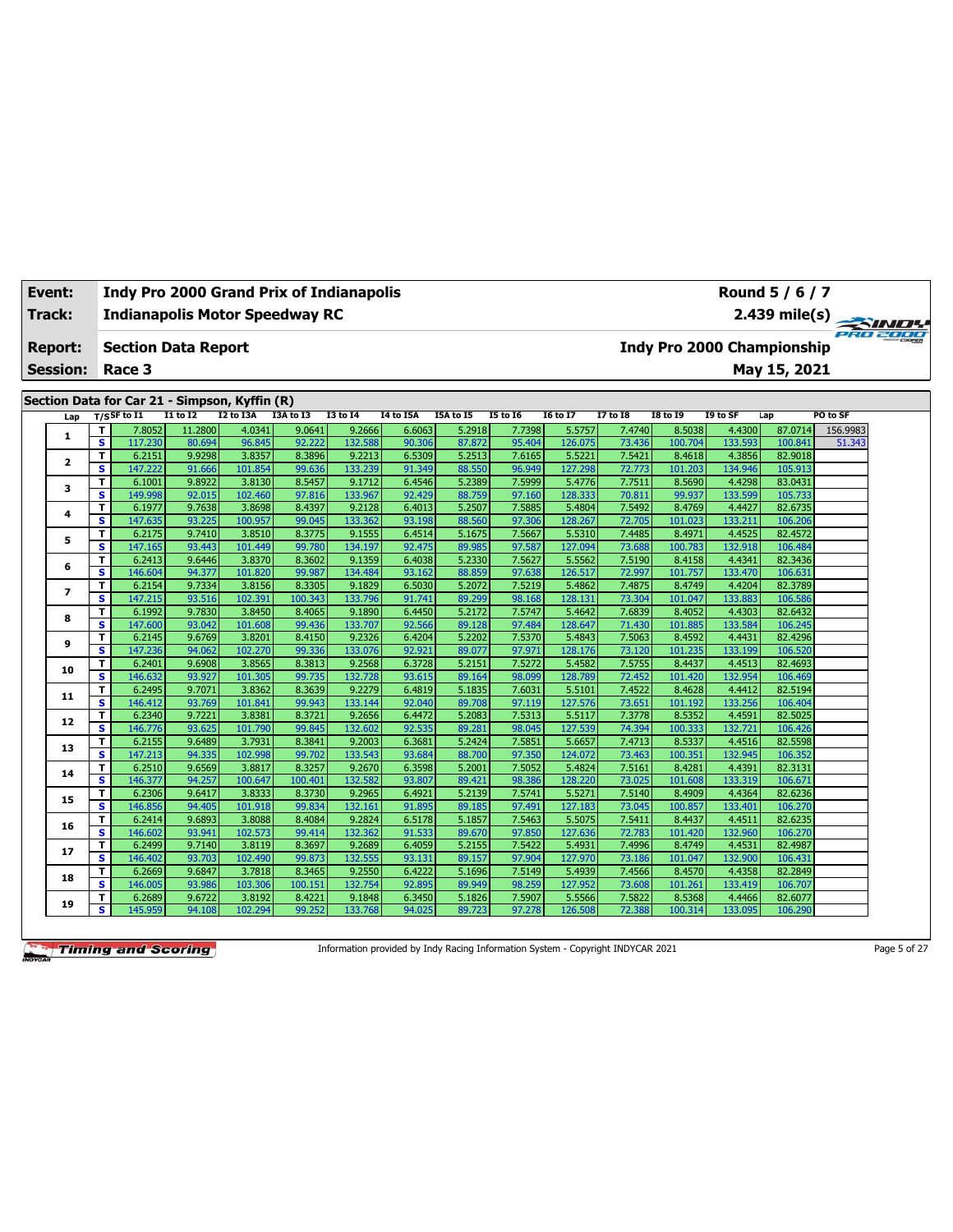| <b>Event:</b>   |                              | <b>Indy Pro 2000 Grand Prix of Indianapolis</b> |                  |                   |                  |                   |                  |                  |                  |                   |                  |                   |                   | Round 5 / 6 / 7                   |          |
|-----------------|------------------------------|-------------------------------------------------|------------------|-------------------|------------------|-------------------|------------------|------------------|------------------|-------------------|------------------|-------------------|-------------------|-----------------------------------|----------|
| Track:          |                              | <b>Indianapolis Motor Speedway RC</b>           |                  |                   |                  |                   |                  |                  |                  |                   |                  |                   |                   | $2.439$ mile(s)                   |          |
| <b>Report:</b>  |                              | <b>Section Data Report</b>                      |                  |                   |                  |                   |                  |                  |                  |                   |                  |                   |                   | <b>Indy Pro 2000 Championship</b> | PRO 2000 |
| <b>Session:</b> |                              | Race 3                                          |                  |                   |                  |                   |                  |                  |                  |                   |                  |                   |                   | May 15, 2021                      |          |
|                 |                              | Section Data for Car 21 - Simpson, Kyffin (R)   |                  |                   |                  |                   |                  |                  |                  |                   |                  |                   |                   |                                   |          |
| Lap             |                              | $T/S$ SF to $I1$                                | $I1$ to $I2$     | I2 to I3A         | I3A to I3        | <b>I3 to 14</b>   | <b>I4 to I5A</b> | I5A to I5        | <b>I5 to 16</b>  | <b>I6 to I7</b>   | <b>I7 to I8</b>  | <b>I8 to I9</b>   | I9 to SF          | PO to SF<br>Lap                   |          |
| 20              | т                            | 6.2585                                          | 9.8060           | 3.8299            | 8.4509           | 9.2046            | 6.4566           | 5.2401           | 7.5301           | 5.5063            | 7.5019           | 8.5259            | 4.4624            | 82.7732                           |          |
|                 | $\overline{\mathbf{s}}$      | 146.201                                         | 92.824           | 102.008           | 98.914           | 133.481           | 92.400           | 88.739           | 98.061           | 127.664           | 73.163           | 100.443           | 132.623           | 106.078                           |          |
| 21              | T<br>$\overline{\mathbf{s}}$ | 6.2526<br>146.339                               | 9.7036<br>93.803 | 3.8043<br>102.695 | 8.3789<br>99.764 | 9.2023<br>133.514 | 6.4747<br>92.142 | 5.2101<br>89.250 | 7.5732<br>97.503 | 5.4806<br>128.262 | 7.4752<br>73.425 | 8.5115<br>100.613 | 4.4626<br>132.617 | 82.5296<br>106.391                |          |
|                 | T                            | 6.2678                                          | 10.1294          | 3.8906            | 8.6204           | 9.1074            | 6.6146           | 5.1886           | 7.5339           | 5.4738            | 7.5358           | 8.4588            | 4.4121            | 83.2332                           |          |
| 22              | $\overline{\mathbf{s}}$      | 145.984                                         | 89.860           | 100.417           | 96.969           | 134.905           | 90.193           | 89.620           | 98.012           | 128.422           | 72.834           | 101.239           | 134.135           | 105.492                           |          |
|                 | T                            | 6.1507                                          | 9.7106           | 3.7961            | 8.5222           | 9.1645            | 6.4686           | 5.2067           | 7.5250           | 5.4781            | 7.4261           | 8.4957            | 4.4080            | 82.3523                           |          |
| 23              | $\overline{\mathbf{s}}$      | 148.764                                         | 93.735           | 102.917           | 98.086           | 134.065           | 92.229           | 89.308           | 98.127           | 128.321           | 73.910           | 100.800           | 134.260           | 106.620                           |          |
| 24              | T                            | 6.1468                                          | 9.6652           | 3.8072            | 8.4432           | 9.1451            | 6.4769           | 5.2077           | 7.5125           | 5.4799            | 7.4618           | 8.4901            | 4.4232            | 82.2596                           |          |
|                 | $\overline{\mathbf{s}}$      | 148.858                                         | 94.176           | 102.617           | 99.004           | 134.349           | 92.111           | 89.291           | 98.291           | 128.279           | 73.556           | 100.866           | 133.799           | 106.740                           |          |
| 25              | Τ<br>$\overline{\mathbf{s}}$ | 6.1577<br>148.594                               | 9.7959<br>92.919 | 3.8030<br>102.730 | 8.3877<br>99.659 | 9.2057<br>133.465 | 6.4121<br>93.041 | 5.1858<br>89.668 | 7.5369<br>97.973 | 5.5386<br>126.919 | 7.5739<br>72.468 | 8.5140<br>100.583 | 4.4458<br>133.118 | 82.5571<br>106.355                |          |
|                 | T                            | 6.2584                                          | 11.8298          | 5.1516            |                  |                   |                  |                  |                  |                   |                  |                   |                   |                                   |          |
| 26              | $\overline{\mathbf{s}}$      | 146.204                                         | 76.944           | 75.837            |                  |                   |                  |                  |                  |                   |                  |                   |                   |                                   |          |
|                 |                              |                                                 |                  |                   |                  |                   |                  |                  |                  |                   |                  |                   |                   |                                   |          |
|                 |                              |                                                 |                  |                   |                  |                   |                  |                  |                  |                   |                  |                   |                   |                                   |          |

Information provided by Indy Racing Information System - Copyright INDYCAR 2021 Page 6 of 27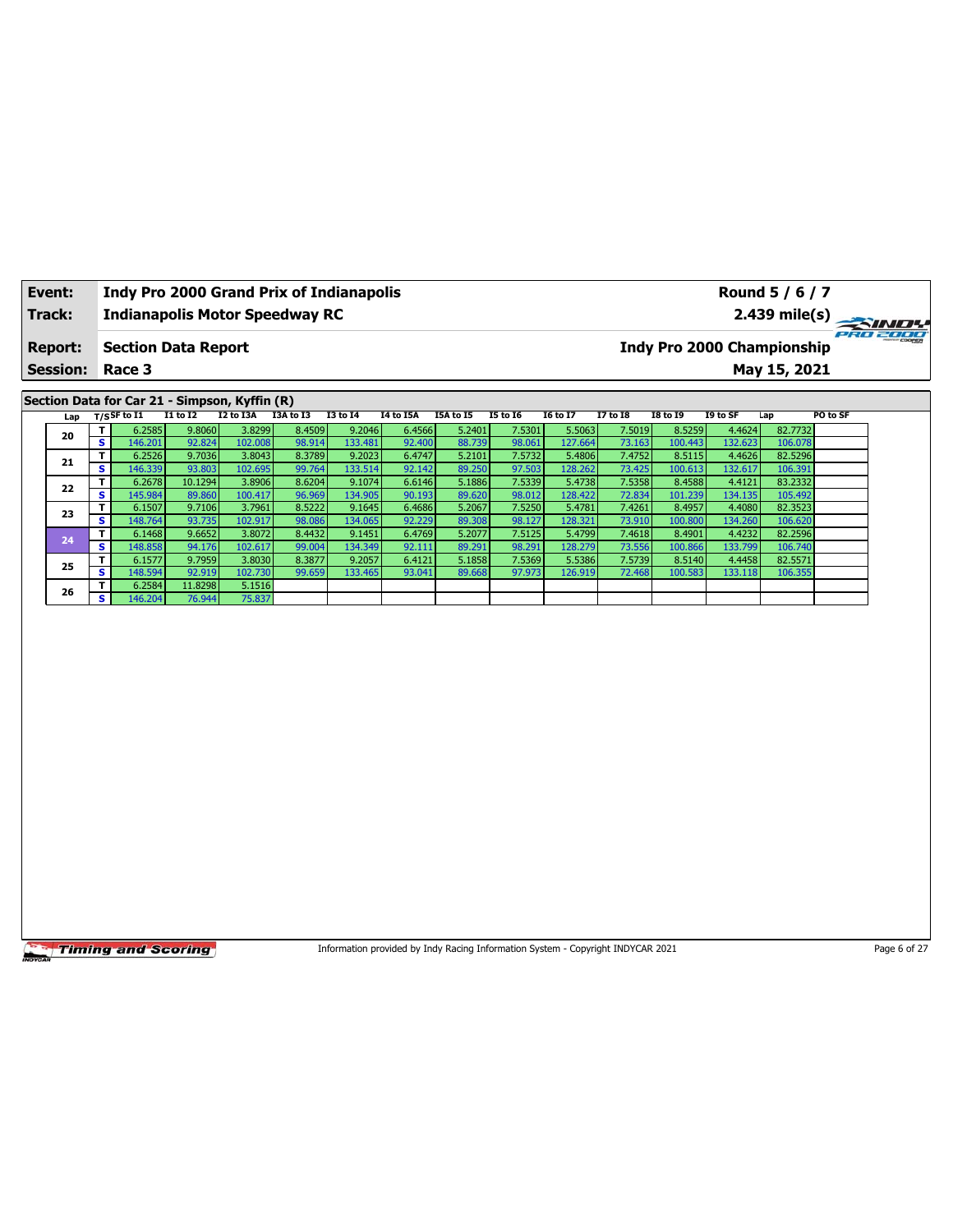| Track:                   |                              | <b>Indianapolis Motor Speedway RC</b>                        |                   |                   |                  |                   |                  |                  |                  |                   |                  |                   |                   | $2.439$ mile(s)                   |                    |
|--------------------------|------------------------------|--------------------------------------------------------------|-------------------|-------------------|------------------|-------------------|------------------|------------------|------------------|-------------------|------------------|-------------------|-------------------|-----------------------------------|--------------------|
| <b>Report:</b>           |                              | <b>Section Data Report</b>                                   |                   |                   |                  |                   |                  |                  |                  |                   |                  |                   |                   | <b>Indy Pro 2000 Championship</b> |                    |
| <b>Session:</b>          |                              | Race 3                                                       |                   |                   |                  |                   |                  |                  |                  |                   |                  |                   |                   | May 15, 2021                      |                    |
|                          |                              |                                                              |                   |                   |                  |                   |                  |                  |                  |                   |                  |                   |                   |                                   |                    |
|                          |                              | Section Data for Car 22 - Sulaiman, Manuel<br>$T/S$ SF to I1 | <b>I1 to I2</b>   | <b>I2 to I3A</b>  | I3A to I3        | <b>I3 to 14</b>   | <b>14 to 15A</b> | <b>I5A to 15</b> | <b>I5 to 16</b>  | <b>I6 to I7</b>   | <b>I7 to I8</b>  | <b>I8 to 19</b>   | I9 to SF          | Lap                               | PO to SF           |
| Lap                      |                              |                                                              |                   |                   |                  |                   |                  |                  |                  |                   |                  |                   |                   |                                   |                    |
| 1                        | т<br>$\overline{\mathbf{s}}$ | 7.7733<br>117.711                                            | 11.4485<br>79.506 | 4.0415<br>96.668  | 9.2219<br>90.644 | 9.3666<br>131.172 | 7.2349<br>82.460 | 5.4925<br>84.661 | 7.7485<br>95.297 | 5.6197<br>125.08  | 7.5997<br>72.222 | 8.4603<br>101.221 | 4.4190<br>133.926 | 88.4264<br>99.296                 | 147.4962<br>54.651 |
|                          | т                            | 6.1199                                                       | 9.8300            | 3.8859            | 8.4793           | 9.1796            | 6.5820           | 5.2338           | 7.5985           | 5.5560            | 7.4241           | 8.4478            | 4.4244            | 82.7613                           |                    |
| $\overline{\mathbf{2}}$  | s                            | 149.512                                                      | 92.597            | 100.538           | 98.582           | 133.844           | 90.640           | 88.846           | 97.178           | 126.522           | 73.930           | 101.371           | 133.762           | 106.093                           |                    |
|                          | T                            | 6.1759                                                       | 9.7812            | 3.8898            | 8.4515           | 9.1688            | 6.6250           | 5.1769           | 7.5978           | 5.5938            | 7.4688           | 8.4735            | 4.4375            | 82.8405                           |                    |
| 3                        | s                            | 148.157                                                      | 93.059            | 100.438           | 98.907           | 134.002           | 90.051           | 89.822           | 97.187           | 125.667           | 73.488           | 101.064           | 133.367           | 105.992                           |                    |
|                          | T                            | 6.1737                                                       | 9.7143            | 3.8883            | 8.4263           | 9.0908            | 6.6283           | 5.2725           | 7.6539           | 5.5919            | 7.4412           | 8.5234            | 4.4344            | 82.8390                           |                    |
| 4                        | s                            | 148.209                                                      | 93.700            | 100.476           | 99.202           | 135.152           | 90.007           | 88.193           | 96.475           | 125.709           | 73.760           | 100.472           | 133.461           | 105.994                           |                    |
|                          | T                            | 6.1877                                                       | 9.9927            | 3.8555            | 8.5981           | 9.0925            | 6.4993           | 5.1971           | 7.7336           | 5.6049            | 7.5607           | 8.5016            | 4.4108            | 83.2345                           |                    |
| 5                        | s                            | 147.874                                                      | 91.089            | 101.331           | 97.220           | 135.126           | 91.793           | 89.473           | 95.481           | 125.418           | 72.594           | 100.730           | 134.175           | 105.490                           |                    |
| 6                        | T                            | 6.1197                                                       | 9.8103            | 3.8498            | 8.5438           | 9.1068            | 6.8854           | 5.2985           | 7.7250           | 5.5840            | 7.4263           | 8.4988            | 4.4378            | 83.2862                           |                    |
|                          | s                            | 149.517                                                      | 92.783            | 101.481           | 97.838           | 134.914           | 86.646           | 87.761           | 95.587           | 125.887           | 73.908           | 100.763           | 133.358           | 105.424                           |                    |
| $\overline{\phantom{a}}$ | T                            | 6.1945                                                       | 10.5961           | 3.9043            | 8.4689           | 9.1270            | 6.5031           | 5.2026           | 7.5339           | 5.5205            | 7.4085           | 8.4381            | 4.4101            | 83.3076                           |                    |
|                          | s                            | 147.712                                                      | 85.902            | 100.064           | 98.703           | 134.616           | 91.739           | 89.378           | 98.012           | 127.335           | 74.086           | 101.488           | 134.196           | 105.397                           |                    |
| 8                        | T                            | 6.1228                                                       | 9.7641            | 3.8546            | 8.4762           | 9.1353            | 6.5242           | 5.1674           | 7.6303           | 5.5372            | 7.5021           | 8.5047            | 4.4384            | 82.6573                           |                    |
|                          | $\overline{\mathbf{s}}$      | 149.441                                                      | 93.222            | 101.355           | 98.618           | 134.493           | 91.443           | 89.987           | 96.773           | 126.95:           | 73.161           | 100.693           | 133.340           | 106.227                           |                    |
| 9                        | т                            | 6.2076                                                       | 9.8275            | 3.8701            | 8.6101           | 9.1404            | 6.5572           | 5.2816           | 7.6604           | 5.5422            | 7.5988           | 8.4267            | 4.3920            | 83.1146                           |                    |
|                          | $\overline{\mathbf{s}}$      | 147.400                                                      | 92.620            | 100.949           | 97.085           | 134.418           | 90.983           | 88.042           | 96.393           | 126.837           | 72.230           | 101.625           | 134.749           | 105.642                           |                    |
| 10                       | T                            | 6.1411                                                       | 9.9797            | 3.8886            | 8.5744           | 9.2414            | 6.5004           | 5.2064           | 7.5488           | 5.5113            | 7.3719           | 8.4829            | 4.4621            | 82.9090                           |                    |
|                          | s                            | 148.996                                                      | 91.208            | 100.469           | 97.489           | 132.949           | 91.778           | 89.313           | 97.818           | 127.548           | 74.453           | 100.952           | 132.632           | 105.904                           |                    |
| 11                       | T                            | 6.2370                                                       | 9.6810            | 3.7733            | 8.4491           | 9.2240            | 6.4521           | 5.1075           | 7.5584           | 5.5499            | 7.3183           | 8.4697            | 4.4384            | 82.2587                           |                    |
|                          | $\overline{\mathbf{s}}$      | 146.705                                                      | 94.022            | 103.538           | 98.935           | 133.200           | 92.465           | 91.043           | 97.694           | 126.661           | 74.999           | 101.109           | 133.340           | 106.741                           |                    |
| 12                       | T<br>s                       | 6.2075<br>147.402                                            | 9.6238<br>94.581  | 3.8103<br>102.533 | 8.4029<br>99.479 | 9.2693            | 6.3716<br>93.633 | 5.1445<br>90.388 | 7.5575<br>97.705 | 5.5304<br>127.107 | 7.3901<br>74.270 | 8.4497            | 4.4591<br>132.721 | 82.2167<br>106.796                |                    |
|                          | T                            | 6.1955                                                       | 9.5967            | 3.8081            | 8.3335           | 132.549<br>9.1726 | 6.4114           | 5.1166           | 7.5666           | 5.5385            | 7.5001           | 101.348<br>8.4409 | 4.4458            | 82.1263                           |                    |
| 13                       | $\overline{\mathbf{s}}$      | 147.688                                                      | 94.848            | 102.592           | 100.307          | 133.946           | 93.052           | 90.881           | 97.588           | 126.921           | 73.181           | 101.454           | 133.118           | 106.913                           |                    |
|                          | T                            | 6.2196                                                       | 9.9848            | 3.8607            | 8.4039           | 9.2575            | 6.3929           | 5.1204           | 7.5347           | 5.5098            | 7.3285           | 8.4322            | 4.4429            | 82.4879                           |                    |
| 14                       | s                            | 147.116                                                      | 91.161            | 101.195           | 99.467           | 132.718           | 93.321           | 90.813           | 98.001           | 127.583           | 74.894           | 101.559           | 133.205           | 106.445                           |                    |
|                          | т                            | 6.2073                                                       | 9.6311            | 3.8310            | 8.3278           | 9.2455            | 6.3769           | 5.1789           | 7.5332           | 5.5365            | 7.4113           | 8.4514            | 4.4468            | 82.1777                           |                    |
| 15                       | s                            | 147.407                                                      | 94.509            | 101.979           | 100.376          | 132.890           | 93.555           | 89.787           | 98.021           | 126.967           | 74.058           | 101.328           | 133.089           | 106.847                           |                    |
|                          | Τ                            | 6.2154                                                       | 9.5263            | 3.7878            | 8.4018           | 9.2144            | 6.4279           | 5.1082           | 7.5434           | 5.5227            | 7.3376           | 8.5101            | 4.4528            | 82.0484                           |                    |
| 16                       | s.                           | 147.215                                                      | 95.549            | 103.142           | 99.492           | 133.339           | 92.813           | 91.030           | 97.888           | 127.285           | 74.802           | 100.629           | 132.909           | 107.015                           |                    |
|                          | T                            | 6.2209                                                       | 9.7096            | 3.8004            | 8.3829           | 9.2295            | 6.3757           | 5.1683           | 7.5351           | 5.5180            | 7.3212           | 8.4371            | 4.4664            | 82.1651                           |                    |
| 17                       | s                            | 147.085                                                      | 93.745            | 102.800           | 99.716           | 133.121           | 93.573           | 89.972           | 97.996           | 127.393           | 74.969           | 101.500           | 132.505           | 106.863                           |                    |
|                          | T                            | 6.2468                                                       | 9.6383            | 3.7896            | 8.4234           | 9.2178            | 6.3268           | 5.1615           | 7.5383           | 5.4909            | 7.4067           | 8.4030            | 4.4361            | 82.0792                           |                    |
| 18                       | s                            | 146.475                                                      | 94.439            | 103.093           | 99.237           | 133.290           | 94.296           | 90.090           | 97.954           | 128.022           | 74.104           | 101.912           | 133.410           | 106.975                           |                    |
|                          | T                            | 6.2288                                                       | 9.5909            | 3.7941            | 8.3535           | 9.1349            | 6.3316           | 5.1681           | 7.5084           | 5.5155            | 7.3598           | 8.4942            | 4.4416            | 81.9214                           |                    |
| 19                       | s                            | 146.898                                                      | 94.905            | 102.971           | 100.067          | 134.499           | 94.224           | 89.975           | 98.344           | 127.451           | 74.576           | 100.817           | 133.244           | 107.181                           |                    |
|                          |                              |                                                              |                   |                   |                  |                   |                  |                  |                  |                   |                  |                   |                   |                                   |                    |

**Event: Indy Pro 2000 Grand Prix of Indianapolis**

Information provided by Indy Racing Information System - Copyright INDYCAR 2021 Page 7 of 27

**Round 5 / 6 / 7**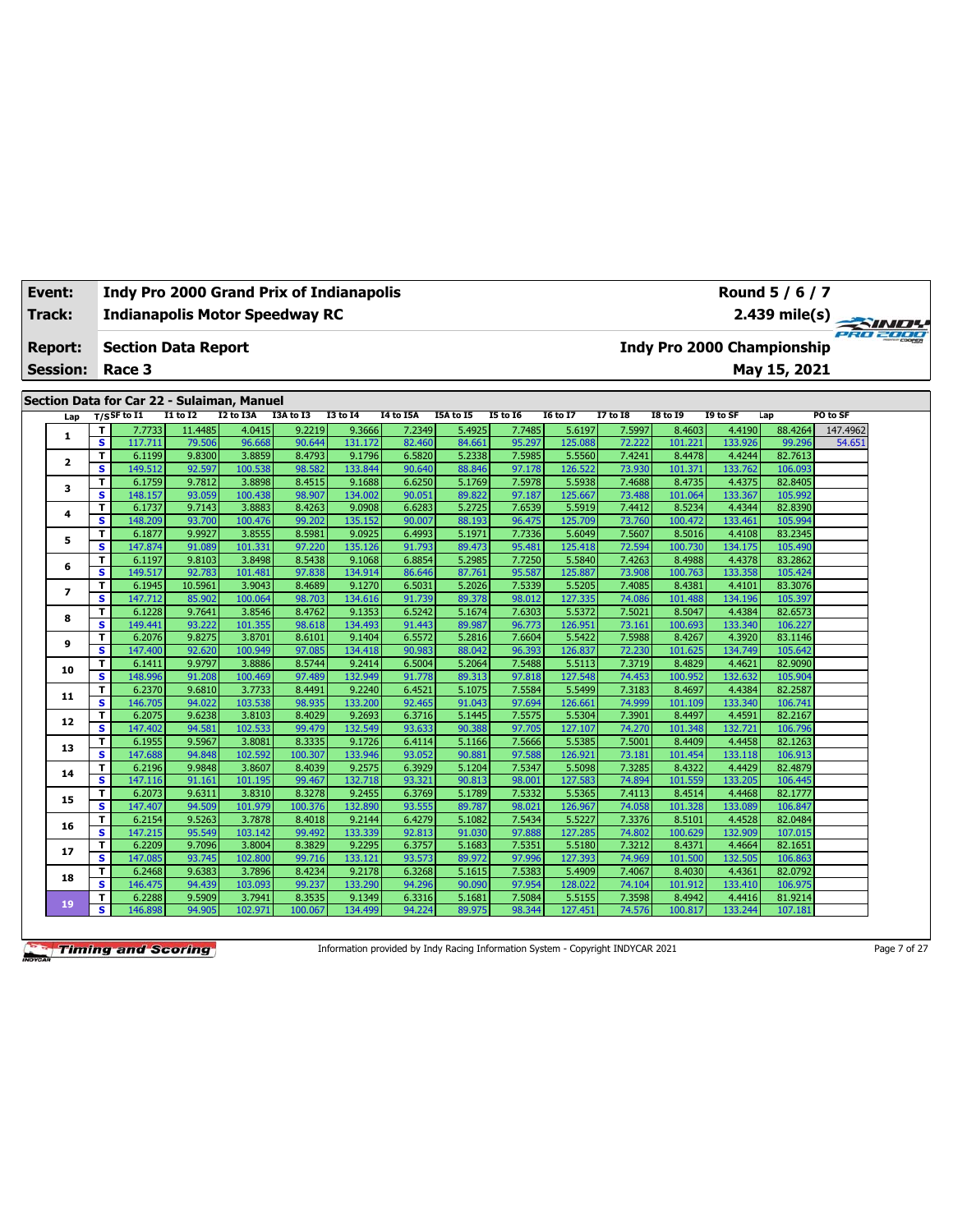| Event:          |                              |                                            |                   |                   | <b>Indy Pro 2000 Grand Prix of Indianapolis</b> |                   |                  |                  |                  |                   |                  |                   |                                   | Round 5 / 6 / 7    |          |
|-----------------|------------------------------|--------------------------------------------|-------------------|-------------------|-------------------------------------------------|-------------------|------------------|------------------|------------------|-------------------|------------------|-------------------|-----------------------------------|--------------------|----------|
| Track:          |                              |                                            |                   |                   | <b>Indianapolis Motor Speedway RC</b>           |                   |                  |                  |                  |                   |                  |                   |                                   | $2.439$ mile(s)    |          |
| <b>Report:</b>  |                              | <b>Section Data Report</b>                 |                   |                   |                                                 |                   |                  |                  |                  |                   |                  |                   | <b>Indy Pro 2000 Championship</b> |                    | PRO 2000 |
| <b>Session:</b> |                              | Race 3                                     |                   |                   |                                                 |                   |                  |                  |                  |                   |                  |                   |                                   | May 15, 2021       |          |
|                 |                              | Section Data for Car 22 - Sulaiman, Manuel |                   |                   |                                                 |                   |                  |                  |                  |                   |                  |                   |                                   |                    |          |
| Lap             |                              | $T/S$ SF to $I1$                           | $I1$ to $I2$      | I2 to I3A         | I3A to I3                                       | <b>I3 to I4</b>   | <b>I4 to I5A</b> | I5A to I5        | <b>I5 to 16</b>  | <b>I6 to I7</b>   | <b>I7 to I8</b>  | <b>I8 to 19</b>   | I9 to SF                          | Lap                | PO to SF |
| 20              | T<br>$\overline{\mathbf{s}}$ | 6.2422<br>146.583                          | 9.6907<br>93.928  | 3.8409<br>101.716 | 8.4035<br>99.472                                | 9.0977<br>135.049 | 6.4213<br>92.908 | 5.1414<br>90.442 | 7.5279<br>98.090 | 5.5086<br>127.610 | 7.4275<br>73.896 | 8.4465<br>101.387 | 4.4106<br>134.181                 | 82.1588<br>106.871 |          |
|                 | T                            | 6.1017                                     | 9.8023            | 3.8414            | 8.4555                                          | 9.0594            | 6.4708           | 5.2282           | 7.6406           | 5.5142            | 7.4925           | 8.4688            | 4.4000                            | 82.4754            |          |
| 21              | s                            | 149.958                                    | 92.859            | 101.703           | 98.860                                          | 135.620           | 92.197           | 88.941           | 96.643           | 127.481           | 73.255           | 101.120           | 134.504                           | 106.461            |          |
| 22              | T<br>$\overline{\mathbf{s}}$ | 6.0989<br>150.027                          | 10.1639<br>89.555 | 3.9236<br>99.572  | 10.1668<br>82.219                               | 9.3229<br>131.787 | 6.5136<br>91.592 | 5.2070<br>89.303 | 7.5169<br>98.233 | 5.4749<br>128.396 | 7.4886<br>73.293 | 8.4556<br>101.278 | 4.4459<br>133.115                 | 84.7786<br>103.569 |          |
|                 | T                            | 6.2222                                     | 9.6711            | 3.7721            | 8.3830                                          | 9.2008            | 6.4108           | 5.1631           | 7.5143           | 5.5061            | 7.4271           | 8.5007            | 4.4464                            | 82.2177            |          |
| 23              | S                            | 147.054                                    | 94.118            | 103.571           | 99.715                                          | 133.536           | 93.060           | 90.062           | 98.267           | 127.668           | 73.900           | 100.740           | 133.101                           | 106.795            |          |
| 24              | T.                           | 6.2144                                     | 9.7214            | 3.7750            | 8.3799                                          | 9.1715            | 6.3963           | 5.1629           | 7.5602           | 5.5225            | 7.4455           | 8.3959            | 4.4508                            | 82.1963            |          |
|                 | s.<br>T.                     | 147.239<br>6.1995                          | 93.631<br>9.7157  | 103.492<br>3.8237 | 99.752<br>8.4233                                | 133.962<br>9.2327 | 93.271<br>6.4313 | 90.066<br>5.1441 | 97.671<br>7.5304 | 127.289<br>5.5293 | 73.717<br>7.3951 | 101.998<br>8.4420 | 132.969<br>4.4646                 | 106.822<br>82.3317 |          |
| 25              | s                            | 147.593                                    | 93.686            | 102.174           | 99.238                                          | 133.074           | 92.764           | 90.395           | 98.057           | 127.133           | 74.220           | 101.441           | 132.558                           | 106.647            |          |
| 26              | T.                           | 6.5271                                     | 11.9892           | 5.1925            |                                                 |                   |                  |                  |                  |                   |                  |                   |                                   |                    |          |
|                 | s                            | 140.185                                    | 75.921            | 75.240            |                                                 |                   |                  |                  |                  |                   |                  |                   |                                   |                    |          |
|                 |                              |                                            |                   |                   |                                                 |                   |                  |                  |                  |                   |                  |                   |                                   |                    |          |
|                 |                              |                                            |                   |                   |                                                 |                   |                  |                  |                  |                   |                  |                   |                                   |                    |          |
|                 |                              |                                            |                   |                   |                                                 |                   |                  |                  |                  |                   |                  |                   |                                   |                    |          |
|                 |                              |                                            |                   |                   |                                                 |                   |                  |                  |                  |                   |                  |                   |                                   |                    |          |
|                 |                              |                                            |                   |                   |                                                 |                   |                  |                  |                  |                   |                  |                   |                                   |                    |          |
|                 |                              |                                            |                   |                   |                                                 |                   |                  |                  |                  |                   |                  |                   |                                   |                    |          |
|                 |                              |                                            |                   |                   |                                                 |                   |                  |                  |                  |                   |                  |                   |                                   |                    |          |
|                 |                              |                                            |                   |                   |                                                 |                   |                  |                  |                  |                   |                  |                   |                                   |                    |          |

Information provided by Indy Racing Information System - Copyright INDYCAR 2021 Page 8 of 27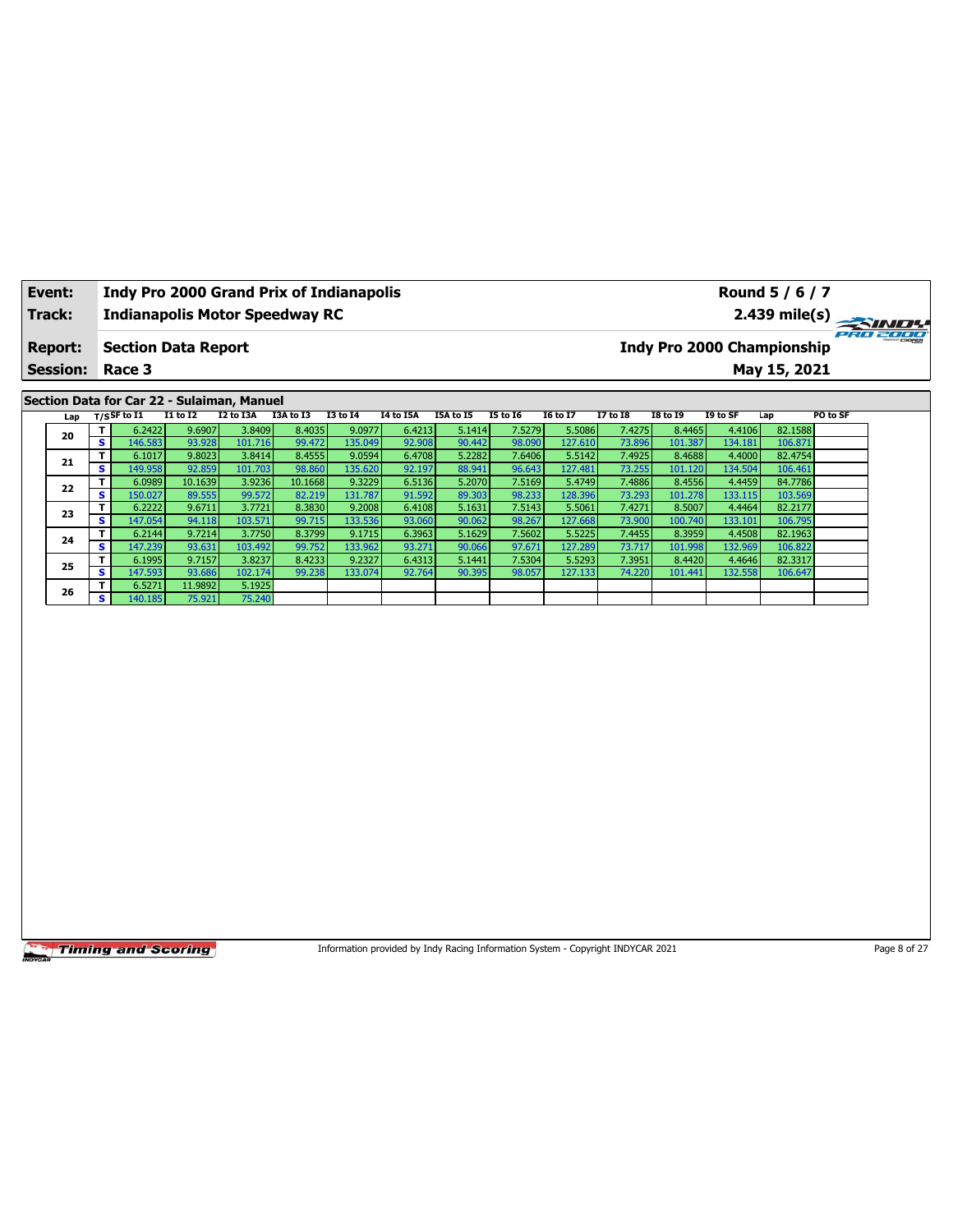| Track:          |              |                         |                   |                                           |                   | <b>Indianapolis Motor Speedway RC</b> |                   |                  |                  |                  |                   |                  |                                   |                   |                    | $2.439 \text{ mile(s)}$<br>737372737373 |
|-----------------|--------------|-------------------------|-------------------|-------------------------------------------|-------------------|---------------------------------------|-------------------|------------------|------------------|------------------|-------------------|------------------|-----------------------------------|-------------------|--------------------|-----------------------------------------|
| <b>Report:</b>  |              |                         |                   | <b>Section Data Report</b>                |                   |                                       |                   |                  |                  |                  |                   |                  | <b>Indy Pro 2000 Championship</b> |                   |                    |                                         |
| <b>Session:</b> |              |                         | Race 3            |                                           |                   |                                       |                   |                  |                  |                  |                   |                  |                                   |                   | May 15, 2021       |                                         |
|                 |              |                         |                   |                                           |                   |                                       |                   |                  |                  |                  |                   |                  |                                   |                   |                    |                                         |
|                 |              |                         |                   | Section Data for Car 27 - Kaminsky, Colin |                   |                                       |                   |                  |                  |                  |                   |                  |                                   |                   |                    |                                         |
|                 | Lap          | T/SSF to I1             |                   | $I1$ to $I2$                              | I2 to I3A         | I3A to I3                             | <b>I3 to 14</b>   | I4 to I5A        | I5A to I5        | <b>I5 to 16</b>  | <b>16 to 17</b>   | <b>I7 to I8</b>  | <b>I8 to 19</b>                   | I9 to SF          | Lap                | PO to SF                                |
|                 | 1            | т                       | 7.7125            | 11.4627                                   | 3.9438            | 9.2174                                | 9.2537            | 6.9273           | 5.3281           | 7.6972           | 5.5567            | 7.6834           | 8.5523                            | 4.4543            | 87.7894            | 146.8511                                |
|                 |              | $\overline{\mathbf{s}}$ | 118.639           | 79.408                                    | 99.062            | 90.688                                | 132.772           | 86.122           | 87.273           | 95.932           | 126.506           | 71.435           | 100.133                           | 132.864           | 100.017            | 54.891                                  |
|                 | $\mathbf{z}$ | T<br>s                  | 6.2124            |                                           |                   | 8.6839                                | 9.2280            | 6.7933           | 5.2376<br>88.781 | 7.5722<br>97.516 | 5.5420            | 7.5756<br>72.452 | 8.4313                            | 4.4641<br>132.573 | 83.8736            |                                         |
|                 |              | т                       | 147.286<br>6.2472 | 9.8099                                    | 3.9205            | 96.260<br>8.3835                      | 133.142<br>9.2693 | 87.820<br>6.5490 | 5.2088           | 7.5693           | 126.841<br>5.5432 | 7.5593           | 101.570<br>8.4743                 | 4.4701            | 104.686<br>83.0044 |                                         |
|                 | з            | s                       | 146.466           | 92.787                                    | 99.651            | 99.709                                | 132.549           | 91.096           | 89.272           | 97.553           | 126.814           | 72.608           | 101.054                           | 132.395           | 105.782            |                                         |
|                 |              | т                       | 6.2491            | 9.8754                                    | 3.9699            | 8.6561                                | 9.1943            | 6.6517           | 5.2578           | 7.6379           | 5.4894            | 9.9742           | 8.8811                            | 4.5157            | 86.3526            |                                         |
|                 | 4            | s                       | 146.421           | 92.171                                    | 98.411            | 96.569                                | 133.630           | 89.690           | 88.440           | 96.677           | 128.057           | 55.028           | 96.425                            | 131.058           | 101.681            |                                         |
|                 |              | т                       | 6.3467            | 9.7079                                    | 3.8923            | 8.3328                                | 9.2108            | 6.5341           | 5.1878           | 7.6247           | 5.5233            | 7.7303           | 8.5472                            | 4.4796            | 83.1175            |                                         |
|                 | 5            | s                       | 144.169           | 93.762                                    | 100.373           | 100.316                               | 133.391           | 91.304           | 89.633           | 96.844           | 127.271           | 71.002           | 100.192                           | 132.114           | 105.638            |                                         |
|                 |              | т                       | 6.2845            | 9.7722                                    | 3.8922            | 8.3997                                | 9.2200            | 6.4374           | 5.1827           | 7.5966           | 5.5396            | 7.5037           | 8.4765                            | 4.4649            | 82.7700            |                                         |
|                 | 6            | s                       | 145.596           | 93.145                                    | 100.376           | 99.517                                | 133.258           | 92.676           | 89.722           | 97.203           | 126.896           | 73.146           | 101.028                           | 132.549           | 106.082            |                                         |
|                 | 7            | T                       | 6.2580            | 9.6538                                    | 3.8298            | 8.3373                                | 9.2738            | 6.4979           | 5.1530           | 7.5418           | 5.5470            | 7.4537           | 8.5923                            | 4.4613            | 82.5997            |                                         |
|                 |              | s                       | 146.213           | 94.287                                    | 102.011           | 100.261                               | 132.485           | 91.813           | 90.239           | 97.909           | 126.727           | 73.636           | 99.666                            | 132.656           | 106.301            |                                         |
|                 | 8            | т                       | 6.2359            | 9.6665                                    | 3.8669            | 8.3849                                | 9.2609            | 6.5139           | 5.1726           | 7.5895           | 5.5355            | 7.4828           | 8.5263                            | 4.4702            | 82.7059            |                                         |
|                 |              | s                       | 146.731           | 94.163                                    | 101.032           | 99.692                                | 132.669           | 91.587           | 89.897           | 97.294           | 126.990           | 73.350           | 100.438                           | 132.392           | 106.164            |                                         |
|                 | 9            | T                       | 6.2340            | 9.7384                                    | 3.9504            | 8.4017                                | 9.2390            | 6.5136           | 5.2200           | 7.5726           | 5.5171            | 7.6321           | 8.5222                            | 4.4663            | 83.0074            |                                         |
|                 |              | $\overline{\mathbf{s}}$ | 146.776           | 93.468                                    | 98.897            | 99.493                                | 132.984           | 91.592           | 89.080           | 97.511           | 127.414           | 71.915           | 100.486                           | 132.507           | 105,779            |                                         |
|                 | 10           | т                       | 6.2433            | 9.7076                                    | 3.9107            | 8.4530                                | 9.2345            | 6.4410           | 5.2316           | 7.5518           | 5.5067            | 7.5644           | 8.5326                            | 4.4850            | 82.8622            |                                         |
|                 |              | s                       | 146.557           | 93.764                                    | 99.901            | 98.889                                | 133.048           | 92.624           | 88.883           | 97.779           | 127.654           | 72.559           | 100.364                           | 131.955           | 105.964            |                                         |
|                 | 11           | T                       | 6.2433            | 9.8312                                    | 3.8830            | 8.3674                                | 9.2648            | 6.4351           | 5.1937           | 7.6323           | 5.5427            | 7.5118           | 8.5112                            | 4.4515            | 82.8680            |                                         |
|                 |              | s                       | 146.557           | 92.586                                    | 100.613           | 99.901                                | 132.613           | 92.709           | 89.532<br>5.1835 | 96.748<br>7.5802 | 126.825<br>5.5255 | 73.067<br>7.5088 | 100.616                           | 132.948           | 105.956<br>82.7023 |                                         |
|                 | 12           | т<br>s                  | 6.2125<br>147.284 | 9.7564<br>93.295                          | 3.8311<br>101.976 | 8.4014<br>99.496                      | 9.2968<br>132.157 | 6.4468<br>92.541 | 89.708           | 97.413           | 127.220           | 73.096           | 8.4875<br>100.897                 | 4.4718<br>132.345 | 106.169            |                                         |
|                 |              | T                       | 6.1975            | 9.6646                                    | 3.8609            | 8.4174                                | 9.2366            | 6.4048           | 5.1505           | 7.5648           | 5.5255            | 7.5782           | 8.4957                            | 4.4526            | 82.5491            |                                         |
|                 | 13           | s                       | 147.640           | 94.182                                    | 101.189           | 99.307                                | 133.018           | 93.147           | 90.282           | 97.611           | 127.220           | 72.427           | 100.800                           | 132.915           | 106.366            |                                         |
|                 |              | т                       | 6.2182            | 9.9146                                    | 3.8922            | 8.4316                                | 9.2939            | 6.4677           | 5.2008           | 7.5662           | 5.5074            | 7.4964           | 8.5952                            | 4.4622            | 83.0464            |                                         |
|                 | 14           | s                       | 147.149           | 91.807                                    | 100.376           | 99.140                                | 132.198           | 92.242           | 89.409           | 97.593           | 127.638           | 73.217           | 99.633                            | 132.629           | 105.729            |                                         |
|                 |              | T                       | 6.1980            | 9.6961                                    | 3.8919            | 8.4438                                | 9.2325            | 6.4684           | 5.2108           | 7.6255           | 5.5170            | 7.6639           | 8.5355                            | 4.4449            | 82.9283            |                                         |
|                 | 15           | s                       | 147.628           | 93.876                                    | 100.383           | 98.997                                | 133.077           | 92.232           | 89.238           | 96.834           | 127.416           | 71.617           | 100.330                           | 133.145           | 105.879            |                                         |
|                 |              | т                       | 6.1862            | 9.7365                                    | 3.8491            | 8.4155                                | 9.2166            | 6.4069           | 5.2444           | 7.5654           | 5.5437            | 7.6795           | 8.5090                            | 4.4316            | 82.7844            |                                         |
|                 | 16           | s                       | 147.910           | 93.486                                    | 101.500           | 99.330                                | 133.307           | 93.117           | 88.666           | 97.603           | 126.802           | 71.471           | 100.642                           | 133.545           | 106.063            |                                         |
|                 |              | т                       | 6.1725            | 9.8977                                    | 3.8560            | 8.4800                                | 9.2096            | 6.5580           | 5.5068           | 7.9059           | 5.5543            | 7.9418           | 8.5291                            | 4.4394            | 84.0511            |                                         |
|                 | 17           | s                       | 148.238           | 91.964                                    | 101.318           | 98.574                                | 133.408           | 90.971           | 84.441           | 93.400           | 126.560           | 69.111           | 100.405                           | 133.310           | 104.465            |                                         |
|                 | 18           | т                       | 6.2131            | 10.0849                                   | 4.0058            | 8.7541                                | 9.2404            | 7.2539           | 5.2945           | 7.6091           | 5.5279            | 7.7526           | 8.4364                            | 4.4271            | 84.5998            |                                         |
|                 |              | s                       | 147.269           | 90.256                                    | 97.529            | 95.488                                | 132.964           | 82.244           | 87.827           | 97.043           | 127.165           | 70.797           | 101.508                           | 133.681           | 103.787            |                                         |
|                 | 19           | т                       | 6.1689            | 9.8073                                    | 3.8707            | 8.4955                                | 9.1637            | 6.5461           | 5.2401           | 7.5776           | 5.5358            | 7.5785           | 8.5755                            | 4.4605            | 83.0202            |                                         |
|                 |              | s                       | 148.325           | 92.811                                    | 100.933           | 98.394                                | 134.076           | 91.137           | 88.739           | 97.446           | 126.983           | 72.424           | 99.862                            | 132.680           | 105.762            |                                         |

**Event: Indy Pro 2000 Grand Prix of Indianapolis**

Information provided by Indy Racing Information System - Copyright INDYCAR 2021 Page 9 of 27

**Round 5 / 6 / 7**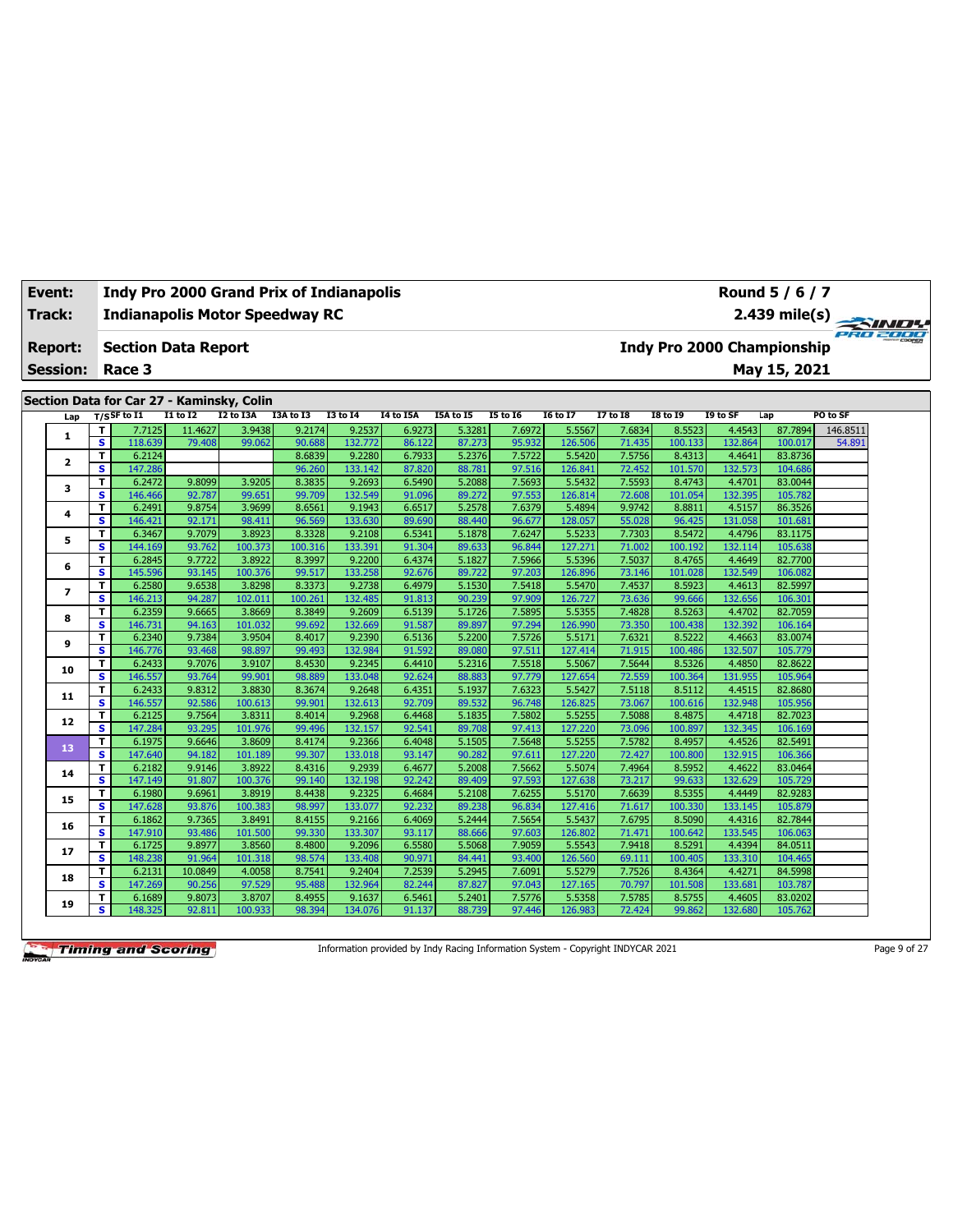| Event:          |                              | <b>Indy Pro 2000 Grand Prix of Indianapolis</b> |                  |                   |                  |                   |                  |                  |                  |                   |                  |                   |                   | Round 5 / 6 / 7                   |               |
|-----------------|------------------------------|-------------------------------------------------|------------------|-------------------|------------------|-------------------|------------------|------------------|------------------|-------------------|------------------|-------------------|-------------------|-----------------------------------|---------------|
| Track:          |                              | <b>Indianapolis Motor Speedway RC</b>           |                  |                   |                  |                   |                  |                  |                  |                   |                  |                   |                   |                                   | 2.439 mile(s) |
|                 |                              |                                                 |                  |                   |                  |                   |                  |                  |                  |                   |                  |                   |                   |                                   | 2302000       |
| <b>Report:</b>  |                              | <b>Section Data Report</b>                      |                  |                   |                  |                   |                  |                  |                  |                   |                  |                   |                   | <b>Indy Pro 2000 Championship</b> |               |
| <b>Session:</b> |                              | Race 3                                          |                  |                   |                  |                   |                  |                  |                  |                   |                  |                   |                   | May 15, 2021                      |               |
|                 |                              |                                                 |                  |                   |                  |                   |                  |                  |                  |                   |                  |                   |                   |                                   |               |
|                 |                              | Section Data for Car 27 - Kaminsky, Colin       |                  |                   |                  |                   |                  |                  |                  |                   |                  |                   |                   |                                   |               |
| Lap             |                              | $T/S$ SF to I1                                  | $I1$ to $I2$     | I2 to I3A         | I3A to I3        | $I3$ to $I4$      | <b>I4 to I5A</b> | I5A to I5        | <b>I5 to 16</b>  | <b>I6 to I7</b>   | <b>I7 to I8</b>  | <b>I8 to 19</b>   | I9 to SF          | Lap                               | PO to SF      |
| 20              | T<br>$\overline{\mathbf{s}}$ | 6.2381                                          | 9.9551           | 3.8345            | 8.7778           | 9.0923            | 6.7358           | 5.3139           | 7.6484           | 5.5643            | 7.4616           | 8.4825            | 4.5214            | 83.6257                           |               |
|                 | T                            | 146.679<br>6.3428                               | 91.433<br>9.7321 | 101.886<br>3.8298 | 95.230<br>8.3838 | 135.129<br>9.3058 | 88.570<br>6.4235 | 87.506<br>5.1423 | 96.544<br>7.5808 | 126.333<br>5.5421 | 73.558<br>7.4648 | 100.957<br>8.4579 | 130.893<br>4.4994 | 104.996<br>82.7051                |               |
| 21              | s                            | 144.258                                         | 93.528           | 102.011           | 99.705           | 132.029           | 92.876           | 90.426           | 97.405           | 126.839           | 73.527           | 101.250           | 131.533           | 106.165                           |               |
|                 | T                            | 6.3461                                          | 9.8097           | 3.8061            | 8.3568           | 9.2907            | 6.4288           | 5.1905           | 7.6127           | 5.5352            | 7.4545           | 8.5199            | 4.4860            | 82.8370                           |               |
| 22              | s                            | 144.183                                         | 92.788           | 102.646           | 100.027          | 132.244           | 92.800           | 89.587           | 96.997           | 126.997           | 73.628           | 100.513           | 131.926           | 105.996                           |               |
| 23              | T                            | 6.3214                                          | 9.7002           | 3.8324            | 8.3536           | 9.2975            | 6.4881           | 5.1302           | 7.5812           | 5.5286            | 7.4657           | 8.4717            | 4.4700            | 82.6406                           |               |
|                 | s                            | 144.746                                         | 93.836           | 101.942           | 100.066          | 132.147           | 91.952           | 90.640           | 97.400           | 127.149           | 73.518           | 101.085           | 132.398           | 106.248                           |               |
| 24              | T                            | 6.2967                                          | 9.7693           | 3.8038            | 8.4650           | 9.3112            | 6.4683           | 5.2099           | 7.6466           | 5.5607            | 7.4481           | 8.5099            | 4.4829            | 82.9724                           |               |
|                 | s                            | 145.314                                         | 93.172           | 102.708           | 98.749           | 131.953           | 92.233           | 89.253           | 96.567           | 126.415           | 73.692           | 100.631           | 132.017           | 105.823                           |               |
| 25              | T                            | 6.2823                                          | 9.7737           | 3.8110            | 8.3899           | 9.3374            | 6.4411           | 5.1697           | 7.5443           | 5.5244            | 7.5297           | 8.5146            | 4.4933            | 82.8114                           |               |
|                 | s                            | 145.647                                         | 93.130           | 102.514           | 99.633           | 131.582           | 92.623           | 89.947           | 97.876           | 127.245           | 72.893           | 100.576           | 131.711           | 106.029                           |               |
| 26              | т<br>s.                      | 6.6794<br>136.988                               |                  |                   |                  |                   |                  |                  |                  |                   |                  |                   |                   |                                   |               |
|                 |                              |                                                 |                  |                   |                  |                   |                  |                  |                  |                   |                  |                   |                   |                                   |               |
|                 |                              |                                                 |                  |                   |                  |                   |                  |                  |                  |                   |                  |                   |                   |                                   |               |
|                 |                              |                                                 |                  |                   |                  |                   |                  |                  |                  |                   |                  |                   |                   |                                   |               |
|                 |                              |                                                 |                  |                   |                  |                   |                  |                  |                  |                   |                  |                   |                   |                                   |               |
|                 |                              |                                                 |                  |                   |                  |                   |                  |                  |                  |                   |                  |                   |                   |                                   |               |
|                 |                              |                                                 |                  |                   |                  |                   |                  |                  |                  |                   |                  |                   |                   |                                   |               |
|                 |                              |                                                 |                  |                   |                  |                   |                  |                  |                  |                   |                  |                   |                   |                                   |               |
|                 |                              |                                                 |                  |                   |                  |                   |                  |                  |                  |                   |                  |                   |                   |                                   |               |
|                 |                              |                                                 |                  |                   |                  |                   |                  |                  |                  |                   |                  |                   |                   |                                   |               |
|                 |                              |                                                 |                  |                   |                  |                   |                  |                  |                  |                   |                  |                   |                   |                                   |               |
|                 |                              |                                                 |                  |                   |                  |                   |                  |                  |                  |                   |                  |                   |                   |                                   |               |
|                 |                              |                                                 |                  |                   |                  |                   |                  |                  |                  |                   |                  |                   |                   |                                   |               |
|                 |                              |                                                 |                  |                   |                  |                   |                  |                  |                  |                   |                  |                   |                   |                                   |               |
|                 |                              |                                                 |                  |                   |                  |                   |                  |                  |                  |                   |                  |                   |                   |                                   |               |
|                 |                              |                                                 |                  |                   |                  |                   |                  |                  |                  |                   |                  |                   |                   |                                   |               |

Information provided by Indy Racing Information System - Copyright INDYCAR 2021 Page 10 of 27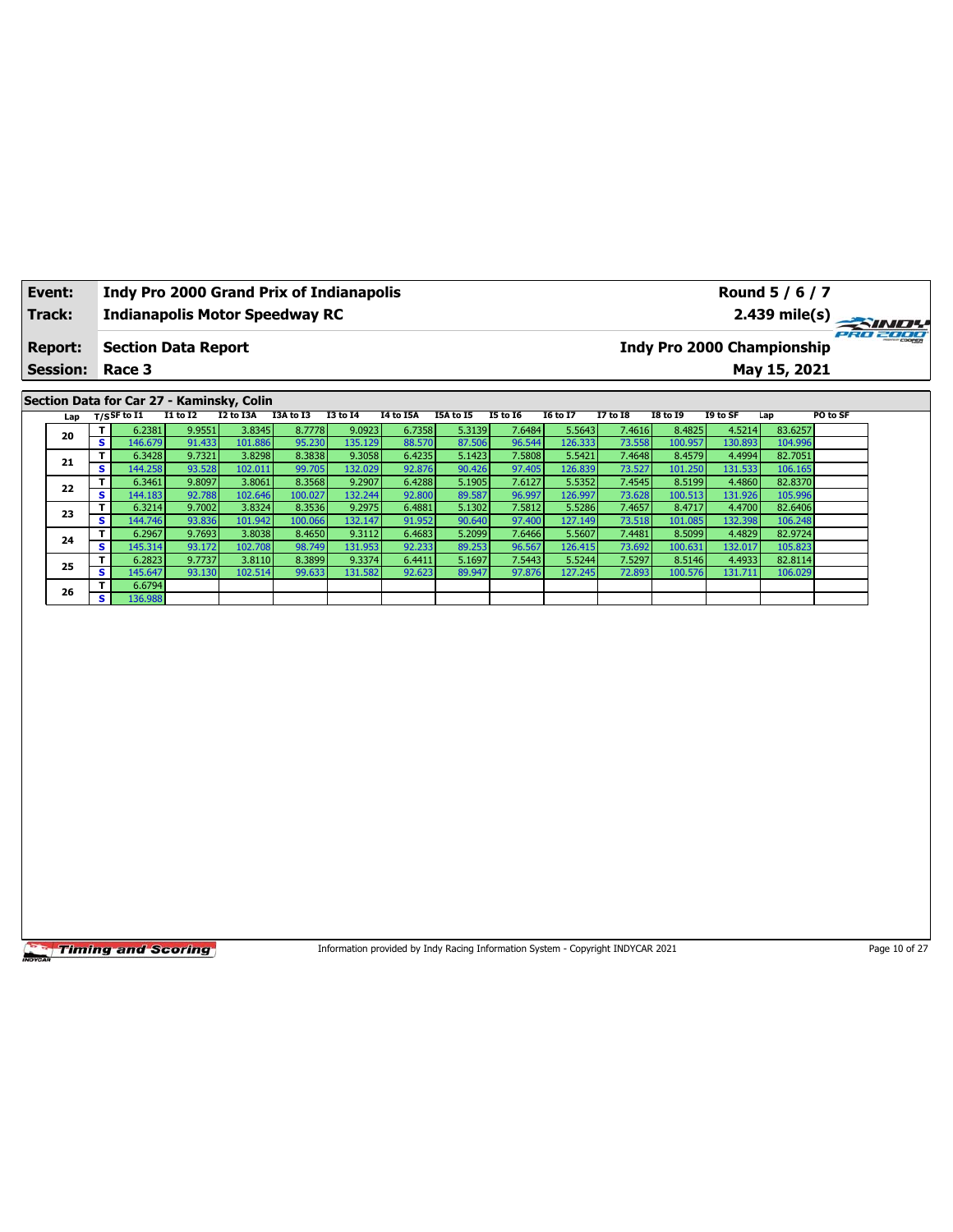| Event:                   | <b>Indy Pro 2000 Grand Prix of Indianapolis</b> |                  |                  |                  |                   |                  |                  |                  |                   |                  |                            |                   | Round 5 / 6 / 7    |          |  |
|--------------------------|-------------------------------------------------|------------------|------------------|------------------|-------------------|------------------|------------------|------------------|-------------------|------------------|----------------------------|-------------------|--------------------|----------|--|
| <b>Track:</b>            | <b>Indianapolis Motor Speedway RC</b>           |                  |                  |                  |                   |                  |                  |                  |                   |                  |                            |                   | $2.439$ mile(s)    |          |  |
| <b>Report:</b>           | <b>Section Data Report</b>                      |                  |                  |                  |                   |                  |                  |                  |                   |                  | Indy Pro 2000 Championship |                   |                    | PRO 2000 |  |
| <b>Session:</b>          | Race 3                                          |                  |                  |                  |                   |                  |                  |                  |                   |                  |                            |                   | May 15, 2021       |          |  |
|                          | Section Data for Car 3 - Roe, James (R)         |                  |                  |                  |                   |                  |                  |                  |                   |                  |                            |                   |                    |          |  |
| Lap                      | $T/S$ SF to I1                                  | $I1$ to $I2$     | I2 to I3A        | I3A to I3        | <b>I3 to 14</b>   | I4 to I5A        | I5A to I5        | <b>I5 to 16</b>  | <b>I6 to I7</b>   | <b>I7 to I8</b>  | <b>I8 to 19</b>            | I9 to SF          | Lap                | PO to SF |  |
|                          | T<br>7.6717                                     | 11.5914          | 4.0140           | 9.2899           | 9.2396            | 7.5987           | 5.5226           | 8.2302           | 5.6349            | 7.7189           | 8.4244                     | 4.3819            | 89.3182            | 145.3471 |  |
| 1                        | $\overline{\mathbf{s}}$<br>119.270              | 78.526           | 97.330           | 89.980           | 132.975           | 78.512           | 84.199           | 89.719           | 124.750           | 71.106           | 101.653                    | 135.060           | 98.305             | 55.459   |  |
| $\mathbf{z}$             | т<br>6.1176                                     | 10.0189          | 4.0241           | 8.4533           | 9.0664            | 7.0384           | 5.2381           | 7.6105           | 5.6578            | 7.5705           | 8.4074                     | 4.4037            | 83.6067            |          |  |
|                          | s<br>149.568                                    | 90.851           | 97.086           | 98.886           | 135.515           | 84.762           | 88.773           | 97.025           | 124.245           | 72.500           | 101.858                    | 134.391           | 105.020            |          |  |
| 3                        | T<br>6.1123                                     | 9.7363           | 4.0067           | 8.2952           | 9.0166            | 6.7429           | 5.1893           | 7.6712           | 5.5247            | 8.3803           | 8.4942                     | 4.4372            | 83.6069            |          |  |
|                          | s.<br>149.698                                   | 93.488           | 97.507           | 100.770          | 136.264           | 88.477           | 89.607           | 96.257           | 127.239           | 65.495           | 100.817                    | 133.376           | 105.020            |          |  |
| 4                        | T<br>6.1907                                     | 9.9709           | 4.0054           | 8.4206           | 9.2564            | 6.4941           | 5.0859           | 7.5595           | 5.5109            | 7.5886           | 8.5230                     | 4.4717            | 83.0777            |          |  |
|                          | s.<br>147.802<br>T                              | 91.288           | 97.539<br>4.0277 | 99.270<br>8.4226 | 132.734           | 91.867           | 91.429           | 97.680           | 127.557           | 72.327           | 100.477                    | 132.347           | 105.689            |          |  |
| 5                        | 6.2919<br>$\overline{\mathbf{s}}$<br>145.425    | 9.6518<br>94.306 | 96.999           | 99.246           | 9.3591<br>131.277 | 6.4967<br>91.830 | 5.1527<br>90.244 | 7.6144<br>96.975 | 5.5551<br>126.542 | 7.4368<br>73.804 | 8.5310<br>100.383          | 4.4605<br>132.680 | 83.0003<br>105.788 |          |  |
|                          | T.<br>6.2621                                    | 9.6272           | 3.8837           | 8.3186           | 9.2185            | 6.5565           | 5.0971           | 7.5955           | 5.5012            | 7.6837           | 8.5375                     | 4.4576            | 82.7392            |          |  |
| 6                        | s.<br>146.117                                   | 94.547           | 100.595          | 100.487          | 133.279           | 90.992           | 91.228           | 97.217           | 127.782           | 71.432           | 100.306                    | 132.766           | 106.121            |          |  |
|                          | T<br>6.2680                                     | 9.6607           | 3.8320           | 8.5437           | 9.0840            | 6.7109           | 5.2117           | 7.6315           | 5.4992            | 7.4709           | 8.5178                     | 4.4345            | 82.8649            |          |  |
| $\overline{\phantom{a}}$ | S.<br>145.980                                   | 94.220           | 101.952          | 97.839           | 135.253           | 88.899           | 89.222           | 96.758           | 127.829           | 73.467           | 100.538                    | 133.458           | 105.960            |          |  |
|                          | т<br>6.2007                                     | 9.7688           | 3.9283           | 8.3428           | 9.1762            | 6.5649           | 5.1508           | 7.5813           | 5.4840            | 7.8104           | 8.5462                     | 4.4699            | 83.0243            |          |  |
| 8                        | $\overline{\mathbf{s}}$<br>147.564              | 93.177           | 99.453           | 100.195          | 133.894           | 90.876           | 90.277           | 97.399           | 128.183           | 70.273           | 100.204                    | 132.401           | 105.757            |          |  |
|                          | т<br>6.2814                                     | 10.0822          | 3.9281           | 8.3419           | 9.2714            | 6.5231           | 5.0700           | 7.5770           | 5.5447            | 7.5364           | 8.4719                     | 4.4542            | 83.0823            |          |  |
| 9                        | s.<br>145.668                                   | 90.281           | 99.458           | 100.206          | 132.519           | 91.458           | 91.716           | 97.454           | 126.780           | 72.828           | 101.083                    | 132.867           | 105.683            |          |  |
|                          | T<br>6.2975                                     | 9.7243           | 3.8856           | 8.4227           | 9.2833            | 6.5614           | 5.1172           | 7.6051           | 5.5034            | 7.5245           | 8.5601                     | 4.4809            | 82.9660            |          |  |
| 10                       | s.<br>145.296                                   | 93.603           | 100.546          | 99.245           | 132.349           | 90.924           | 90.870           | 97.094           | 127.731           | 72.944           | 100.041                    | 132.076           | 105.831            |          |  |
|                          | 6.2766<br>T                                     | 9.7543           | 3.8546           | 8.4016           | 9.2127            | 6.5089           | 5.1641           | 7.5568           | 5.5448            | 7.5322           | 8.4945                     | 4.4496            | 82.7507            |          |  |
| 11                       | $\overline{\mathbf{s}}$<br>145.780              | 93.315           | 101.355          | 99.494           | 133.363           | 91.658           | 90.045           | 97.715           | 126.777           | 72.869           | 100.814                    | 133.005           | 106.107            |          |  |
|                          | 6.2221<br>т                                     | 9.6624           | 3.8536           | 8.3924           | 9.2319            | 6.5663           | 5.1454           | 7.6007           | 5.5460            | 7.5245           | 8.4873                     | 4.4537            | 82.6863            |          |  |
| 12                       | s<br>147.056                                    | 94.203           | 101.381          | 99.603           | 133.086           | 90.856           | 90.372           | 97.150           | 126.750           | 72.944           | 100.899                    | 132.882           | 106.189            |          |  |
| 13                       | т<br>6.1918                                     | 9.6985           | 3.8764           | 8.3546           | 9.1473            | 6.5555           | 5.1429           | 7.6771           | 5.5631            | 7.5939           | 8.4743                     | 4.4168            | 82.6922            |          |  |
|                          | s<br>147.776                                    | 93.852           | 100.785          | 100.054          | 134.317           | 91.006           | 90.416           | 96.183           | 126.360           | 72.277           | 101.054                    | 133.993           | 106.182            |          |  |
| 14                       | 6.1686<br>т                                     | 9.8284           | 3.8899           | 8.4828           | 9.2079            | 6.6766           | 5.1746           | 7.6074           | 5.5326            | 7.5676           | 8.5123                     | 4.4436            | 83.0923            |          |  |
|                          | $\overline{\mathbf{s}}$<br>148.332              | 92.612           | 100.435          | 98.542           | 133.433           | 89.355           | 89.862           | 97.065           | 127.057           | 72.528           | 100.603                    | 133.184           | 105.670            |          |  |
| 15                       | 6.1793<br>T.                                    | 9.8337           | 3.8845           | 8.4136           | 9.2748            | 6.5752           | 5.1738           | 7.6932           | 5.5869            | 7.4206           | 8.5149                     | 4.4351            | 82.9856            |          |  |
|                          | $\overline{\mathbf{s}}$<br>148.075              | 92.562           | 100.575          | 99.352           | 132.470           | 90.733           | 89.876           | 95.982           | 125.822           | 73.965           | 100.572                    | 133.440           | 105.806            |          |  |
| 16                       | T.<br>6.1874                                    | 9.7154           | 3.9422           | 8.3740           | 9.1749            | 6.5423           | 5.1304           | 7.7436           | 5.5748            | 7.5711           | 8.5393                     | 4.4292            | 82.9246            |          |  |
|                          | s<br>147.881                                    | 93.689           | 99.102           | 99.822           | 133.913           | 91.190           | 90.636           | 95.357           | 126.095           | 72.495           | 100.285                    | 133.617           | 105.884            |          |  |
| 17                       | 6.1688<br>T.                                    | 9.8960           | 3.9298           | 8.4715           | 9.2283            | 6.7753           | 5.5217           | 7.9309           | 5.4574            | 8.7264           | 8.5438                     | 4.4626            | 85.1125            |          |  |
|                          | $\overline{\mathbf{s}}$<br>148.327              | 91.979           | 99.415           | 98.673           | 133.138           | 88.054           | 84.213           | 93.105           | 128.808           | 62.897           | 100.232                    | 132.617           | 103.162            |          |  |
| 18                       | 6.2099<br>т<br>s                                | 9.8868           | 3.9238           | 8.7596           | 9.1124            | 6.9269           | 5.1969           | 7.5909           | 5.5225            | 7.5384           | 8.5005                     | 4.4400            | 83.6086            |          |  |
|                          | 147.345                                         | 92.065<br>9.8216 | 99.567<br>3.8594 | 95.428           | 134.831           | 86.127<br>6.5599 | 89.476<br>5.0850 | 97.276<br>7.6688 | 127.289<br>5.5578 | 72.809<br>7.4883 | 100.743<br>8.4831          | 133.292           | 105.018<br>82.8389 |          |  |
| 19                       | T<br>6.2560<br>s.                               |                  |                  | 8.4481<br>98.946 | 9.1883<br>133.717 |                  | 91.445           | 96.287           |                   |                  |                            | 4.4226<br>133.817 |                    |          |  |
|                          | 146.260                                         | 92.676           | 101.229          |                  |                   | 90.945           |                  |                  | 126.481           | 73.296           | 100.949                    |                   | 105.994            |          |  |

Information provided by Indy Racing Information System - Copyright INDYCAR 2021 Page 11 of 27

**Event: Indy Pro 2000 Grand Prix of Indianapolis**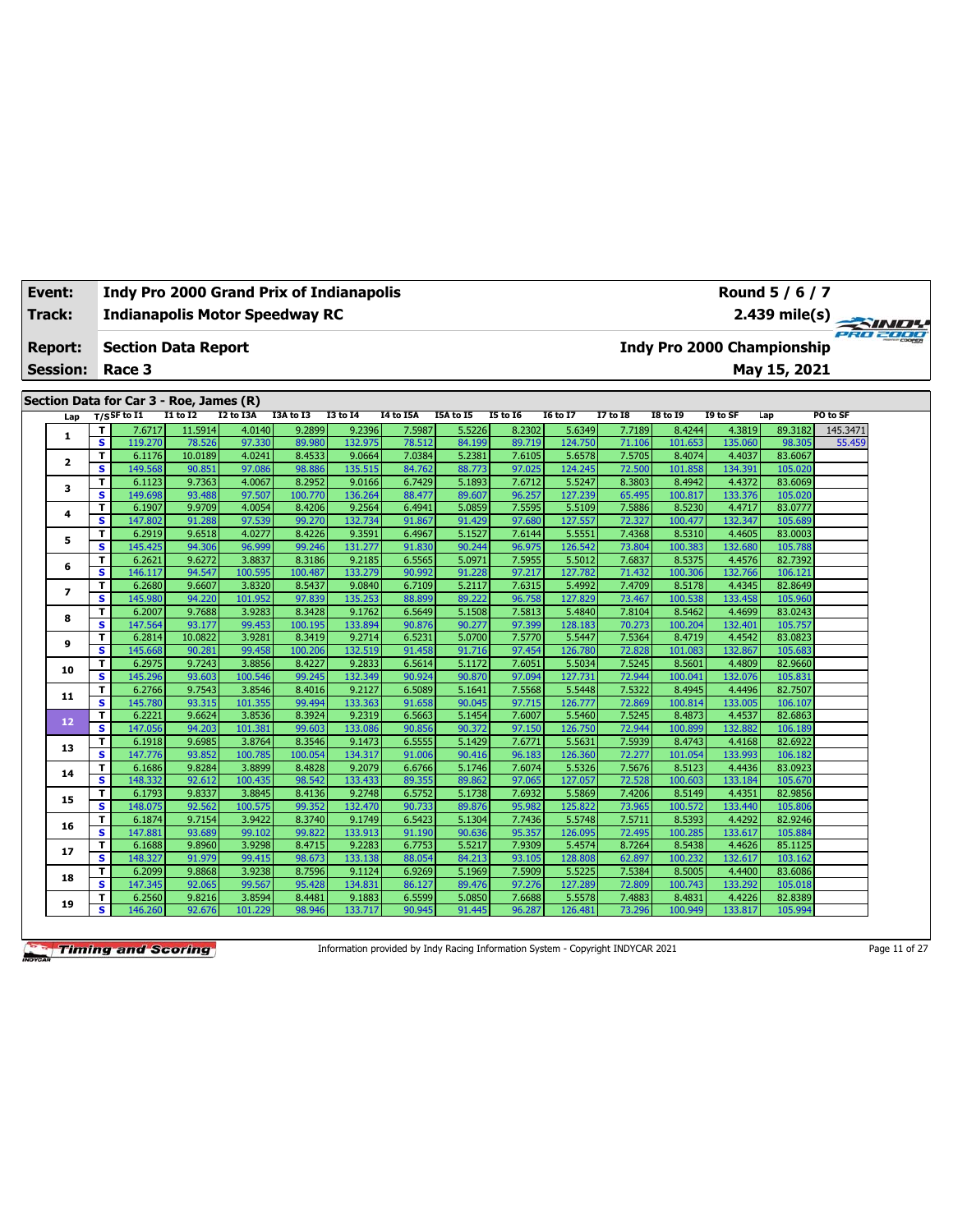| Event:                                         |                         |                   |                            |                   | <b>Indy Pro 2000 Grand Prix of Indianapolis</b> |                   |                  |                  |                  |                   |                  |                                   |                   | Round 5 / 6 / 7    |          |
|------------------------------------------------|-------------------------|-------------------|----------------------------|-------------------|-------------------------------------------------|-------------------|------------------|------------------|------------------|-------------------|------------------|-----------------------------------|-------------------|--------------------|----------|
| Track:                                         |                         |                   |                            |                   | <b>Indianapolis Motor Speedway RC</b>           |                   |                  |                  |                  |                   |                  |                                   |                   | $2.439$ mile(s)    |          |
| <b>Report:</b>                                 |                         |                   | <b>Section Data Report</b> |                   |                                                 |                   |                  |                  |                  |                   |                  | <b>Indy Pro 2000 Championship</b> |                   |                    | PRO 2000 |
| <b>Session:</b>                                | Race 3                  |                   |                            |                   |                                                 |                   |                  |                  |                  |                   |                  |                                   |                   | May 15, 2021       |          |
|                                                |                         |                   |                            |                   |                                                 |                   |                  |                  |                  |                   |                  |                                   |                   |                    |          |
| Section Data for Car 3 - Roe, James (R)<br>Lap | $T/S$ SF to I1          |                   | $I1$ to $I2$               | I2 to I3A         | I3A to I3                                       | <b>I3 to 14</b>   | <b>I4 to I5A</b> | I5A to I5        | <b>I5 to 16</b>  | <b>I6 to I7</b>   | <b>I7 to 18</b>  | <b>I8 to I9</b>                   | I9 to SF          | Lap                | PO to SF |
|                                                | т                       | 6.1779            | 10.1784                    | 3.9844            | 8.9738                                          | 9.1360            | 7.0512           | 5.5459           | 7.8025           | 5.5868            | 7.8182           | 8.3955                            | 4.4553            | 85.1059            |          |
| 20                                             | $\overline{\mathbf{s}}$ | 148.109           | 89.427                     | 98.053            | 93.150                                          | 134.483           | 84.608           | 83.846           | 94.637           | 125.824           | 70.203           | 102.003                           | 132.835           | 103.170            |          |
| 21                                             | T                       | 6.2124            | 9.7961                     | 3.8795            | 8.5614                                          | 9.1981            | 6.5621           | 5.1460           | 7.6446           | 5.5138            | 7.7671           | 8.4451                            | 4.4500            | 83.1762            |          |
|                                                | S.<br>147.286           |                   | 92.917                     | 100.704           | 97.637                                          | 133.575           | 90.915           | 90.361           | 96.592           | 127.490           | 70.665           | 101.404                           | 132.993           | 105.564            |          |
| 22                                             | T                       | 6.2464            | 9.7838                     | 3.8786            | 8.4719                                          | 9.2138            | 6.5419           | 5.1058           | 7.6667           | 5.5804            | 7.5258           | 8.4644                            | 4.4728            | 82.9523            |          |
|                                                | s<br>T                  | 146.484<br>6.2942 | 93.034<br>9.7389           | 100.728<br>3.8770 | 98.668<br>8.3401                                | 133.347<br>9.2723 | 91.195<br>6.5276 | 91.073<br>5.1078 | 96.314<br>7.5448 | 125.968<br>5.5344 | 72.931<br>7.4917 | 101.172<br>8.5699                 | 132.315<br>4.4665 | 105.849<br>82.7652 |          |
| 23                                             | S.<br>145.372           |                   | 93.463                     | 100.769           | 100.228                                         | 132.506           | 91.395           | 91.037           | 97.870           | 127.015           | 73.263           | 99.927                            | 132.502           | 106.088            |          |
|                                                | т                       | 6.2633            | 9.6908                     | 3.8443            | 8.3591                                          | 9.2743            | 6.5699           | 5.1323           | 7.5759           | 5.5226            | 7.4902           | 8.5247                            | 4.4663            | 82.7137            |          |
| 24                                             | S.<br>146.089           |                   | 93.927                     | 101.626           | 100.000                                         | 132.478           | 90.807           | 90.603           | 97.468           | 127.287           | 73.278           | 100.457                           | 132.507           | 106.154            |          |
| 25                                             | T                       | 6.2415            | 9.6379                     | 3.8989            | 8.3970                                          | 9.3096            | 6.5606           | 5.0654           | 7.5821           | 5.5400            | 7.5996           | 8.4998                            | 4.4675            | 82.7999            |          |
|                                                | S.                      | 146.599           | 94.442                     | 100.203           | 99.549                                          | 131.975           | 90.935           | 91.799           | 97.388           | 126.887           | 72.223           | 100.751                           | 132.472           | 106.044            |          |
| 26                                             | T                       | 6.5916            |                            |                   |                                                 |                   |                  |                  |                  |                   |                  |                                   |                   |                    |          |
|                                                | s.                      | 138.813           |                            |                   |                                                 |                   |                  |                  |                  |                   |                  |                                   |                   |                    |          |
|                                                |                         |                   |                            |                   |                                                 |                   |                  |                  |                  |                   |                  |                                   |                   |                    |          |
|                                                |                         |                   |                            |                   |                                                 |                   |                  |                  |                  |                   |                  |                                   |                   |                    |          |

Information provided by Indy Racing Information System - Copyright INDYCAR 2021 Page 12 of 27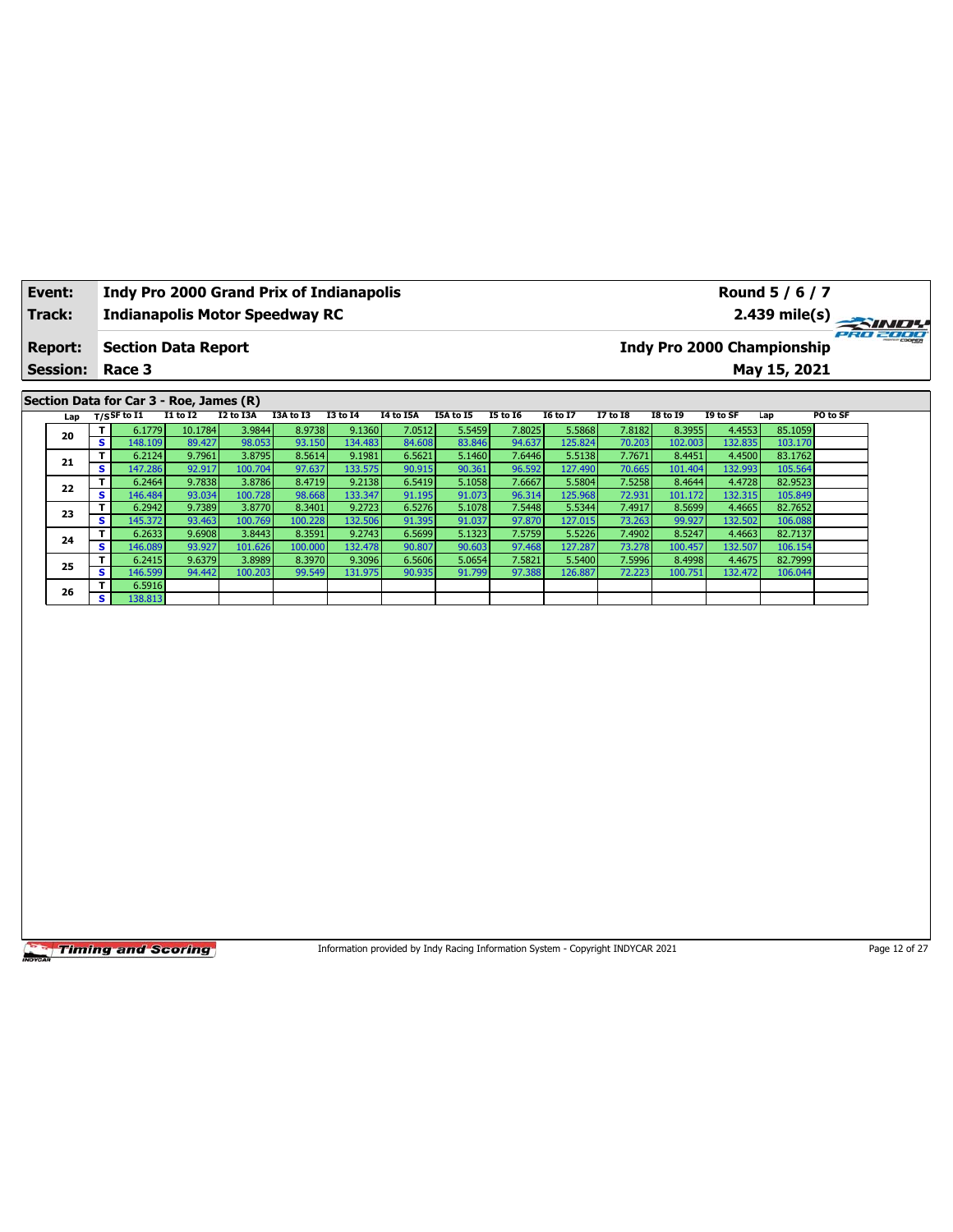| Event:        |                 |                         |                                                    |                  |                   | <b>Indy Pro 2000 Grand Prix of Indianapolis</b> |                   |                  |                  |                  |                   |                  |                   |                   | Round 5 / 6 / 7                   |          |
|---------------|-----------------|-------------------------|----------------------------------------------------|------------------|-------------------|-------------------------------------------------|-------------------|------------------|------------------|------------------|-------------------|------------------|-------------------|-------------------|-----------------------------------|----------|
| <b>Track:</b> |                 |                         |                                                    |                  |                   | <b>Indianapolis Motor Speedway RC</b>           |                   |                  |                  |                  |                   |                  |                   |                   | 2.439 mile(s)                     | PRO 2000 |
|               | <b>Report:</b>  |                         | <b>Section Data Report</b>                         |                  |                   |                                                 |                   |                  |                  |                  |                   |                  |                   |                   | <b>Indy Pro 2000 Championship</b> |          |
|               | <b>Session:</b> |                         | Race 3                                             |                  |                   |                                                 |                   |                  |                  |                  |                   |                  |                   |                   | May 15, 2021                      |          |
|               |                 |                         | Section Data for Car 40 - Miller, Jack William (R) |                  |                   |                                                 |                   |                  |                  |                  |                   |                  |                   |                   |                                   |          |
|               | Lap             |                         | $T/S$ SF to I1                                     | I1 to I2         | I2 to I3A         | I3A to I3                                       | <b>I3 to 14</b>   | <b>I4 to I5A</b> | I5A to I5        | <b>I5 to 16</b>  | <b>I6 to I7</b>   | <b>I7 to I8</b>  | <b>I8 to 19</b>   | I9 to SF          | Lap                               | PO to SF |
|               |                 | T                       | 7.6560                                             | 11.6407          | 3.9822            | 9.2937                                          | 9.1736            | 7.0850           | 5.5635           | 7.8995           | 5.6660            | 7.6811           | 8.4660            | 4.4697            | 88.5770                           | 144.0575 |
|               | 1               | $\overline{\mathbf{s}}$ | 119.514                                            | 78.194           | 98.107            | 89.944                                          | 133.932           | 84.205           | 83.580           | 93.475           | 124.065           | 71.456           | 101.153           | 132.407           | 99.127                            | 55.955   |
|               | $\mathbf{2}$    | T                       | 6.2632                                             | 10.2305          | 3.9296            | 8.5733                                          | 9.1175            | 6.8175           | 5.3724           | 7.6353           | 5.6007            | 7.4295           | 8.4742            | 4.4327            | 83.8764                           |          |
|               |                 | s                       | 146.091                                            | 88.972           | 99.420            | 97.501                                          | 134.756           | 87.509           | 86.553           | 96.710           | 125.512           | 73.876           | 101.055           | 133.512           | 104.683                           |          |
|               | з               | T                       | 6.1844                                             | 9.6318           | 3.8771            | 8.5486                                          | 9.1609            | 6.9884           | 5.3472           | 7.5592           | 5.3968            | 7.6518           | 8.4922            | 4.4826            | 83.3210                           |          |
|               |                 | s                       | 147.953                                            | 94.502<br>9.5805 | 100.767           | 97.783                                          | 134.117           | 85.369           | 86.961           | 97.683           | 130.254           | 71.730           | 100.841           | 132.026           | 105.380                           |          |
|               | 4               | T<br>s                  | 6.2577<br>146.220                                  | 95.008           | 3.9578<br>98.712  | 8.3815<br>99.733                                | 9.2102<br>133.400 | 6.4922<br>91.893 | 5.1409<br>90.451 | 7.4703<br>98.846 | 5.3834<br>130.578 | 7.7834<br>70.517 | 8.4634<br>101.184 | 4.4881<br>131.864 | 82.6094<br>106.288                |          |
|               |                 | T                       | 6.2971                                             | 9.5884           | 3.9135            | 8.3295                                          | 9.2126            | 6.4322           | 5.0803           | 7.6796           | 5.5629            | 7.4016           | 8.6867            | 4.4866            | 82.6710                           |          |
|               | 5               | s                       | 145.305                                            | 94.930           | 99.829            | 100.355                                         | 133.365           | 92.751           | 91.530           | 96.152           | 126.365           | 74.155           | 98.583            | 131.908           | 106.209                           |          |
|               |                 | T                       | 6.2935                                             | 9.5730           | 3.8637            | 8.3928                                          | 9.1966            | 6.4378           | 5.1305           | 7.6842           | 5.5410            | 7.4787           | 8.4923            | 4.3703            | 82.4544                           |          |
|               | 6               | s                       | 145.388                                            | 95.083           | 101.116           | 99.598                                          | 133.597           | 92.670           | 90.634           | 96.094           | 126.864           | 73.390           | 100.840           | 135.418           | 106.488                           |          |
|               |                 | T                       | 6.0911                                             |                  |                   | 8.5112                                          | 9.2719            | 6.4783           | 5.1085           | 7.5434           | 5.5091            | 7.3394           | 8.5353            | 4.4659            | 83.8563                           |          |
|               | $\overline{ }$  | s                       | 150.219                                            |                  |                   | 98.213                                          | 132.512           | 92.091           | 91.025           | 97.888           | 127.599           | 74.783           | 100.332           | 132.519           | 104.708                           |          |
|               |                 | T                       | 6.2670                                             | 9.5102           | 3.8375            | 8.3304                                          | 9.2293            | 6.5519           | 5.1248           | 7.4905           | 5.4933            | 7.3668           | 8.4214            | 4.4224            | 82.0455                           |          |
|               | 8               | s                       | 146.003                                            | 95.711           | 101.806           | 100.344                                         | 133.123           | 91.056           | 90.735           | 98.579           | 127.966           | 74.505           | 101.689           | 133.823           | 107.019                           |          |
|               | 9               | T                       | 6.1914                                             | 9.7205           | 3.8837            | 8.4906                                          | 9.1406            | 6.5678           | 5.2576           | 7.6790           | 5.5885            | 7.5795           | 8.5093            | 4.4319            | 83.0404                           |          |
|               |                 | s                       | 147.786                                            | 93.640           | 100.595           | 98.451                                          | 134.415           | 90.836           | 88.443           | 96.160           | 125.786           | 72.414           | 100.639           | 133.536           | 105.736                           |          |
|               | 10              | T                       | 6.2338                                             | 9.9106           | 3.8612            | 8.6742                                          | 9.1704            | 6.5914           | 5.1655           | 7.5447           | 5.5031            | 7.3792           | 8.4628            | 4.4471            | 82.9440                           |          |
|               |                 | s                       | 146.780                                            | 91.844           | 101.181           | 96.367                                          | 133.978           | 90.510           | 90.020           | 97.871           | 127.738           | 74.380           | 101.192           | 133.080           | 105.859                           |          |
|               | 11              | T                       | 6.2147                                             | 9.6728           | 3.8234            | 8.4057                                          | 9.2276            | 6.5040           | 5.1383           | 7.6162           | 5.5238            | 7.2923           | 8.5841            | 4.4425            | 82.4454                           |          |
|               |                 | s                       | 147.232                                            | 94.102           | 102.182           | 99.446                                          | 133.148           | 91.727           | 90.497           | 96.952           | 127.259           | 75.266           | 99.762            | 133.217           | 106.500                           |          |
|               | 12              | T                       | 6.2108                                             | 9.5770           | 3.8485            | 8.3476                                          | 9.2171            | 6.4486           | 5.0886           | 7.5210           | 5.5170            | 7.3738           | 8.5133            | 4.4591            | 82.1224                           |          |
|               |                 | s                       | 147.324                                            | 95.043           | 101.515           | 100.138                                         | 133.300           | 92.515           | 91.381           | 98.180           | 127.416           | 74.434           | 100.591           | 132.721           | 106.918                           |          |
|               | 13              | T<br>s                  | 6.1943<br>147.716                                  | 9.5446<br>95.366 | 3.8222<br>102.214 | 8.3748<br>99.812                                | 9.1915<br>133.671 | 6.5486           | 5.0989<br>91.196 | 7.5838<br>97.367 | 5.5360<br>126.979 | 7.3731<br>74.441 | 8.4598<br>101.227 | 4.4271<br>133.681 | 82.1547<br>106.876                |          |
|               |                 | T                       | 6.2078                                             | 9.6757           | 3.8949            | 8.5197                                          | 9.2377            | 91.102<br>6.4750 | 5.1631           | 7.5195           | 5.4993            | 7.3783           | 8.4166            | 4.4385            | 82.4261                           |          |
|               | 14              | s                       | 147.395                                            | 94.074           | 100.306           | 98.115                                          | 133.002           | 92.138           | 90.062           | 98.199           | 127.826           | 74.389           | 101.747           | 133.337           | 106.525                           |          |
|               |                 | T                       | 6.1924                                             | 9.5268           | 3.8324            | 8.4474                                          | 9.2606            | 6.4668           | 5.1323           | 7.5677           | 5.5447            | 7.3649           | 8.4326            | 4.4355            | 82.2041                           |          |
|               | 15              | s                       | 147.762                                            | 95.544           | 101.942           | 98.955                                          | 132.674           | 92.254           | 90.603           | 97.574           | 126.780           | 74.524           | 101.554           | 133.428           | 106.812                           |          |
|               |                 | T                       | 6.1926                                             | 9.5754           | 3.8377            | 8.3041                                          | 9.2124            | 6.5569           | 5.0753           | 7.6467           | 5.5763            | 7.3543           | 8.4246            | 4.4511            | 82.2074                           |          |
|               | 16              | s                       | 147.757                                            | 95.059           | 101.801           | 100.662                                         | 133.368           | 90.987           | 91.620           | 96.566           | 126.061           | 74.632           | 101.650           | 132.960           | 106.808                           |          |
|               |                 | T                       | 6.2234                                             | 9.5762           | 3.8045            | 8.2990                                          | 9.2249            | 6.4876           | 5.1321           | 7.4962           | 5.4894            | 7.3161           | 8.4322            | 4.4610            | 81.9426                           |          |
|               | 17              | s                       | 147.026                                            | 95.051           | 102.689           | 100.724                                         | 133.187           | 91.959           | 90.606           | 98.504           | 128.057           | 75.021           | 101.559           | 132.665           | 107.153                           |          |
|               | 18              | T                       | 6.2117                                             | 9.6418           | 3.8203            | 8.3581                                          | 9.1998            | 6.4266           | 5.1699           | 7.5093           | 5.4461            | 7.4354           | 8.4298            | 4.4362            | 82.0850                           |          |
|               |                 | s                       | 147.303                                            | 94.404           | 102.265           | 100.012                                         | 133.550           | 92.831           | 89.944           | 98.333           | 129.075           | 73.818           | 101.588           | 133.407           | 106.967                           |          |
|               | 19              | T                       | 6.2078                                             | 9.5440           | 3.8158            | 8.3697                                          | 9.1140            | 6.3532           | 5.2559           | 7.5775           | 5.5267            | 7.3741           | 8.4555            | 4.4310            | 82.0252                           |          |
|               |                 | s                       | 147.395                                            | 95.372           | 102.385           | 99.873                                          | 134.808           | 93.904           | 88.472           | 97.448           | 127.192           | 74.431           | 101.279           | 133.563           | 107.045                           |          |

Information provided by Indy Racing Information System - Copyright INDYCAR 2021 Page 13 of 27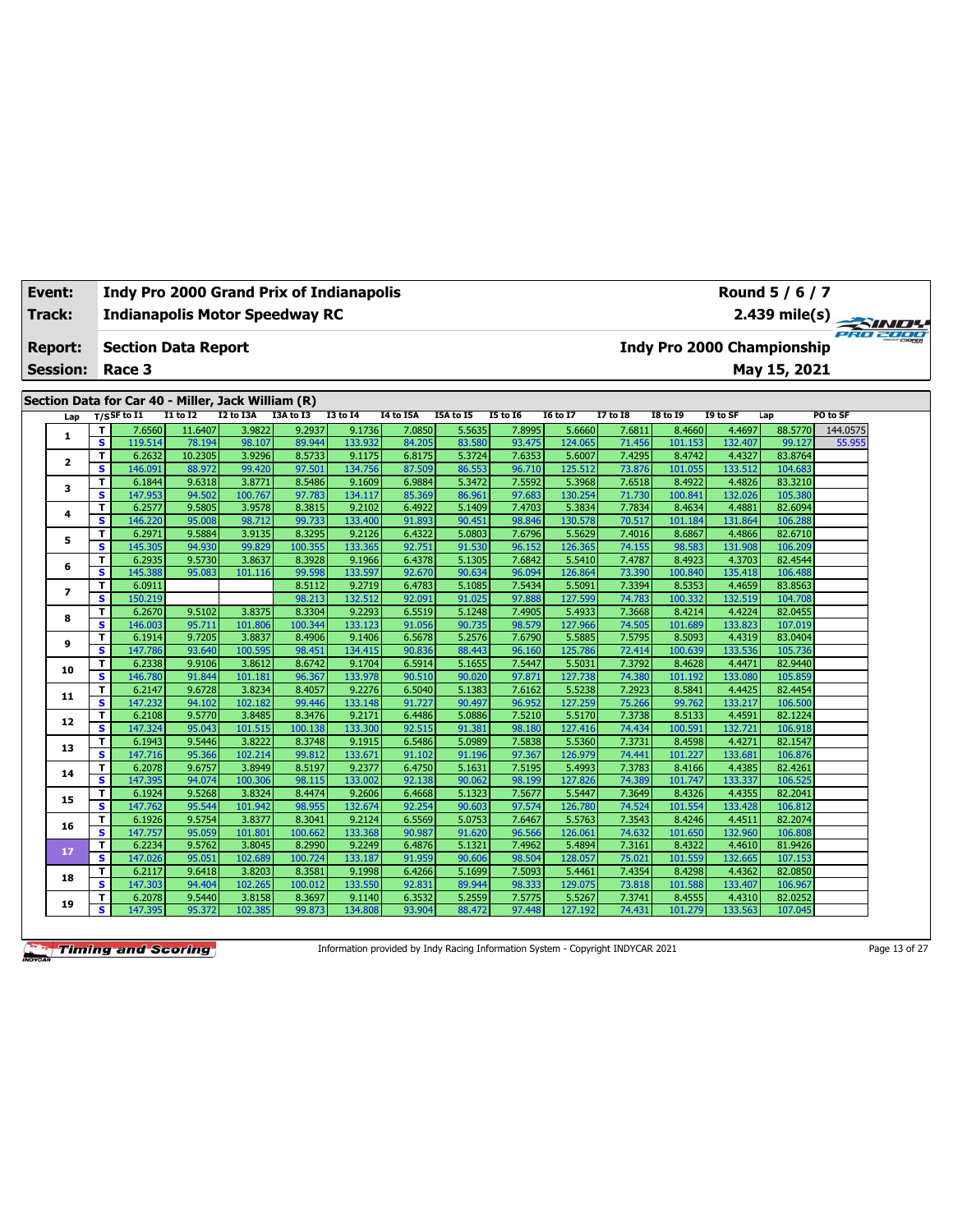| Event:          | <b>Indy Pro 2000 Grand Prix of Indianapolis</b><br><b>Indianapolis Motor Speedway RC</b> |                                                    |                  |                   |                  |                   |                                                                                 |                  |                  |                   |                  |                   |                  | Round 5 / 6 / 7                   |               |
|-----------------|------------------------------------------------------------------------------------------|----------------------------------------------------|------------------|-------------------|------------------|-------------------|---------------------------------------------------------------------------------|------------------|------------------|-------------------|------------------|-------------------|------------------|-----------------------------------|---------------|
| Track:          |                                                                                          |                                                    |                  |                   |                  |                   |                                                                                 |                  |                  |                   |                  |                   |                  | 2.439 mile(s)                     |               |
| <b>Report:</b>  |                                                                                          | <b>Section Data Report</b>                         |                  |                   |                  |                   |                                                                                 |                  |                  |                   |                  |                   |                  | <b>Indy Pro 2000 Championship</b> | 280 2000      |
| <b>Session:</b> |                                                                                          | Race 3                                             |                  |                   |                  |                   |                                                                                 |                  |                  |                   |                  |                   |                  | May 15, 2021                      |               |
|                 |                                                                                          | Section Data for Car 40 - Miller, Jack William (R) |                  |                   |                  |                   |                                                                                 |                  |                  |                   |                  |                   |                  |                                   |               |
| Lap             |                                                                                          | T/SSF to I1                                        | <b>I1 to I2</b>  | I2 to I3A         | I3A to I3        | <b>I3 to 14</b>   | <b>I4 to I5A</b>                                                                | I5A to I5        | <b>I5 to 16</b>  | <b>I6 to I7</b>   | <b>I7 to I8</b>  | <b>I8 to 19</b>   | I9 to SF         | Lap                               | PO to SF      |
| 20              | T                                                                                        | 6.2178                                             | 9.6607           | 3.9026            | 8.4246           | 9.2081            | 6.3605                                                                          | 5.1393           | 7.4748           | 5.4762            | 7.3648           | 8.4553            | 4.4535           | 82.1382                           |               |
|                 | $\overline{\mathbf{s}}$                                                                  | 147.158                                            | 94.220           | 100.108           | 99.222           | 133.430           | 93.796                                                                          | 90.479           | 98.786           | 128.365           | 74.525           | 101.281           | 132.88           | 106.898                           |               |
| 21              | T                                                                                        | 6.2091                                             | 9.6980           | 3.8432            | 8.4894           | 9.2051            | 6.4135                                                                          | 5.1441           | 7.4740           | 5.4908            | 7.4401           | 8.4268            | 4.3989           | 82.2330                           |               |
|                 | s                                                                                        | 147.364                                            | 93.857           | 101.655           | 98.465           | 133.473           | 93.021                                                                          | 90.395           | 98.797           | 128.024           | 73.771           | 101.624           | 134.538          | 106.775                           |               |
| 22              | T<br>s                                                                                   | 6.1349                                             | 9.9891           | 3.8655            | 10.8276          | 9.4798            | 6.7875                                                                          | 5.2583           | 7.6876           | 5.6258            | 7.3374           | 8.5292            | 4.4866           | 86.0093                           |               |
|                 | т                                                                                        | 149.147<br>6.3268                                  | 91.122<br>9.6693 | 101.069<br>3.8540 | 77.202<br>8.4283 | 129.606<br>9.3408 | 87.896<br>6.4216                                                                | 88.432<br>5.1921 | 96.052<br>7.6788 | 124.952<br>5.5662 | 74.804<br>7.2757 | 100.404<br>8.5851 | 131.90<br>4.4921 | 102.087<br>82.8308                |               |
| 23              | s                                                                                        | 144.623                                            | 94.136           | 101.370           | 99.179           | 131.534           | 92.904                                                                          | 89.559           | 96.162           | 126.290           | 75.438           | 99.750            | 131.746          | 106.004                           |               |
|                 | T                                                                                        | 6.3178                                             | 9.7029           | 3.8428            | 8.5406           | 9.3388            | 6.4273                                                                          | 5.1257           | 7.6550           | 5.5874            | 7.3702           | 8.5849            | 4.5032           | 82.9966                           |               |
| 24              | s                                                                                        | 144.829                                            | 93.810           | 101.666           | 97.875           | 131.563           | 92.821                                                                          | 90.719           | 96.461           | 125.811           | 74.471           | 99.752            | 131.422          | 105.792                           |               |
|                 | T                                                                                        | 6.3244                                             | 9.7413           | 3.8662            | 8.4381           | 9.3594            | 6.4478                                                                          | 5.1667           | 7.7093           | 5.6068            | 7.4603           | 8.5418            | 4.5130           | 83.1751                           |               |
| 25              | S                                                                                        | 144.678                                            | 93.440           | 101.051           | 99.064           | 131.273           | 92.526                                                                          | 89.999           | 95.782           | 125.375           | 73.571           | 100.256           | 131.136          | 105.565                           |               |
| 26              | T                                                                                        | 6.4702                                             | 10.9160          | 4.2895            |                  |                   |                                                                                 |                  |                  |                   |                  |                   |                  |                                   |               |
|                 | s                                                                                        | 141.418                                            | 83.385           | 91.079            |                  |                   |                                                                                 |                  |                  |                   |                  |                   |                  |                                   |               |
|                 |                                                                                          |                                                    |                  |                   |                  |                   |                                                                                 |                  |                  |                   |                  |                   |                  |                                   |               |
|                 |                                                                                          | <b>Timing and Scoring</b>                          |                  |                   |                  |                   | Information provided by Indy Racing Information System - Copyright INDYCAR 2021 |                  |                  |                   |                  |                   |                  |                                   | Page 14 of 27 |

٦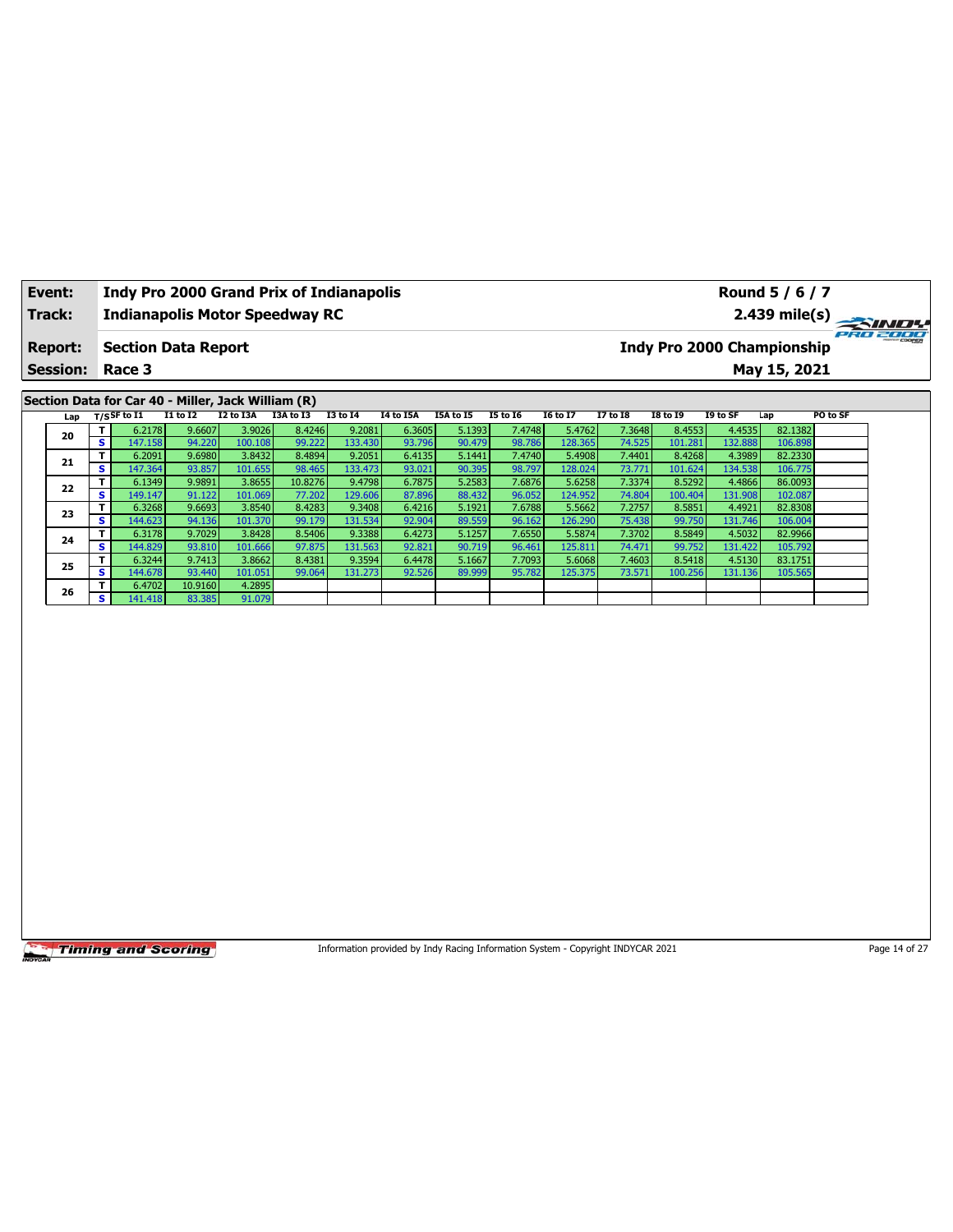| <b>Track:</b> |                 |                              |                                                             |                  |                   | <b>Indianapolis Motor Speedway RC</b> |                   |                  |                  |                  |                   |                  |                   |                            | 2.439 mile(s) $\rightarrow$ |          |
|---------------|-----------------|------------------------------|-------------------------------------------------------------|------------------|-------------------|---------------------------------------|-------------------|------------------|------------------|------------------|-------------------|------------------|-------------------|----------------------------|-----------------------------|----------|
|               | <b>Report:</b>  |                              | <b>Section Data Report</b>                                  |                  |                   |                                       |                   |                  |                  |                  |                   |                  |                   | Indy Pro 2000 Championship |                             |          |
|               | <b>Session:</b> |                              | Race 3                                                      |                  |                   |                                       |                   |                  |                  |                  |                   |                  |                   |                            | May 15, 2021                |          |
|               |                 |                              |                                                             |                  |                   |                                       |                   |                  |                  |                  |                   |                  |                   |                            |                             |          |
|               | Lap             |                              | Section Data for Car 42 - Petrov, Artem<br>$T/S$ SF to $I1$ | <b>I1 to I2</b>  | I2 to I3A         | I3A to I3                             | <b>I3 to I4</b>   | I4 to I5A        | I5A to I5        | <b>I5 to 16</b>  | <b>I6 to I7</b>   | <b>I7 to I8</b>  | <b>I8 to 19</b>   | I9 to SF                   | Lap                         | PO to SF |
|               |                 | т                            | 7.7366                                                      | 11.3293          | 3.9197            | 9.2379                                | 9.5186            | 7.3863           | 5.8613           | 7.9845           | 5.5926            | 7.6827           | 8.4524            | 4.3906                     | 89.0925                     | 149.1742 |
|               | 1               | s                            | 118.269                                                     | 80.343           | 99.671            | 90.487                                | 129.077           | 80.770           | 79.334           | 92.480           | 125.694           | 71.442           | 101.316           | 134.792                    | 98.554                      | 54.036   |
|               |                 | T.                           | 6.0738                                                      | 9.9384           | 3.9188            | 8.5603                                | 9.2610            | 6.7359           | 5.2769           | 7.6103           | 5.5509            | 7.4090           | 8.4595            | 4.4294                     | 83.2242                     |          |
|               | $\mathbf{2}$    | s.                           | 150.647                                                     | 91.587           | 99.694            | 97.650                                | 132.668           | 88.569           | 88.120           | 97.028           | 126.638           | 74.081           | 101.231           | 133.611                    | 105.503                     |          |
|               | 3               | T                            | 6.1608                                                      | 9.7183           | 4.0421            | 8.4220                                | 9.1602            | 6.5702           | 5.1850           | 7.5331           | 5.5063            | 7.4993           | 8.4450            | 4.3785                     | 82.6208                     |          |
|               |                 | s                            | 148.520                                                     | 93.661           | 96.653            | 99.253                                | 134.128           | 90.803           | 89.682           | 98.022           | 127.664           | 73.189           | 101.405           | 135.165                    | 106.273                     |          |
|               | 4               | т                            | 6.1006                                                      | 9.7367           | 3.9349            | 8.5491                                | 9.2238            | 6.5127           | 5.2104           | 7.5716           | 5.4454            | 7.3622           | 8.4619            | 4.4419                     | 82.5512                     |          |
|               |                 | s.                           | 149.985                                                     | 93.484           | 99.286            | 97.777                                | 133.203           | 91.604           | 89.245           | 97.524           | 129.091           | 74.552           | 101.202           | 133.235                    | 106.363                     |          |
|               | 5               | T<br>s                       | 6.2371<br>146.703                                           | 9.7841<br>93.031 | 3.8705<br>100.938 | 8.4094<br>99.402                      | 9.1047<br>134.945 | 6.5164<br>91.552 | 5.1917<br>89.566 | 7.6226<br>96.871 | 5.5389<br>126.912 | 7.5797<br>72.412 | 8.5300<br>100.394 | 4.4027<br>134.422          | 82.7878<br>106.059          |          |
|               |                 | T                            | 6.1186                                                      | 9.7379           | 3.8415            | 8.5288                                | 9.0386            | 6.6788           | 5.5387           | 7.8567           | 5.5379            | 7.5507           | 8.5465            | 4.4152                     | 83.3899                     |          |
|               | 6               | s.                           | 149.544                                                     | 93.473           | 101.700           | 98.010                                | 135.932           | 89.326           | 83.955           | 93.985           | 126.935           | 72.690           | 100.201           | 134.041                    | 105.293                     |          |
|               |                 | T                            | 6.1150                                                      | 9.6985           | 3.8369            | 8.4643                                | 9.2210            | 6.4180           | 5.1483           | 7.5334           | 5.4889            | 7.5027           | 8.4939            | 4.4262                     | 82.3471                     |          |
|               | 7               | s                            | 149.632                                                     | 93.852           | 101.822           | 98.757                                | 133.243           | 92.956           | 90.321           | 98.018           | 128.068           | 73.155           | 100.821           | 133.708                    | 106.627                     |          |
|               |                 | T                            | 6.1714                                                      | 9.7418           | 3.8237            | 8.4284                                | 9.1647            | 6.5134           | 5.1550           | 7.5806           | 5.4835            | 7.5336           | 8.4637            | 4.3990                     | 82.4588                     |          |
|               | 8               | s.                           | 148.265                                                     | 93.435           | 102.174           | 99.178                                | 134.062           | 91.594           | 90.204           | 97.408           | 128.195           | 72.855           | 101.181           | 134.535                    | 106.482                     |          |
|               | 9               | T                            | 6.1238                                                      | 9.9144           | 3.9018            | 8.4686                                | 9.3039            | 6.4629           | 5.1620           | 7.4886           | 5.4904            | 7.3340           | 8.4721            | 4.4688                     | 82.5913                     |          |
|               |                 | $\overline{\mathbf{s}}$      | 149.417                                                     | 91.809           | 100.129           | 98.707                                | 132.056           | 92.310           | 90.081           | 98.604           | 128.033           | 74.838           | 101.080           | 132.433                    | 106.311                     |          |
|               | 10              | т                            | 6.2780                                                      | 9.6436           | 3.9287            | 8.4147                                | 9.2657            | 6.4871           | 5.1603           | 7.5054           | 5.4621            | 7.3577           | 8.4860            | 4.4838                     | 82.4731                     |          |
|               |                 | s                            | 145.747                                                     | 94.387           | 99.443            | 99.339                                | 132.600           | 91.966           | 90.111           | 98.384           | 128.697           | 74.597           | 100.915           | 131.990                    | 106.464                     |          |
|               | 11              | т<br>$\overline{\mathbf{s}}$ | 6.2938<br>145.381                                           | 9.6357<br>94.464 | 3.8042<br>102.697 | 8.4514<br>98.908                      | 9.2677<br>132.572 | 6.4417<br>92.614 | 5.0969<br>91.232 | 7.4843<br>98.661 | 5.4877<br>128.096 | 7.3388<br>74.789 | 8.4852<br>100.924 | 4.4461<br>133.110          | 82.2335<br>106.774          |          |
|               |                 | т                            | 6.2238                                                      | 9.6404           | 3.8205            | 8.4221                                | 9.2770            | 6.4086           | 5.1402           | 7.5630           | 5.4692            | 7.4265           | 8.4360            | 4.4683                     | 82.2956                     |          |
|               | 12              | s                            | 147.016                                                     | 94.418           | 102.259           | 99.252                                | 132.439           | 93.092           | 90.463           | 97.634           | 128.530           | 73.906           | 101.513           | 132.448                    | 106.693                     |          |
|               |                 | T                            | 6.2197                                                      | 9.6480           | 3.7838            | 8.4116                                | 9.2274            | 6.4669           | 5.1468           | 7.5324           | 5.4898            | 7.4123           | 8.4661            | 4.4519                     | 82.2567                     |          |
|               | 13              | $\overline{\mathbf{s}}$      | 147.113                                                     | 94.344           | 103.251           | 99.376                                | 133.151           | 92.253           | 90.347           | 98.031           | 128.047           | 74.048           | 101.152           | 132.936                    | 106.744                     |          |
|               | 14              | T                            | 6.2458                                                      | 9.5998           | 3.7946            | 8.4330                                | 9.2592            | 6.4857           | 5.1073           | 7.5464           | 5.4719            | 7.3660           | 8.4391            | 4.4364                     | 82.1852                     |          |
|               |                 | s                            | 146.498                                                     | 94.817           | 102.957           | 99.124                                | 132.694           | 91.986           | 91.046           | 97.849           | 128.466           | 74.513           | 101.476           | 133.401                    | 106.837                     |          |
|               | 15              | T                            | 6.2065                                                      | 9.5819           | 3.8250            | 8.3607                                | 9.2305            | 6.4807           | 5.1234           | 7.5045           | 5.4913            | 7.3724           | 8.4603            | 4.4176                     | 82.0548                     |          |
|               |                 | s                            | 147.426                                                     | 94.994           | 102.139           | 99.981                                | 133.106           | 92.057           | 90.760           | 98.396           | 128.012           | 74.448           | 101.221           | 133.968                    | 107.007                     |          |
|               | 16              | T                            | 6.1738                                                      | 9.5609           | 3.8336            | 8.4175                                | 9.2016            | 6.4017           | 5.1794           | 7.5235           | 5.4855            | 7.3715           | 8.4769            | 4.4223                     | 82.0482                     |          |
|               |                 | s                            | 148.207                                                     | 95.203           | 101.910           | 99.306                                | 133.524           | 93.193           | 89.779           | 98.147           | 128.148           | 74.458           | 101.023           | 133.826                    | 107.015                     |          |
|               | 17              | T.<br>s.                     | 6.1590<br>148.563                                           | 9.6490<br>94.334 | 3.8092<br>102.563 | 8.3939<br>99.585                      | 9.1615<br>134.109 | 6.3862           | 5.1753<br>89.850 | 7.5105<br>98.317 | 5.4886<br>128.075 | 7.4388<br>73.784 | 8.5364<br>100.319 | 4.4085<br>134.245          | 82.1169<br>106.926          |          |
|               |                 | Τ                            | 6.1437                                                      | 9.6865           | 3.8034            | 8.4905                                | 9.1514            | 93.419<br>6.4154 | 5.2000           | 7.5682           | 5.4791            | 7.5002           | 8.4822            | 4.3986                     | 82.3192                     |          |
|               | 18              | s                            | 148.933                                                     | 93.969           | 102.719           | 98.452                                | 134.257           | 92.994           | 89.423           | 97.567           | 128.297           | 73.180           | 100.960           | 134.547                    | 106.663                     |          |
|               |                 | Τ                            | 6.1513                                                      | 9.7243           | 3.8152            | 8.4707                                | 9.0977            | 6.4329           | 5.1657           | 7.5210           | 5.4991            | 7.4508           | 8.4861            | 4.3778                     | 82.1926                     |          |
|               | 19              | s.                           | 148.749                                                     | 93.603           | 102.401           | 98.682                                | 135.049           | 92.741           | 90.017           | 98.180           | 127.831           | 73.665           | 100.914           | 135.186                    | 106.827                     |          |

**Event: Indy Pro 2000 Grand Prix of Indianapolis**

Information provided by Indy Racing Information System - Copyright INDYCAR 2021 Page 15 of 27

**Round 5 / 6 / 7**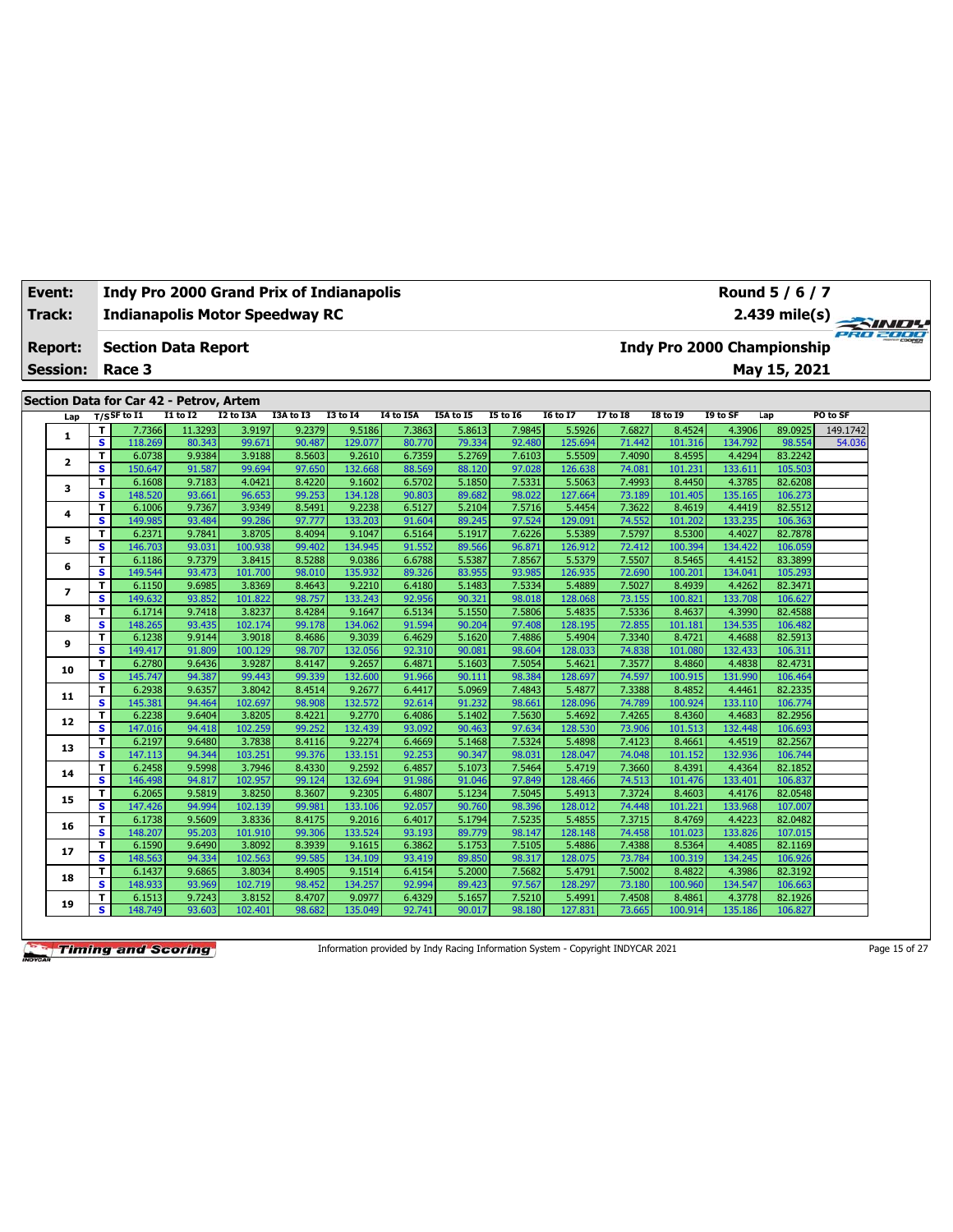| Track:<br><b>Report:</b><br><b>Session:</b><br>Section Data for Car 42 - Petrov, Artem<br>Lap<br>T.<br>20<br>s<br>T.<br>21<br>$\overline{\mathbf{s}}$<br>T.<br>22<br>S.<br>T<br>23<br>s<br>T<br>24<br>s.<br>T.<br>25<br>s.<br>Τ.<br>26<br>$\overline{\mathbf{s}}$ | <b>Indianapolis Motor Speedway RC</b><br><b>Section Data Report</b><br>Race 3<br>$T/S$ SF to $I1$<br>6.1083<br>149.796<br>6.1912<br>147.790<br>6.1226<br>149.446<br>6.2826 | $I1$ to $I2$<br>9.9540<br>91.443<br>9.7687<br>93.178<br>9.8138<br>92.750 | I2 to I3A<br>3.8976<br>100.237<br>3.8028<br>102.735       | I3A to I3<br>8.4499<br>98.925<br>8.5059 | <b>I3 to 14</b><br>9.1707<br>133.974<br>9.1592 | <b>I4 to I5A</b><br>6.3840<br>93.451 | I5A to I5<br>5.1394 | <b>I5 to 16</b><br>7.5259 | <b>I6 to I7</b>   | <b>I7 to I8</b>  | <b>Indy Pro 2000 Championship</b><br><b>I8 to 19</b> | I9 to SF          | $2.439$ mile(s)<br>May 15, 2021<br>Lap | PRO 21<br>PO to SF |
|-------------------------------------------------------------------------------------------------------------------------------------------------------------------------------------------------------------------------------------------------------------------|----------------------------------------------------------------------------------------------------------------------------------------------------------------------------|--------------------------------------------------------------------------|-----------------------------------------------------------|-----------------------------------------|------------------------------------------------|--------------------------------------|---------------------|---------------------------|-------------------|------------------|------------------------------------------------------|-------------------|----------------------------------------|--------------------|
|                                                                                                                                                                                                                                                                   |                                                                                                                                                                            |                                                                          |                                                           |                                         |                                                |                                      |                     |                           |                   |                  |                                                      |                   |                                        |                    |
|                                                                                                                                                                                                                                                                   |                                                                                                                                                                            |                                                                          |                                                           |                                         |                                                |                                      |                     |                           |                   |                  |                                                      |                   |                                        |                    |
|                                                                                                                                                                                                                                                                   |                                                                                                                                                                            |                                                                          |                                                           |                                         |                                                |                                      |                     |                           |                   |                  |                                                      |                   |                                        |                    |
|                                                                                                                                                                                                                                                                   |                                                                                                                                                                            |                                                                          |                                                           |                                         |                                                |                                      |                     |                           |                   |                  |                                                      |                   |                                        |                    |
|                                                                                                                                                                                                                                                                   |                                                                                                                                                                            |                                                                          |                                                           |                                         |                                                |                                      |                     |                           |                   |                  |                                                      |                   |                                        |                    |
|                                                                                                                                                                                                                                                                   |                                                                                                                                                                            |                                                                          |                                                           |                                         |                                                |                                      |                     |                           | 5.4965            | 7.3833           | 8.4916                                               | 4.4471            | 82.4483                                |                    |
|                                                                                                                                                                                                                                                                   |                                                                                                                                                                            |                                                                          |                                                           |                                         |                                                | 6.4340                               | 90.477<br>5.1355    | 98.116<br>7.5811          | 127.891<br>5.4575 | 74.339           | 100.848                                              | 133.080           | 106.496                                |                    |
|                                                                                                                                                                                                                                                                   |                                                                                                                                                                            |                                                                          | 98.274<br>134.142<br>92.725<br>3.8841<br>8.4447<br>9.2378 |                                         |                                                |                                      |                     |                           |                   | 7.3337           | 8.4753                                               | 4.4044            | 82.2493                                |                    |
|                                                                                                                                                                                                                                                                   |                                                                                                                                                                            |                                                                          |                                                           |                                         |                                                | 6.4048                               | 90.546<br>5.0986    | 97.401<br>7.5367          | 128.805<br>5.4929 | 74.841<br>7.3495 | 101.042<br>8.5425                                    | 134.370<br>4.4697 | 106.753<br>82.3977                     |                    |
|                                                                                                                                                                                                                                                                   |                                                                                                                                                                            |                                                                          | 100.585                                                   | 98.986                                  | 133.001                                        | 93.147                               | 91.202              | 97.975                    | 127.975           | 74.680           | 100.247                                              | 132.407           | 106.561                                |                    |
|                                                                                                                                                                                                                                                                   |                                                                                                                                                                            | 9.7000                                                                   | 3.7838                                                    | 8.4087                                  | 9.2733                                         | 6.4003                               | 5.1604              | 7.4957                    | 5.4781            | 7.2805           | 8.5124                                               | 4.4455            | 82.2213                                |                    |
|                                                                                                                                                                                                                                                                   | 145.640                                                                                                                                                                    | 93.838                                                                   | 103.251                                                   | 99.410                                  | 132.492                                        | 93.213                               | 90.109              | 98.511                    | 128.321           | 75.388           | 100.602                                              | 133.127           | 106.790                                |                    |
|                                                                                                                                                                                                                                                                   | 6.2526                                                                                                                                                                     | 9.6192                                                                   | 3.7720                                                    | 8.4198                                  | 9.2479                                         | 6.3725                               | 5.0936              | 7.4900                    | 5.4770            | 7.3211           | 8.4916                                               | 4.4580            | 82.0153                                |                    |
|                                                                                                                                                                                                                                                                   | 146.339                                                                                                                                                                    | 94.626                                                                   | 103.574                                                   | 99.279                                  | 132.856                                        | 93.620                               | 91.291              | 98.586                    | 128.347           | 74.970           | 100.848                                              | 132.754           | 107.058                                |                    |
|                                                                                                                                                                                                                                                                   | 6.2479                                                                                                                                                                     | 9.5897                                                                   | 3.7839                                                    | 8.3652                                  | 9.2861                                         | 6.3870                               | 5.0766              | 7.5271                    | 5.5121            | 7.4077           | 8.4447                                               | 4.4694            | 82.0974                                |                    |
|                                                                                                                                                                                                                                                                   | 146.449                                                                                                                                                                    | 94.917                                                                   | 103.248                                                   | 99.927                                  | 132.309                                        | 93.407                               | 91.597              | 98.100                    | 127.529           | 74.094           | 101.408                                              | 132.416           | 106.951                                |                    |
|                                                                                                                                                                                                                                                                   | 6.4592<br>141.658                                                                                                                                                          | 12.2921<br>74.050                                                        | 4.3290<br>90.248                                          |                                         |                                                |                                      |                     |                           |                   |                  |                                                      |                   |                                        |                    |
|                                                                                                                                                                                                                                                                   |                                                                                                                                                                            |                                                                          |                                                           |                                         |                                                |                                      |                     |                           |                   |                  |                                                      |                   |                                        |                    |

Information provided by Indy Racing Information System - Copyright INDYCAR 2021 Page 16 of 27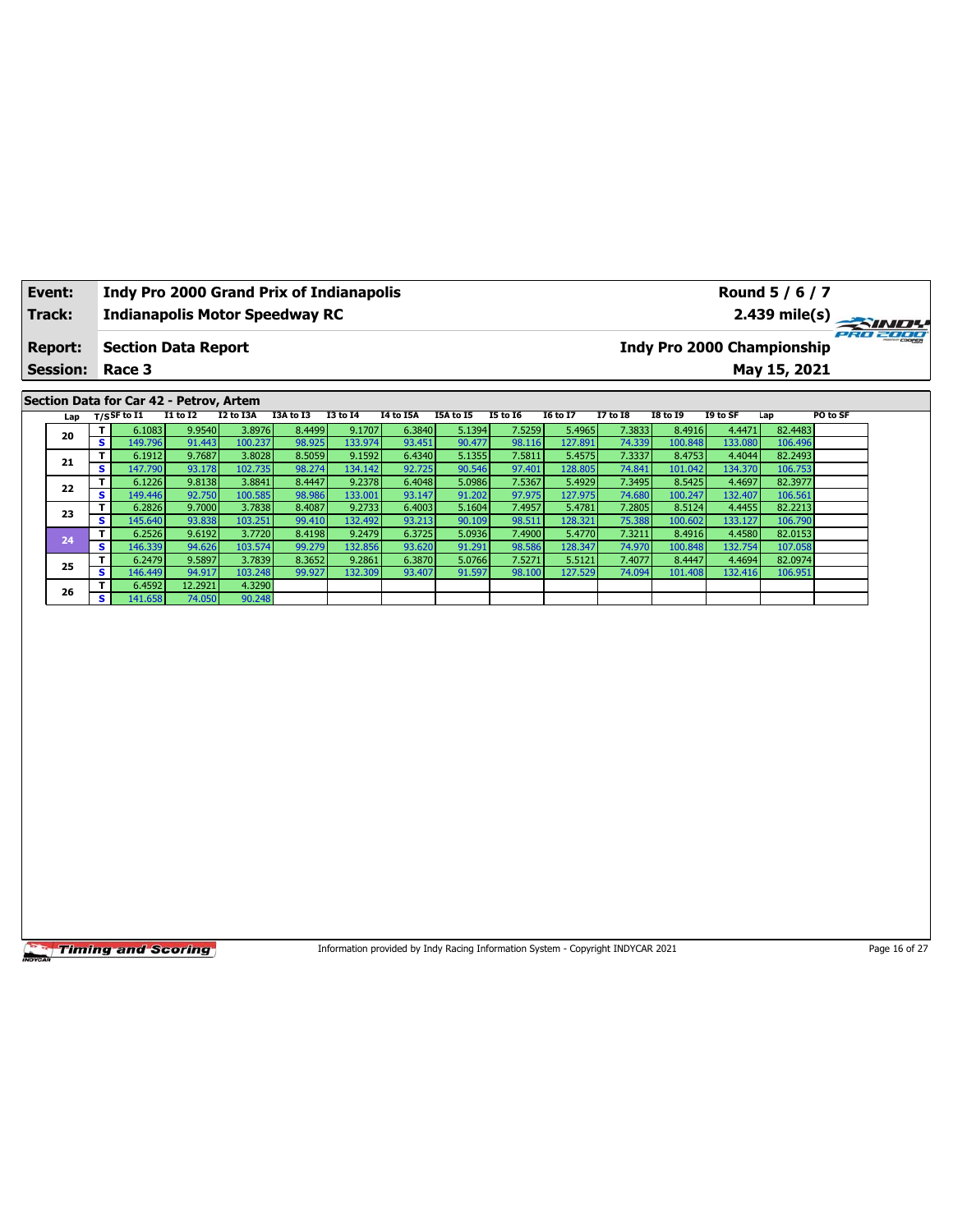| <b>Event:</b>   |                              | <b>Indy Pro 2000 Grand Prix of Indianapolis</b>                 |                   |                   |                  |                   |                  |                  |                  |                   |                   |                                   |                   | Round 5 / 6 / 7    |                    |
|-----------------|------------------------------|-----------------------------------------------------------------|-------------------|-------------------|------------------|-------------------|------------------|------------------|------------------|-------------------|-------------------|-----------------------------------|-------------------|--------------------|--------------------|
| Track:          |                              | <b>Indianapolis Motor Speedway RC</b>                           |                   |                   |                  |                   |                  |                  |                  |                   |                   |                                   |                   | $2.439$ mile(s)    | PRO 2000           |
| <b>Report:</b>  |                              | <b>Section Data Report</b>                                      |                   |                   |                  |                   |                  |                  |                  |                   |                   | <b>Indy Pro 2000 Championship</b> |                   |                    |                    |
| <b>Session:</b> |                              | Race 3                                                          |                   |                   |                  |                   |                  |                  |                  |                   |                   |                                   |                   | May 15, 2021       |                    |
|                 |                              |                                                                 |                   |                   |                  |                   |                  |                  |                  |                   |                   |                                   |                   |                    |                    |
|                 |                              | Section Data for Car 5 - Brichacek, Wyatt (R)<br>$T/S$ SF to I1 | $I1$ to $I2$      | I2 to I3A         | I3A to I3        | <b>I3 to I4</b>   | <b>I4 to I5A</b> | I5A to I5        | <b>I5 to 16</b>  | <b>I6 to I7</b>   | <b>I7 to I8</b>   | <b>I8 to 19</b>                   | I9 to SF          | Lap                | PO to SF           |
| Lap             |                              |                                                                 |                   |                   |                  |                   |                  |                  |                  |                   |                   |                                   |                   |                    |                    |
| $\mathbf{1}$    | т<br>$\overline{\mathbf{s}}$ | 7.8427<br>116.669                                               | 11.3838<br>79.958 | 4.1066<br>95.135  | 9.4157<br>88.778 | 9.4336<br>130.240 | 7.3007<br>81.717 | 5.8124<br>80.001 | 7.9900<br>92.417 | 5.5473<br>126.720 | 14.9382<br>36.742 | 9.0502<br>94.624                  | 4.5511<br>130.038 | 97.3723<br>90.173  | 156.3880<br>51.544 |
|                 | T.                           | 6.3911                                                          | 10.3296           | 3.9319            | 8.5369           | 9.3608            | 6.5357           | 5.2445           | 7.5877           | 5.6325            | 7.4108            | 9.7181                            | 4.6418            | 85.3214            |                    |
| 2               | s                            | 143.168                                                         | 88.118            | 99.362            | 97.917           | 131.253           | 91.282           | 88.664           | 97.317           | 124.803           | 74.063            | 88.120                            | 127.498           | 102.910            |                    |
|                 | т                            | 6.4199                                                          | 9.7640            | 3.8313            | 8.4202           | 9.3663            | 6.5269           | 5.1781           | 7.5956           | 5.5900            | 7.3762            | 8.4669                            | 4.5148            | 83.0502            |                    |
| 3               | s                            | 142.526                                                         | 93.223            | 101.971           | 99.274           | 131.176           | 91.405           | 89.801           | 97.215           | 125.752           | 74.410            | 101.143                           | 131.084           | 105.724            |                    |
|                 | T                            | 6.3480                                                          | 9.5869            | 3.8161            | 8.4015           | 9.3359            | 6.4379           | 5.1671           | 7.6409           | 5.5567            | 7.3989            | 8.4229                            | 4.5009            | 82.6137            |                    |
| 4               | s                            | 144.140                                                         | 94.945            | 102.377           | 99.495           | 131.603           | 92.669           | 89.992           | 96.639           | 126.506           | 74.182            | 101.671                           | 131.489           | 106.283            |                    |
|                 | т                            | 6.3279                                                          | 9.6252            | 3.9768            | 8.4072           | 9.2802            | 6.4468           | 5.1230           | 7.6147           | 5.5597            | 7.3374            | 8.5043                            | 4.4984            | 82.7016            |                    |
| 5               | s                            | 144.598                                                         | 94.567            | 98.240            | 99.428           | 132.393           | 92.541           | 90.767           | 96.972           | 126.437           | 74.804            | 100.698                           | 131.562           | 106.170            |                    |
| 6               | T                            | 6.3547                                                          | 9.5872            | 3.9307            | 8.3550           | 9.2826            | 6.4443           | 5.1358           | 7.6197           | 5.5863            | 7.4846            | 8.4581                            | 4.4833            | 82.7223            |                    |
|                 | s                            | 143.988                                                         | 94.942            | 99.392            | 100.049          | 132.359           | 92.577           | 90.541           | 96.908           | 125.835           | 73.332            | 101.248                           | 132.005           | 106.143            |                    |
| 7               | T                            | 6.3225                                                          | 9.6854            | 3.8665            | 8.3394           | 9.2916            | 6.4548           | 5.0821           | 7.5515           | 5.5498            | 7.4109            | 8.5511                            | 4.4809            | 82.5865            |                    |
|                 | s                            | 144.721                                                         | 93.979            | 101.043           | 100.236          | 132.231           | 92.426           | 91.498           | 97.783           | 126.663           | 74.062            | 100.147                           | 132.076           | 106.318            |                    |
| 8               | T                            | 6.3087                                                          | 9.5639            | 3.8388            | 8.4332           | 9.3378            | 6.5031           | 5.0998           | 7.5643           | 5.5191            | 7.4419            | 8.5632                            | 4.4984            | 82.6722            |                    |
|                 | s                            | 145.038                                                         | 95.173            | 101.772           | 99.121           | 131.577           | 91.739           | 91.180           | 97.618           | 127.368           | 73.753            | 100.005                           | 131.562           | 106.207            |                    |
| 9               | T                            | 6.3171                                                          | 9.7759            | 3.9033            | 8.3986           | 9.3584            | 6.4321           | 5.1258           | 7.5699           | 5.5608            | 7.4060            | 8.4777                            | 4.4844            | 82.8100            |                    |
|                 | s                            | 144.845                                                         | 93.109            | 100.090           | 99.530           | 131.287           | 92.752           | 90.718           | 97.545           | 126.412           | 74.111            | 101.014                           | 131.973           | 106.031            |                    |
| 10              | T                            | 6.3275                                                          | 9.6765            | 3.8556            | 8.3952           | 9.3138            | 6.4550           | 5.1434           | 7.6183           | 5.5208            | 7.4370            | 8.5139                            | 4.4972            | 82.7542            |                    |
|                 | $\overline{\mathbf{s}}$      | 144.607                                                         | 94.066            | 101.328           | 99.570           | 131.916           | 92.423           | 90.407           | 96.926           | 127.328           | 73.802            | 100.584                           | 131.597           | 106.102            |                    |
| 11              | т                            | 6.3208                                                          | 9.7538            | 3.8192            | 8.3337           | 9.3239            | 6.4121           | 5.1646           | 7.6038           | 5.5683            | 7.4464            | 8.4465                            | 4.4780            | 82.6711            |                    |
|                 | s                            | 144.760                                                         | 93.320            | 102.294           | 100.305          | 131.773           | 93.041           | 90.036           | 97.111           | 126.242           | 73.709            | 101.387                           | 132.161           | 106.209            |                    |
| 12              | T                            | 6.3099                                                          | 9.5514            | 3.8486            | 8.3909           | 9.3555            | 6.4224           | 5.2128           | 7.5987           | 5.5072            | 8.0540            | 8.4806                            | 4.5102            | 83.2422            |                    |
|                 | $\overline{\mathbf{s}}$      | 145.010                                                         | 95.298<br>9.5844  | 101.513           | 99.621           | 131.328<br>9.3132 | 92.892           | 89.203<br>5.1396 | 97.176<br>7.5859 | 127.643           | 68.148            | 100.979                           | 131.218<br>4.5306 | 105.480<br>82.8782 |                    |
| 13              | T<br>s                       | 6.3043<br>145.139                                               | 94.970            | 3.8804<br>100.681 | 8.3770<br>99.786 | 131.924           | 6.4180<br>92.956 | 90.474           | 97.340           | 5.5753<br>126.084 | 7.4306<br>73.865  | 8.7389<br>97.994                  | 130.627           | 105.943            |                    |
|                 | т                            | 6.3707                                                          | 9.7227            | 3.8446            | 8.4284           | 9.3909            | 6.4776           | 5.2078           | 7.6322           | 5.5330            | 7.3584            | 8.5118                            | 4.4916            | 82.9697            |                    |
| 14              | $\overline{\mathbf{s}}$      | 143.626                                                         | 93.619            | 101.618           | 99.178           | 130.833           | 92.101           | 89.289           | 96.749           | 127.048           | 74.590            | 100.609                           | 131.761           | 105.827            |                    |
|                 | T                            | 6.3098                                                          | 9.6348            | 3.8076            | 8.3982           | 9.3738            | 6.4354           | 5.1379           | 7.5636           | 5.5424            | 7.4028            | 8.4881                            | 4.4801            | 82.5745            |                    |
| 15              | s                            | 145.013                                                         | 94.473            | 102.606           | 99.534           | 131.071           | 92.705           | 90.504           | 97.627           | 126.832           | 74.143            | 100.890                           | 132.099           | 106.333            |                    |
|                 | т                            | 6.3033                                                          | 9.6071            | 3.8595            | 8.4536           | 9.3433            | 6.4860           | 5.0954           | 7.5993           | 5.5932            | 7.4720            | 8.4980                            | 4.4799            | 82.7906            |                    |
| 16              | s                            | 145.162                                                         | 94.745            | 101.226           | 98.882           | 131.499           | 91.981           | 91.259           | 97.168           | 125.680           | 73.456            | 100.772                           | 132.105           | 106.056            |                    |
|                 | T                            | 6.3210                                                          | 10.1751           | 3.9853            | 8.4943           | 9.3790            | 6.5610           | 5.1661           | 7.5444           | 5.5632            | 7.4302            | 8.4698                            | 4.4797            | 83.5691            |                    |
| 17              | $\overline{\mathbf{s}}$      | 144.756                                                         | 89.456            | 98.031            | 98.408           | 130.999           | 90.930           | 90.010           | 97.875           | 126.358           | 73.869            | 101.108                           | 132.111           | 105.068            |                    |
|                 | т                            | 6.3439                                                          | 9.6493            | 3.8144            | 8.3878           | 9.3053            | 6.4686           | 5.1230           | 7.5495           | 5.5424            | 7.5200            | 8.4471                            | 4.4703            | 82.6216            |                    |
| 18              | s                            | 144.233                                                         | 94.331            | 102.423           | 99.658           | 132.036           | 92.229           | 90.767           | 97.809           | 126.832           | 72.987            | 101.380                           | 132.389           | 106.272            |                    |
|                 | T.                           | 6.3160                                                          | 9.6220            | 3.8816            | 8.4361           | 9.2616            | 6.3974           | 5.1905           | 7.5978           | 5.5602            | 7.4323            | 8.5045                            | 4.4787            | 82.6787            |                    |
| 19              | s                            | 144.870                                                         | 94.599            | 100.650           | 99.087           | 132.659           | 93.255           | 89.587           | 97.187           | 126.426           | 73.848            | 100.695                           | 132.141           | 106.199            |                    |
|                 |                              |                                                                 |                   |                   |                  |                   |                  |                  |                  |                   |                   |                                   |                   |                    |                    |

Information provided by Indy Racing Information System - Copyright INDYCAR 2021 Page 17 of 27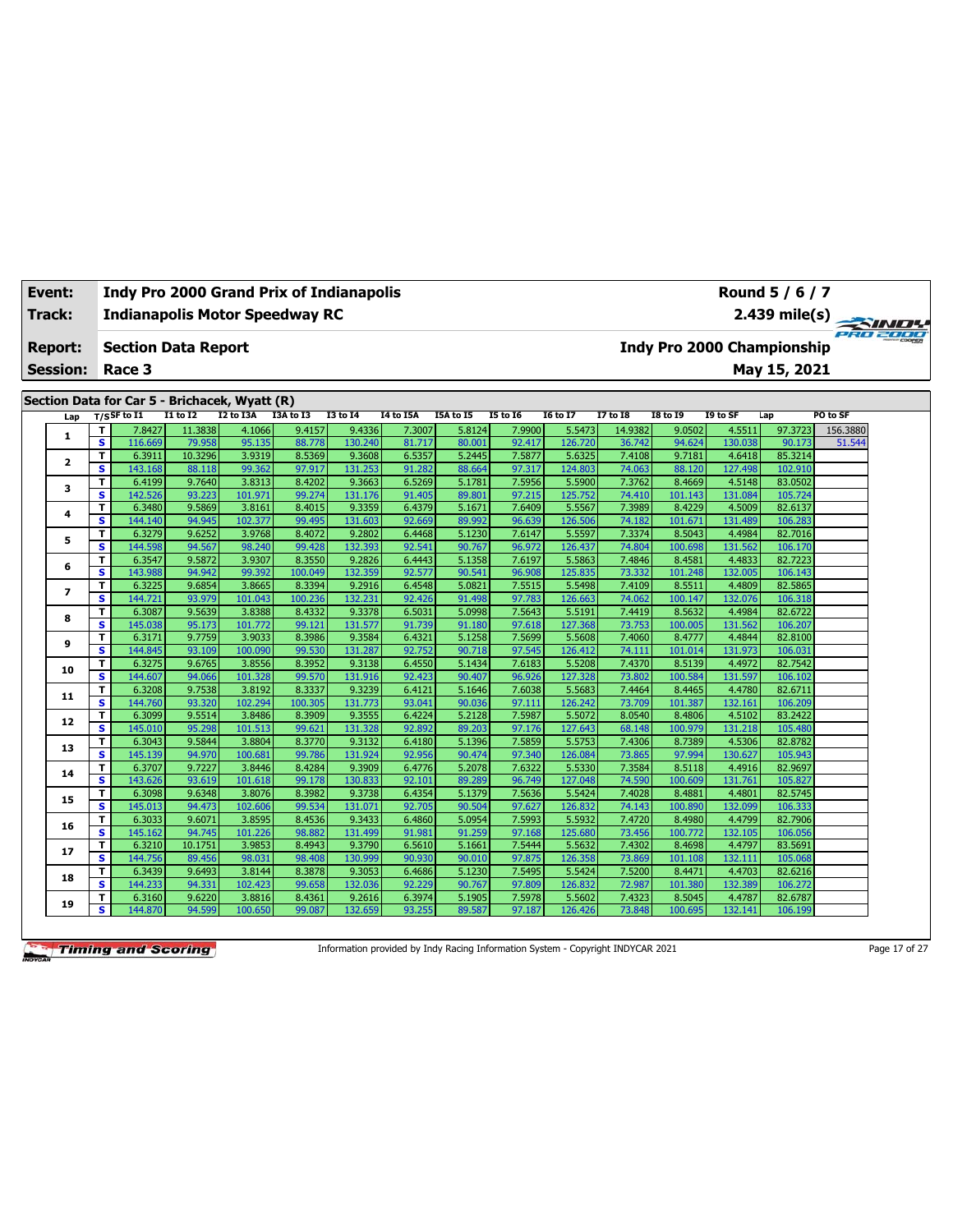| Event:<br><b>Indy Pro 2000 Grand Prix of Indianapolis</b><br><b>Indianapolis Motor Speedway RC</b> |                         |                                                                 |                  |                   |                  |                   |                  |                  |                  |                   |                  |                   | Round 5 / 6 / 7   |                                   |          |
|----------------------------------------------------------------------------------------------------|-------------------------|-----------------------------------------------------------------|------------------|-------------------|------------------|-------------------|------------------|------------------|------------------|-------------------|------------------|-------------------|-------------------|-----------------------------------|----------|
| Track:                                                                                             |                         |                                                                 |                  |                   |                  |                   |                  |                  |                  |                   |                  |                   |                   | 2.439 mile(s)                     | PRO 2000 |
| <b>Report:</b>                                                                                     |                         | <b>Section Data Report</b>                                      |                  |                   |                  |                   |                  |                  |                  |                   |                  |                   |                   | <b>Indy Pro 2000 Championship</b> |          |
| <b>Session:</b>                                                                                    |                         | Race 3                                                          |                  |                   |                  |                   |                  |                  |                  |                   |                  |                   |                   | May 15, 2021                      |          |
|                                                                                                    |                         |                                                                 |                  |                   |                  |                   |                  |                  |                  |                   |                  |                   |                   |                                   |          |
| Lap                                                                                                |                         | Section Data for Car 5 - Brichacek, Wyatt (R)<br>$T/S$ SF to 11 | $I1$ to $I2$     | I2 to I3A         | I3A to I3        | <b>I3 to 14</b>   | <b>I4 to I5A</b> | I5A to I5        | <b>I5 to 16</b>  | <b>I6 to I7</b>   | <b>I7 to I8</b>  | <b>I8 to 19</b>   | I9 to SF          | PO to SF<br>Lap                   |          |
|                                                                                                    | T                       | 6.3132                                                          | 10.1774          | 3.8923            | 8.4316           | 9.2603            | 6.5092           | 5.1632           | 7.5404           | 5.5370            | 7.4332           | 8.4537            | 4.4797            | 83.1912                           |          |
| 20                                                                                                 | s                       | 144.934                                                         | 89.436           | 100.373           | 99.140           | 132.678           | 91.653           | 90.060           | 97.927           | 126.956           | 73.839           | 101.300           | 132.111           | 105.545                           |          |
| 21                                                                                                 | T                       | 6.3044                                                          | 9.6017           | 3.8535            | 8.4304           | 9.2650            | 6.4822           | 5.1536           | 7.5909           | 5.5378            | 7.5515           | 8.4101            | 4.4611            | 82.6422                           |          |
|                                                                                                    | s<br>T                  | 145.137<br>6.2953                                               | 94.799<br>9.7328 | 101.384<br>3.9047 | 99.154<br>8.4461 | 132.611<br>9.2482 | 92.035<br>6.5123 | 90.228<br>5.1941 | 97.276<br>7.5951 | 126.938<br>5.5430 | 72.683<br>7.4488 | 101.826<br>8.4973 | 132.662<br>4.4837 | 106.246<br>82.9014                |          |
| 22                                                                                                 | s                       | 145.347                                                         | 93.522           | 100.054           | 98.970           | 132.851           | 91.610           | 89.525           | 97.222           | 126.818           | 73.685           | 100.781           | 131.993           | 105.914                           |          |
|                                                                                                    | T.                      | 6.2831                                                          | 9.6272           | 3.8258            | 8.4674           | 9.2901            | 6.4576           | 5.1560           | 7.5676           | 5.5294            | 7.5005           | 8.4193            | 4.4657            | 82.5897                           |          |
| 23                                                                                                 | S                       | 145.629                                                         | 94.547           | 102.118           | 98.721           | 132.252           | 92.386           | 90.186           | 97.575           | 127.130           | 73.177           | 101.714           | 132.525           | 106.313                           |          |
| 24                                                                                                 | т                       | 6.2589                                                          | 9.6954           | 3.9434            | 8.3777           | 9.2408            | 6.4400           | 5.2157           | 7.5559           | 5.5220            | 7.4464           | 8.4902            | 4.4870            | 82.6734                           |          |
|                                                                                                    | $\overline{\mathbf{s}}$ | 146.192                                                         | 93.882           | 99.072            | 99.778           | 132.958           | 92.638           | 89.154           | 97.726           | 127.301           | 73.709           | 100.865           | 131.896           | 106.206                           |          |
| 25                                                                                                 | T.                      | 6.2742                                                          | 9.5739<br>95.074 | 3.8442            | 8.3906           | 9.2940            | 6.4471           | 5.1090           | 7.4888           | 5.5217<br>127.308 | 7.4539<br>73.634 | 8.4475            | 4.4640<br>132.576 | 82.3089                           |          |
|                                                                                                    | s<br>т                  | 145.835<br>6.6920                                               |                  | 101.629           | 99.624           | 132.197           | 92.536           | 91.016           | 98.602           |                   |                  | 101.375           |                   | 106.676                           |          |
| 26                                                                                                 | s                       | 136.730                                                         |                  |                   |                  |                   |                  |                  |                  |                   |                  |                   |                   |                                   |          |
|                                                                                                    |                         |                                                                 |                  |                   |                  |                   |                  |                  |                  |                   |                  |                   |                   |                                   |          |
|                                                                                                    |                         |                                                                 |                  |                   |                  |                   |                  |                  |                  |                   |                  |                   |                   |                                   |          |

Information provided by Indy Racing Information System - Copyright INDYCAR 2021 Page 18 of 27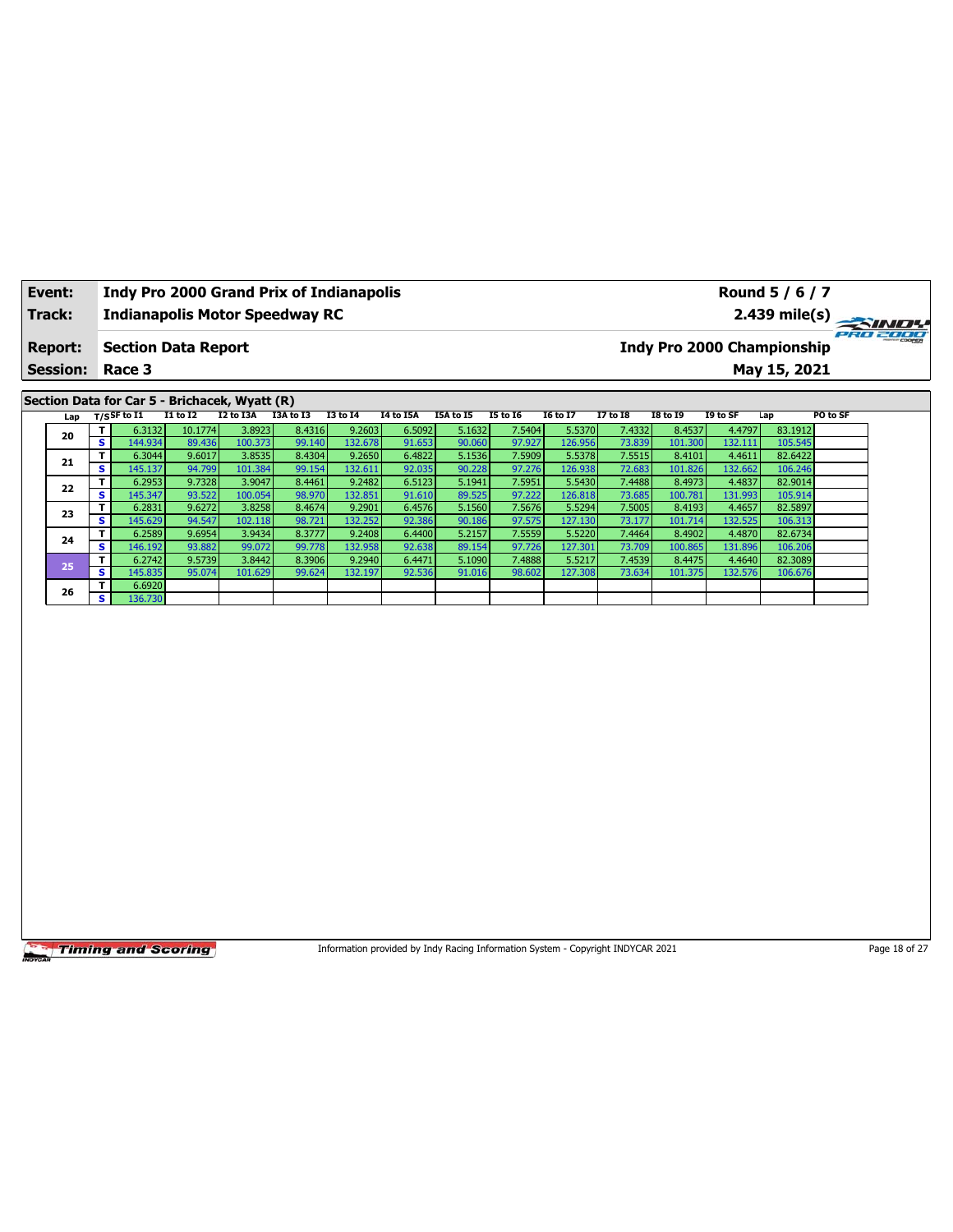| Event: |                 |                              |                                       |                  |                   | <b>Indy Pro 2000 Grand Prix of Indianapolis</b> |                   |                  |                  |                  |                   |                  |                   |                                   | Round 5 / 6 / 7    |          |
|--------|-----------------|------------------------------|---------------------------------------|------------------|-------------------|-------------------------------------------------|-------------------|------------------|------------------|------------------|-------------------|------------------|-------------------|-----------------------------------|--------------------|----------|
| Track: |                 |                              |                                       |                  |                   | <b>Indianapolis Motor Speedway RC</b>           |                   |                  |                  |                  |                   |                  |                   |                                   | $2.439$ mile(s)    | PRO 2000 |
|        | <b>Report:</b>  |                              | <b>Section Data Report</b>            |                  |                   |                                                 |                   |                  |                  |                  |                   |                  |                   | <b>Indy Pro 2000 Championship</b> |                    |          |
|        | <b>Session:</b> |                              | Race 3                                |                  |                   |                                                 |                   |                  |                  |                  |                   |                  |                   |                                   | May 15, 2021       |          |
|        |                 |                              |                                       |                  |                   |                                                 |                   |                  |                  |                  |                   |                  |                   |                                   |                    |          |
|        |                 |                              | Section Data for Car 51 - Abel, Jacob |                  |                   |                                                 |                   |                  |                  |                  |                   |                  |                   |                                   |                    |          |
|        | Lap             |                              | $T/S$ SF to I1                        | $I1$ to $I2$     | I2 to I3A         | I3A to I3                                       | <b>I3 to 14</b>   | I4 to I5A        | I5A to I5        | <b>I5 to 16</b>  | <b>I6 to I7</b>   | <b>I7 to I8</b>  | <b>I8 to 19</b>   | I9 to SF                          | Lap                | PO to SF |
|        | 1               | T                            | 7.7930                                | 11.2300          | 3.9334            | 9.0239                                          | 9.3209            | 6.8991           | 5.3205           | 7.6441           | 5.5701            | 7.5437           | 8.4000            | 4.4137                            | 87.0924            | 153.7873 |
|        |                 | $\overline{\mathbf{s}}$      | 117.413                               | 81.053           | 99.324            | 92.633                                          | 131.815           | 86.474           | 87.398           | 96.599           | 126.201           | 72.758           | 101.948           | 134.087                           | 100.817            | 52.415   |
|        | $\mathbf{2}$    | T                            | 6.1730                                | 9.9042           | 3.8839            | 8.4499                                          | 9.1850            | 6.6593           | 5.2637           | 7.5947           | 5.5923            | 7.5458           | 8.4116            | 4.4371                            | 83.1005            |          |
|        |                 | $\overline{\mathbf{s}}$      | 148.226                               | 91.903           | 100.590           | 98.925                                          | 133.766           | 89.588           | 88.341           | 97.227           | 125.700           | 72.738           | 101.807           | 133.380                           | 105.660            |          |
|        | 3               | T                            | 6.2189                                | 9.7717           | 3.8801            | 8.4334                                          | 9.2060            | 6.5696           | 5.2477           | 7.5981           | 5.5934            | 7.5469           | 8.4539            | 4.4444                            | 82.9641            |          |
|        |                 | s                            | 147.132                               | 93.149           | 100.689           | 99.119                                          | 133.460           | 90.811           | 88.610           | 97.183           | 125.676           | 72.727           | 101.298           | 133.160                           | 105.834            |          |
|        | 4               | T<br>S.                      | 6.2078<br>147.395                     | 9.7896<br>92.979 | 3.8850<br>100.562 | 8.4823<br>98.547                                | 9.2384<br>132.992 | 6.4749<br>92.139 | 5.2541<br>88.502 | 7.6088<br>97.047 | 5.5779<br>126.025 | 7.6201<br>72.028 | 8.5670<br>99.961  | 4.5203<br>130.925                 | 83.2262<br>105.500 |          |
|        |                 | T.                           | 6.3526                                | 10.1630          | 3.8504            | 8.4191                                          | 9.1453            | 6.5447           | 5.2322           | 7.6585           | 5.6224            | 7.6105           | 8.4275            | 4.4493                            | 83.4755            |          |
|        | 5               | s.                           | 144.036                               | 89.563           | 101.465           | 99.287                                          | 134.346           | 91.156           | 88.873           | 96.417           | 125.027           | 72.119           | 101.615           | 133.014                           | 105.185            |          |
|        |                 | T.                           | 6.2116                                | 9.6527           | 3.8740            | 8.4233                                          | 9.1836            | 6.5129           | 5.2294           | 7.6601           | 5.5954            | 7.5300           | 8.4666            | 4.4661                            | 82.8057            |          |
|        | 6               | s                            | 147.305                               | 94.298           | 100.847           | 99.238                                          | 133.786           | 91.601           | 88.920           | 96.397           | 125.631           | 72.890           | 101.146           | 132.513                           | 106.036            |          |
|        |                 | т                            | 6.2520                                | 9.7248           | 3.8642            | 8.4424                                          |                   |                  |                  | 7.6292           | 5.5807            | 7.5301           | 8.4948            | 4.4759                            | 83.0063            |          |
|        | $\overline{ }$  | s                            | 146.353                               | 93.599           | 101.103           | 99.013                                          |                   |                  |                  | 96.787           | 125.962           | 72.889           | 100.810           | 132.223                           | 105.780            |          |
|        |                 | T.                           | 6.2841                                | 9.7007           | 3.8534            | 8.3799                                          | 9.3197            | 6.5416           | 5.1831           | 7.5702           | 5.5572            | 7.6109           | 8.4648            | 4.4910                            | 82.9566            |          |
|        | 8               | s                            | 145.606                               | 93.831           | 101.386           | 99.752                                          | 131.832           | 91.200           | 89.715           | 97.542           | 126.494           | 72.115           | 101.168           | 131.779                           | 105.843            |          |
|        |                 | T                            | 6.3301                                | 10.1421          | 3.9280            | 8.5515                                          | 9.2337            | 6.5820           | 5.2780           | 7.6555           | 5.5794            | 7.5731           | 8.4824            | 4.4832                            | 83.8190            |          |
|        | 9               | s                            | 144.547                               | 89.747           | 99.461            | 97.750                                          | 133.060           | 90.640           | 88.102           | 96.455           | 125.991           | 72.475           | 100.958           | 132.008                           | 104.754            |          |
|        |                 | T                            | 6.3540                                | 10.0686          | 3.9040            | 8.8190                                          | 9.2640            | 6.7926           | 5.3705           | 7.6389           | 5.5537            | 7.5224           | 8.4432            | 4.4621                            | 84.1930            |          |
|        | 10              | $\overline{\mathbf{s}}$      | 144.004                               | 90.403           | 100.072           | 94.785                                          | 132.625           | 87,830           | 86.584           | 96.664           | 126.574           | 72.964           | 101.426           | 132.632                           | 104.289            |          |
|        | 11              | T                            | 6.2239                                | 9.7716           | 3.8696            | 8.4742                                          | 9.2067            | 6.4706           | 5.1683           | 7.6245           | 5.5780            | 7.4945           | 8.4591            | 4.4629                            | 82.8039            |          |
|        |                 | $\overline{\mathbf{s}}$      | 147.014                               | 93.150           | 100.962           | 98.642                                          | 133.450           | 92.200           | 89.972           | 96.847           | 126.023           | 73.236           | 101.236           | 132,608                           | 106.038            |          |
|        | 12              | T.                           | 6.2412                                | 9.6875           | 3.8628            | 8.5014                                          | 9.3046            | 6.5827           | 5.1538           | 7.5680           | 5.5697            | 7.5549           | 8.5204            | 4.4906                            | 83.0376            |          |
|        |                 | $\overline{\mathbf{s}}$      | 146.606                               | 93.959           | 101.140           | 98.326                                          | 132.046           | 90.630           | 90.225           | 97.570           | 126.210           | 72.650           | 100.507           | 131.790                           | 105.740            |          |
|        | 13              | T                            | 6.2602                                | 9.7736           | 3.8869            | 8.3408                                          | 9.2623            | 6.5163           | 5.1622           | 7.6187           | 5.5653            | 7.6012           | 8.5258            | 4.4847                            | 82.9980            |          |
|        |                 | s                            | 146.161                               | 93.131           | 100.512           | 100.219                                         | 132.649           | 91.554           | 90.078           | 96.921           | 126.310           | 72.207           | 100.444           | 131.964                           | 105.791            |          |
|        | 14              | T<br>$\overline{\mathbf{s}}$ | 6.3099                                | 9.6966           | 3.8733            | 8.4132                                          | 9.3559<br>131.322 | 6.5744           | 5.1315           | 7.5490           | 5.5559            | 7.5062           | 8.5292            | 4.4910                            | 82.9861            |          |
|        |                 |                              | 145.010                               | 93.871           | 100.865           | 99.357                                          |                   | 90.745           | 90.617           | 97.815           | 126.524           | 73.121           | 100.404           | 131.779                           | 105.806            |          |
|        | 15              | T<br>$\overline{\mathbf{s}}$ | 6.2926<br>145.409                     | 9.7096<br>93.745 | 3.8318<br>101.958 | 8.3572<br>100.023                               | 9.3518<br>131.380 | 6.5476<br>91.116 | 5.1720<br>89.907 | 7.5744<br>97.487 | 5.5831<br>125.908 | 7.4687<br>73.489 | 8.5179<br>100.537 | 4.4870<br>131.896                 | 82.8937<br>105.924 |          |
|        |                 | T.                           | 6.3017                                | 9.6629           | 3.8649            | 8.4349                                          | 9.3521            | 6.5179           | 5.1555           | 7.6048           | 5.6001            | 7.5842           | 8.5525            | 4.5040                            | 83.1355            |          |
|        | 16              | s                            | 145.199                               | 94.198           | 101.085           | 99.101                                          | 131.375           | 91.531           | 90.195           | 97.098           | 125.525           | 72.369           | 100.130           | 131.398                           | 105.616            |          |
|        |                 | T.                           | 6.3249                                | 9.8133           | 3.8773            | 8.4425                                          | 9.3506            | 7.0365           | 5.3169           | 7.9320           | 5.5269            | 8.1841           | 8.5339            | 4.5142                            | 84.8531            |          |
|        | 17              | s.                           | 144.666                               | 92.754           | 100.761           | 99.012                                          | 131.397           | 84.785           | 87.457           | 93.092           | 127.188           | 67.065           | 100.348           | 131.101                           | 103.478            |          |
|        |                 | T.                           | 6.3386                                | 10.0310          | 3.8995            | 8.4970                                          | 9.3526            | 6.5399           | 5.2304           | 7.6598           | 5.5869            | 7.4673           | 8.4916            | 4.4829                            | 83.5775            |          |
|        | 18              | s.                           | 144.354                               | 90.741           | 100.188           | 98.377                                          | 131.368           | 91.223           | 88.903           | 96.401           | 125.822           | 73.502           | 100.848           | 132.017                           | 105.057            |          |
|        |                 | T.                           | 6.3335                                | 9.8245           | 3.8234            | 8.3996                                          | 9.3598            | 6.5533           | 5.1588           | 7.6105           | 5.5793            | 7.4998           | 8.5384            | 4.5031                            | 83.1840            |          |
|        | 19              | s                            | 144.470                               | 92.649           | 102.182           | 99.518                                          | 131.267           | 91.037           | 90.137           | 97.025           | 125.993           | 73.184           | 100.296           | 131.425                           | 105.554            |          |

Information provided by Indy Racing Information System - Copyright INDYCAR 2021 Page 19 of 27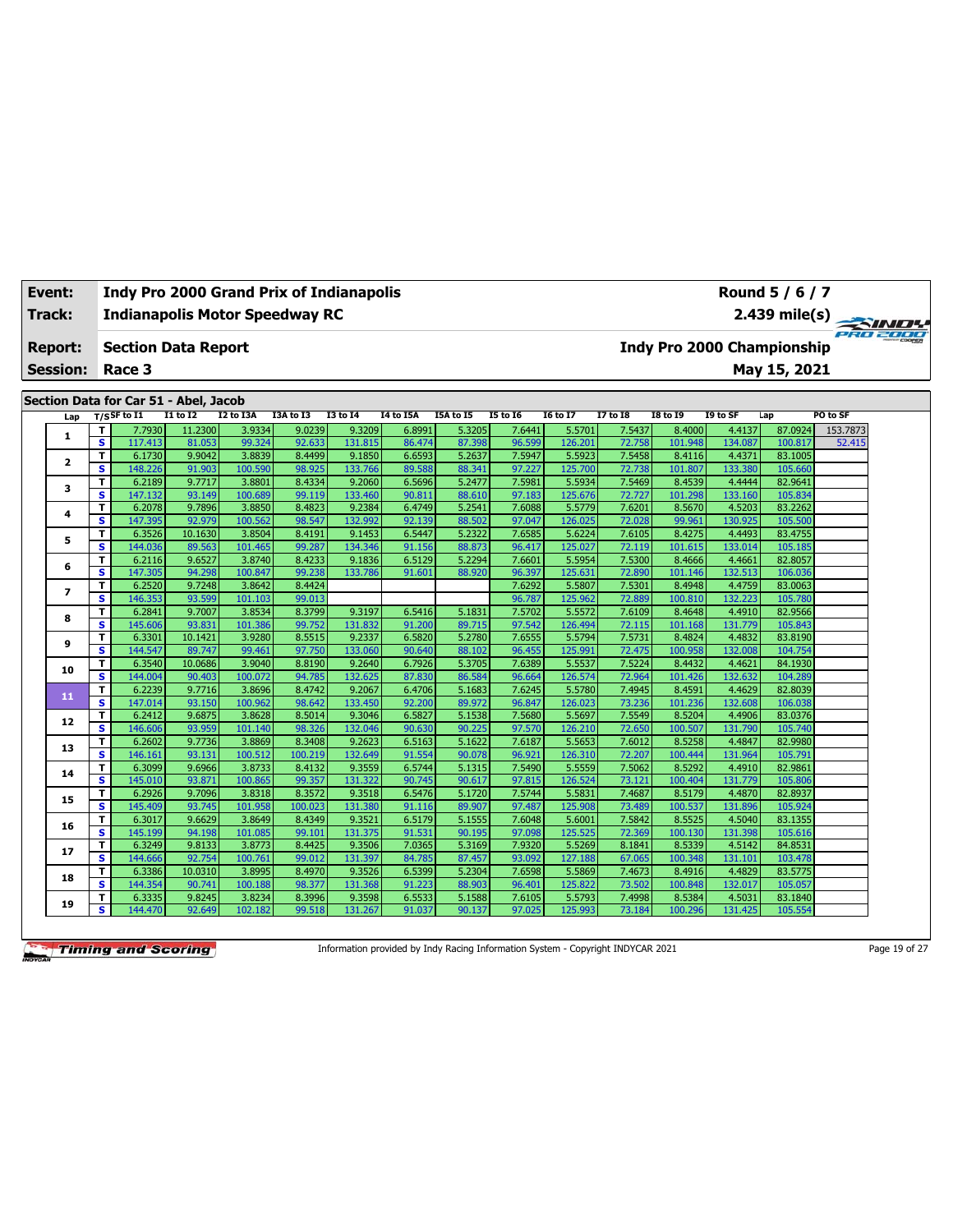| Event:                 | <b>Indy Pro 2000 Grand Prix of Indianapolis</b> | Round 5 / 6 / 7                               |
|------------------------|-------------------------------------------------|-----------------------------------------------|
| Track:                 | <b>Indianapolis Motor Speedway RC</b>           | 2.439 mile(s)                                 |
| <b>Report:</b>         | Section Data Report                             | PRO 2000<br><b>Indy Pro 2000 Championship</b> |
| <b>Session: Race 3</b> |                                                 | May 15, 2021                                  |

**Section Data for Car 51 - Abel, Jacob**

|    | Lap |    | $T/S$ SF to I1 | <b>I1 to I2</b> | I2 to I3A | I3A to I3                 | <b>I3 to 14</b> | I4 to I5A | I5A to I5 | <b>I5 to I6</b> | <b>16 to 17</b> | <b>I7 to I8</b> | <b>I8 to 19</b> | I9 to SF | Lap     | PO to SF |
|----|-----|----|----------------|-----------------|-----------|---------------------------|-----------------|-----------|-----------|-----------------|-----------------|-----------------|-----------------|----------|---------|----------|
|    |     |    | 6.3568 l       | 10.3718         | 3.9563    | 8.72621                   | 9.3187          | 6.9308    | 5.5416    | 7.7471          | 5.5590          | 7.5540          |                 |          | 85.0169 |          |
| 20 |     | s. | 43.940 l       | 87.760          | 98.749    | 95.7931                   | <b>31.846</b>   | 86.078    | 83.911    | 95.314          | 126.453         | 72.659          |                 |          | 103.278 |          |
|    | 21  |    | 6.2439         | 9.7931          | 3.8543    | 8.4122                    | 9.1605          | 6.5424    | 5.3319    | 7.5904          | 5.5318          | 7.5492          | 8.4929          | 4.4868   | 82.9894 |          |
|    |     |    | $-16.543$      | 92.946          | 101.363   | 99.369                    | 134.123         | 91.188    | 87.211    | 97.282          | 127.075         | 72.705          | 100.833         | 131.902  | 105.801 |          |
| 22 |     |    | 6.2767         | 9.7610          | 3.8330    | 8.3489                    | 9.2141          | 6.5522    | 5.1880 l  | 7.5617          | 5.5599          | 7.6055          | 10.7627         | 9.7727   | 90.4364 |          |
|    |     |    |                | 93.251          | 101.926   | 100.<br>.122 <sub>1</sub> | 33.343          | 91.052    | 89.630    | 97.651          | 126.433         | 72.167          | 79.568          | 60.558   | 97.089  |          |

**Timing and Scoring** 

Information provided by Indy Racing Information System - Copyright INDYCAR 2021 Page 20 of 27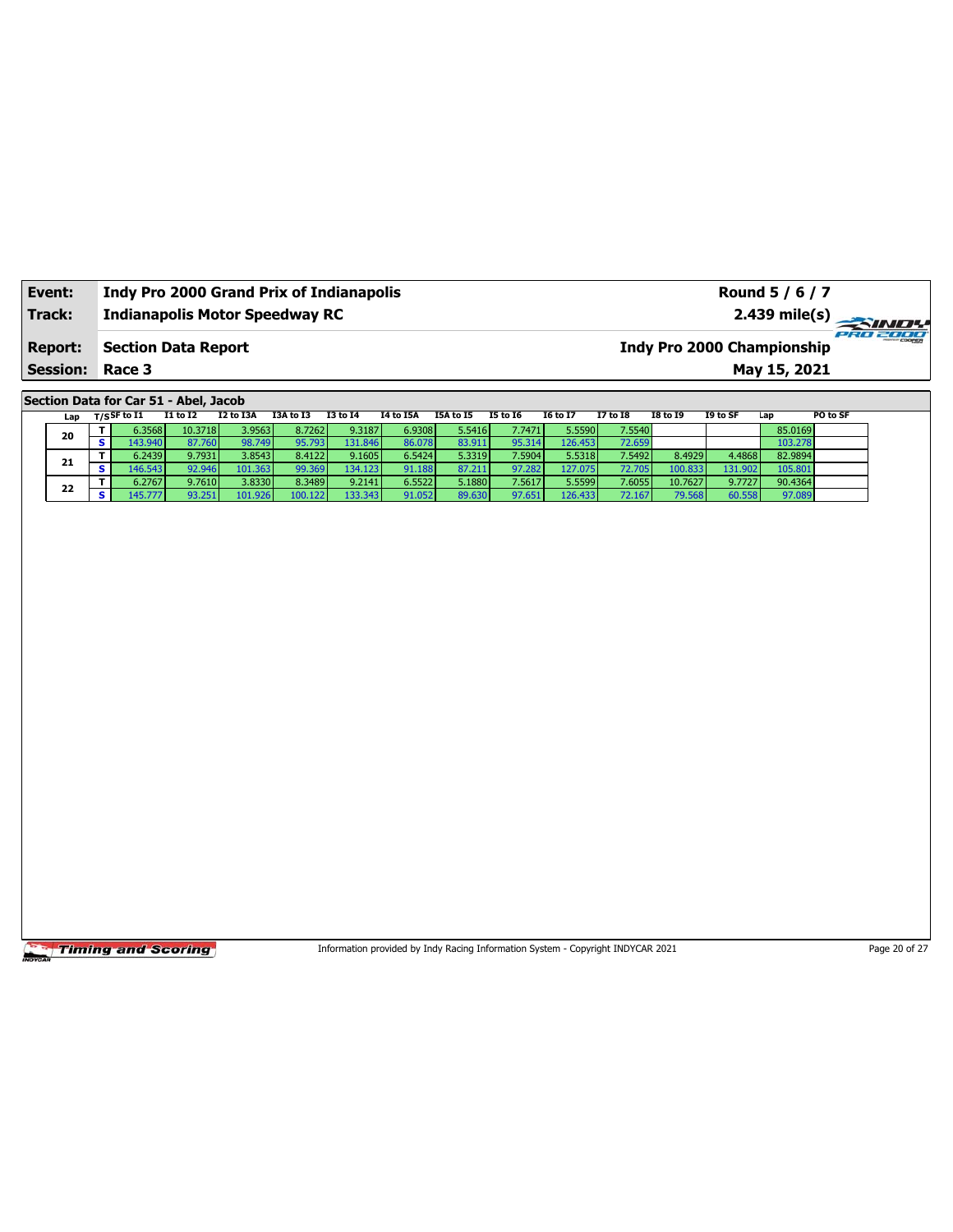| Event:                   |                         |                                           |                   |                   | <b>Indy Pro 2000 Grand Prix of Indianapolis</b> |                   |                  |                  |                  |                   |                  |                   |                                   | Round 5 / 6 / 7    |          |  |
|--------------------------|-------------------------|-------------------------------------------|-------------------|-------------------|-------------------------------------------------|-------------------|------------------|------------------|------------------|-------------------|------------------|-------------------|-----------------------------------|--------------------|----------|--|
| <b>Track:</b>            |                         |                                           |                   |                   | <b>Indianapolis Motor Speedway RC</b>           |                   |                  |                  |                  |                   |                  |                   |                                   | 2.439 mile(s)      | PRO 2000 |  |
| <b>Report:</b>           |                         | <b>Section Data Report</b>                |                   |                   |                                                 |                   |                  |                  |                  |                   |                  |                   | <b>Indy Pro 2000 Championship</b> |                    |          |  |
| <b>Session:</b>          |                         | Race 3                                    |                   |                   |                                                 |                   |                  |                  |                  |                   |                  |                   |                                   | May 15, 2021       |          |  |
|                          |                         |                                           |                   |                   |                                                 |                   |                  |                  |                  |                   |                  |                   |                                   |                    |          |  |
|                          |                         | Section Data for Car 55 - Gold, Reece (R) |                   |                   |                                                 |                   |                  |                  |                  |                   |                  |                   |                                   |                    |          |  |
| Lap                      |                         | $T/S$ SF to $I1$                          | $I1$ to $I2$      | I2 to I3A         | I3A to I3                                       | <b>I3 to I4</b>   | I4 to I5A        | I5A to I5        | <b>I5 to 16</b>  | <b>I6 to I7</b>   | <b>I7 to I8</b>  | <b>I8 to 19</b>   | I9 to SF                          | Lap                | PO to SF |  |
| 1                        | T                       | 7.9211                                    | 11.1018           | 3.9683            | 8.5035<br>98.302                                | 9.1694            | 6.4984           | 5.3277           | 7.5605<br>97.667 | 5.5631<br>126.360 | 7.5569           | 8.4190            | 4.4265                            | 86.0162            | 162.1001 |  |
|                          | s<br>T.                 | 115.514<br>6.1990                         | 81.989<br>10.1659 | 98.451<br>3.8819  | 8.5137                                          | 133.993<br>9.1853 | 91.806<br>6.6773 | 87.280<br>5.2555 | 7.5536           | 5.4807            | 72.631<br>7.6155 | 101.718<br>8.3510 | 133.699<br>4.4220                 | 102.078<br>83.3014 | 49.727   |  |
| $\mathbf{z}$             | $\overline{\mathbf{s}}$ | 147.604                                   | 89.537            | 100.642           | 98.184                                          | 133.761           | 89.346           | 88.479           | 97.756           | 128.260           | 72.072           | 102.546           | 133.835                           | 105.405            |          |  |
|                          | T.                      | 6.1889                                    | 9.7061            | 3.8208            | 8.4580                                          | 9.2110            | 6.3624           | 5.2581           | 7.5127           | 5.5075            | 7.4340           | 8.4180            | 4.4340                            | 82.3115            |          |  |
| 3                        | $\overline{\mathbf{s}}$ | 147.845                                   | 93.779            | 102.251           | 98.831                                          | 133.388           | 93.768           | 88.435           | 98.288           | 127.636           | 73.832           | 101.730           | 133.473                           | 106.673            |          |  |
|                          | T.                      | 6.1805                                    | 9.6890            | 3.8071            | 8.3329                                          | 9.1754            | 6.4191           | 5.1891           | 7.5743           | 5.4965            | 7.3541           | 8.3987            | 4.4359                            | 82.0526            |          |  |
| 4                        | $\overline{\mathbf{s}}$ | 148.046                                   | 93.944            | 102.619           | 100.314                                         | 133.905           | 92.940           | 89.611           | 97.489           | 127.891           | 74.634           | 101.964           | 133.416                           | 107.009            |          |  |
| 5                        | T.                      | 6.1941                                    | 9.7373            | 3.8580            | 8.3986                                          | 9.1398            | 6.4049           | 5.1770           | 7.5313           | 5.5240            | 7.3797           | 8.4283            | 4.4338                            | 82.2068            |          |  |
|                          | $\overline{\mathbf{s}}$ | 147.721                                   | 93.478            | 101.265           | 99.530                                          | 134.427           | 93.146           | 89.820           | 98.045           | 127.255           | 74.375           | 101.606           | 133.479                           | 106.809            |          |  |
| 6                        | T.                      | 6.1962                                    | 9.8988            | 3.8510            | 8.4377                                          | 9.1545            | 6.4333           | 5.1110           | 7.6426           | 5.5248            | 7.3862           | 8.4190            | 4.4276                            | 82.4827            |          |  |
|                          | S                       | 147.671                                   | 91.953            | 101.449           | 99.068                                          | 134.211           | 92.735           | 90.980           | 96.618           | 127.236           | 74.309           | 101.718           | 133.666                           | 106.451            |          |  |
| $\overline{\phantom{a}}$ | T.                      | 6.1982                                    | 9.6814            | 3.8225            | 8.3169                                          | 9.1627            | 6.4090           | 5.1526           | 7.5571           | 5.4591            | 7.3771           | 8.5144            | 4.4267                            | 82.0777            |          |  |
|                          | $\overline{\mathbf{s}}$ | 147.624                                   | 94.018            | 102.206           | 100.507                                         | 134.091           | 93.086           | 90.246           | 97.711           | 128.767           | 74.401           | 100.578           | 133.693                           | 106.977            |          |  |
| 8                        | T.                      | 6.1774                                    | 9.6807            | 3.8703            | 8.3599                                          | 9.1773            | 6.4171           | 5.1207           | 7.4753           | 5.4760            | 7.4024           | 8.4105            | 4.4295                            | 81.9971            |          |  |
|                          | s.                      | 148.121                                   | 94.025            | 100.944           | 99.990                                          | 133.878           | 92.969           | 90.808           | 98.780           | 128.370           | 74.147           | 101.821           | 133.608                           | 107.082            |          |  |
| 9                        | T<br>s.                 | 6.1832<br>147.982                         | 9.6668<br>94.160  | 3.8357<br>101.854 | 8.3969<br>99.550                                | 9.1994<br>133.556 | 6.4435<br>92.588 | 5.1692<br>89.956 | 7.5409<br>97.921 | 5.4643<br>128.645 | 7.4161<br>74.010 | 8.4547            | 4.4297<br>133.602                 | 82.2004<br>106.817 |          |  |
|                          | T.                      | 6.2038                                    | 9.8420            | 3.8562            | 8.3127                                          | 9.1913            | 6.3984           | 5.0839           | 7.4791           | 5.4386            | 7.4798           | 101.288<br>8.4260 | 4.4453                            | 82.1571            |          |  |
| 10                       | S.                      | 147.490                                   | 92.484            | 101.313           | 100.558                                         | 133.674           | 93.241           | 91.465           | 98.730           | 129.253           | 73.379           | 101.633           | 133.133                           | 106.873            |          |  |
|                          | T.                      | 6.2168                                    | 9.6705            | 3.8058            | 8.3482                                          | 9.1836            | 6.3928           | 5.1663           | 7.5302           | 5.4816            | 7.3926           | 8.4346            | 4.4398                            | 82.0628            |          |  |
| 11                       | s.                      | 147.182                                   | 94.124            | 102.654           | 100.130                                         | 133.786           | 93.322           | 90.006           | 98.060           | 128.239           | 74.245           | 101.530           | 133.298                           | 106.996            |          |  |
|                          | T.                      | 6.2029                                    | 9.7535            | 3.8184            | 8.3621                                          | 9.2112            | 6.3943           | 5.1042           | 7.5137           | 5.4736            | 7.3343           | 8.4504            | 4.4478                            | 82.0664            |          |  |
| 12                       | s.                      | 147.512                                   | 93.323            | 102.316           | 99.964                                          | 133.385           | 93.300           | 91.101           | 98.275           | 128.426           | 74.835           | 101.340           | 133.059                           | 106.991            |          |  |
|                          | T.                      | 6.1890                                    | 9.6049            | 3.8151            | 8.2824                                          | 9.1639            | 6.3454           | 5.1159           | 7.4798           | 5.4927            | 7.4759           | 8.5002            | 4.4476                            | 81.9128            |          |  |
| 13                       | s                       | 147.843                                   | 94.767            | 102.404           | 100.926                                         | 134.074           | 94.019           | 90.893           | 98.720           | 127.980           | 73.418           | 100.746           | 133.065                           | 107.192            |          |  |
| 14                       | т                       | 6.2229                                    | 9.6453            | 3.8447            | 8.3309                                          | 9.2084            | 6.3649           | 5.0808           | 7.5431           | 5.4721            | 7.3362           | 8.4550            | 4.4267                            | 81.9310            |          |  |
|                          | s                       | 147.038                                   | 94.370            | 101.616           | 100.338                                         | 133.426           | 93.731           | 91.521           | 97.892           | 128.462           | 74.816           | 101.285           | 133.693                           | 107.168            |          |  |
| 15                       | т                       | 6.2053                                    | 9.6688            | 3.8127            | 8.3039                                          | 9.2459            | 6.3819           | 5.1265           | 7.5594           | 5.4976            | 7.4141           | 8.4803            | 4.4362                            | 82.1326            |          |  |
|                          | s                       | 147.455                                   | 94.141            | 102.469           | 100.665                                         | 132.884           | 93.482           | 90.705           | 97.681           | 127.866           | 74.030           | 100.983           | 133.407                           | 106.905            |          |  |
| 16                       | т                       | 6.2043                                    | 9.6385            | 3.8271            | 8.3232                                          | 9.2245            | 6.3738           | 5.1406           | 7.4953           | 5.4640            | 7.4856           | 8.4244            | 4.4278                            | 82.0291            |          |  |
|                          | $\overline{\mathbf{s}}$ | 147.478                                   | 94.437            | 102.083           | 100.431                                         | 133.193           | 93.601           | 90.456           | 98.516           | 128.652           | 73.323           | 101.653           | 133.660                           | 107.040            |          |  |
| 17                       | T.                      | 6.1946                                    | 9.6509            | 3.8091            | 8.3045                                          | 9.1819            | 6.3409           | 5.1321           | 7.4891           | 5.4714            | 7.4008           | 8.3442            | 4.4166                            | 81.7361            |          |  |
|                          | s                       | 147.709                                   | 94.315            | 102.565           | 100.657                                         | 133.811           | 94.086           | 90.606           | 98.598           | 128.478           | 74.163           | 102.630           | 133.999                           | 107.424            |          |  |
| 18                       | T<br>s                  | 6.1937<br>147.731                         | 9.6958<br>93.879  | 3.8182<br>102.321 | 8.3815<br>99.733                                | 9.1962<br>133.603 | 6.3424<br>94.064 | 5.1651<br>90.027 | 7.5824<br>97.385 | 5.4561<br>128.838 | 7.4302<br>73.869 | 8.4060<br>101.875 | 4.4105<br>134.184                 | 82.0781<br>106.976 |          |  |
|                          | T.                      | 6.1957                                    | 9.6754            | 3.7961            | 8.3463                                          | 9.1170            | 6.4217           | 5.0950           | 7.5770           | 5.4508            | 7.6071           | 8.4081            | 4.4099                            | 82.1001            |          |  |
| 19                       | S.                      | 147.683                                   | 94.076            | 102.917           | 100.153                                         | 134.763           | 92.902           | 91.266           | 97.454           | 128.964           | 72.151           | 101.850           | 134.202                           | 106.947            |          |  |
|                          |                         |                                           |                   |                   |                                                 |                   |                  |                  |                  |                   |                  |                   |                                   |                    |          |  |

Information provided by Indy Racing Information System - Copyright INDYCAR 2021 Page 21 of 27

٦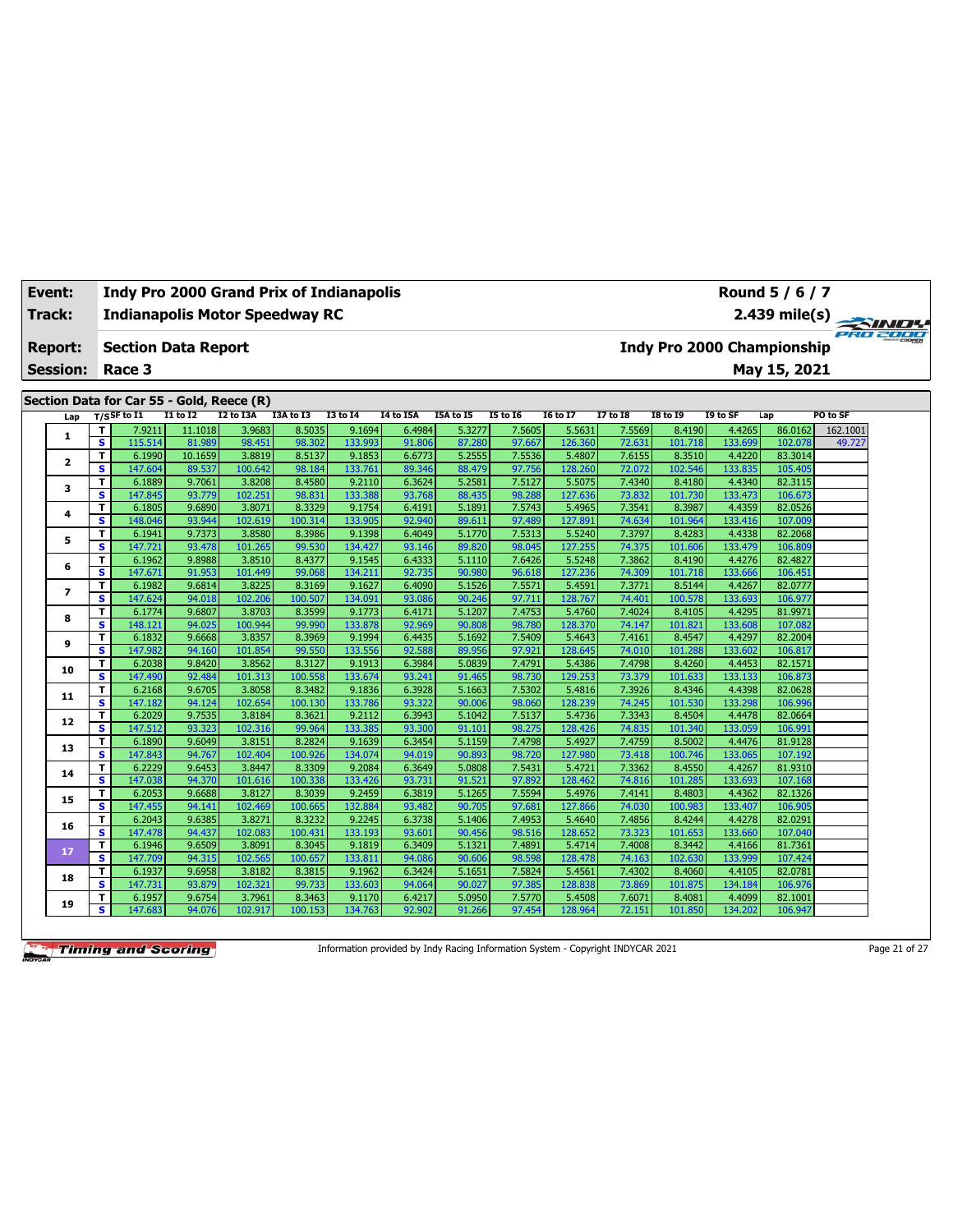| Event:          |                              |                                           |                  |                   | <b>Indy Pro 2000 Grand Prix of Indianapolis</b> |                   |                  |                                                                                 |                  |                   |                  |                   |                   | Round 5 / 6 / 7                   |               |
|-----------------|------------------------------|-------------------------------------------|------------------|-------------------|-------------------------------------------------|-------------------|------------------|---------------------------------------------------------------------------------|------------------|-------------------|------------------|-------------------|-------------------|-----------------------------------|---------------|
| Track:          |                              |                                           |                  |                   | <b>Indianapolis Motor Speedway RC</b>           |                   |                  |                                                                                 |                  |                   |                  |                   |                   | 2.439 mile(s)                     |               |
| <b>Report:</b>  |                              | <b>Section Data Report</b>                |                  |                   |                                                 |                   |                  |                                                                                 |                  |                   |                  |                   |                   | <b>Indy Pro 2000 Championship</b> | 77778         |
| <b>Session:</b> |                              | Race 3                                    |                  |                   |                                                 |                   |                  |                                                                                 |                  |                   |                  |                   |                   | May 15, 2021                      |               |
|                 |                              | Section Data for Car 55 - Gold, Reece (R) |                  |                   |                                                 |                   |                  |                                                                                 |                  |                   |                  |                   |                   |                                   |               |
| Lap             |                              | T/SSF to I1                               | <b>I1 to I2</b>  | I2 to I3A         | I3A to I3                                       | <b>I3 to I4</b>   | <b>I4 to I5A</b> | I5A to I5                                                                       | <b>I5 to 16</b>  | <b>I6 to I7</b>   | <b>I7 to I8</b>  | <b>I8 to 19</b>   | I9 to SF          | Lap                               | PO to SF      |
|                 | T                            | 6.1977                                    | 9.6611           | 3.8196            | 8.4610                                          | 9.1381            | 6.4182           | 5.1403                                                                          | 7.5352           | 5.4851            | 7.4459           | 8.5039            | 4.4265            | 82.2326                           |               |
| 20              | s                            | 147.635                                   | 94.216           | 102.283           | 98.796                                          | 134.452           | 92.953           | 90.462                                                                          | 97.995           | 128.157           | 73.714           | 100.702           | 133.699           | 106.775                           |               |
| 21              | T                            | 6.1754                                    | 9.6740           | 3.8339            | 8.3045                                          | 9.1024            | 6.3948           | 5.1365                                                                          | 7.4939           | 5.4267            | 7.4725           | 8.4786            | 4.4275            | 81.9207                           |               |
|                 | S.                           | 148.169                                   | 94.090           | 101.902           | 100.657                                         | 134.979           | 93.293           | 90.529                                                                          | 98.535           | 129.536           | 73.451           | 101.003           | 133.669           | 107.182                           |               |
| 22              | T.                           | 6.1893                                    | 9.7426           | 3.8495            | 8.3860                                          | 9.1162            | 6.4559           | 5.1417                                                                          | 7.5597           | 5.4838            | 7.7269           | 8.3406            | 4.4248            | 82.4170                           |               |
|                 | s                            | 147.836                                   | 93.428           | 101.489           | 99.679                                          | 134.775           | 92.410           | 90.437                                                                          | 97.677           | 128.187           | 71.033           | 102.674           | 133.750           | 106.536                           |               |
| 23              | T                            | 6.1901                                    | 9.8393           | 3.8356            | 8.3437                                          | 9.1534            | 6.4265           | 5.1342                                                                          | 7.5000           | 5.4699            | 7.3890           | 8.4509            | 4.4032            | 82.1358                           |               |
|                 | s                            | 147.817                                   | 92.509           | 101.857           | 100.184                                         | 134.227           | 92.833           | 90.569                                                                          | 98.455           | 128.513           | 74.281           | 101.334           | 134.406           | 106.901                           |               |
| 24              | T<br>$\overline{\mathbf{s}}$ | 6.1521<br>148.730                         | 9.8298<br>92.599 | 3.8212<br>102.241 | 8.3885<br>99.649                                | 9.1636<br>134.078 | 6.4756<br>92.129 | 5.0998<br>91.180                                                                | 7.5461<br>97.853 | 5.5095<br>127.590 | 7.4493<br>73.680 | 8.3276<br>102.834 | 4.3949<br>134.660 | 82.1580<br>106.872                |               |
|                 | T                            | 6.1318                                    | 9.7454           | 3.8038            | 8.4474                                          | 9.2021            | 6.4471           | 5.0910                                                                          | 7.5464           | 5.5168            | 7.4589           | 8.4259            | 4.4291            | 82.2457                           |               |
| 25              | s.                           | 149.222                                   | 93.401           | 102.708           | 98.955                                          | 133.517           | 92.536           | 91.338                                                                          | 97.849           | 127.421           | 73.585           | 101.635           | 133.620           | 106.758                           |               |
|                 | T                            | 6.4266                                    | 14.0277          | 6.0859            | 12.6630                                         |                   |                  |                                                                                 |                  |                   |                  |                   |                   |                                   |               |
| 26              | s.                           | 142.377                                   | 64.888           | 64.195            | 66.012                                          |                   |                  |                                                                                 |                  |                   |                  |                   |                   |                                   |               |
|                 |                              |                                           |                  |                   |                                                 |                   |                  |                                                                                 |                  |                   |                  |                   |                   |                                   |               |
|                 |                              | <b>Timing and Scoring</b>                 |                  |                   |                                                 |                   |                  | Information provided by Indy Racing Information System - Copyright INDYCAR 2021 |                  |                   |                  |                   |                   |                                   | Page 22 of 27 |

┑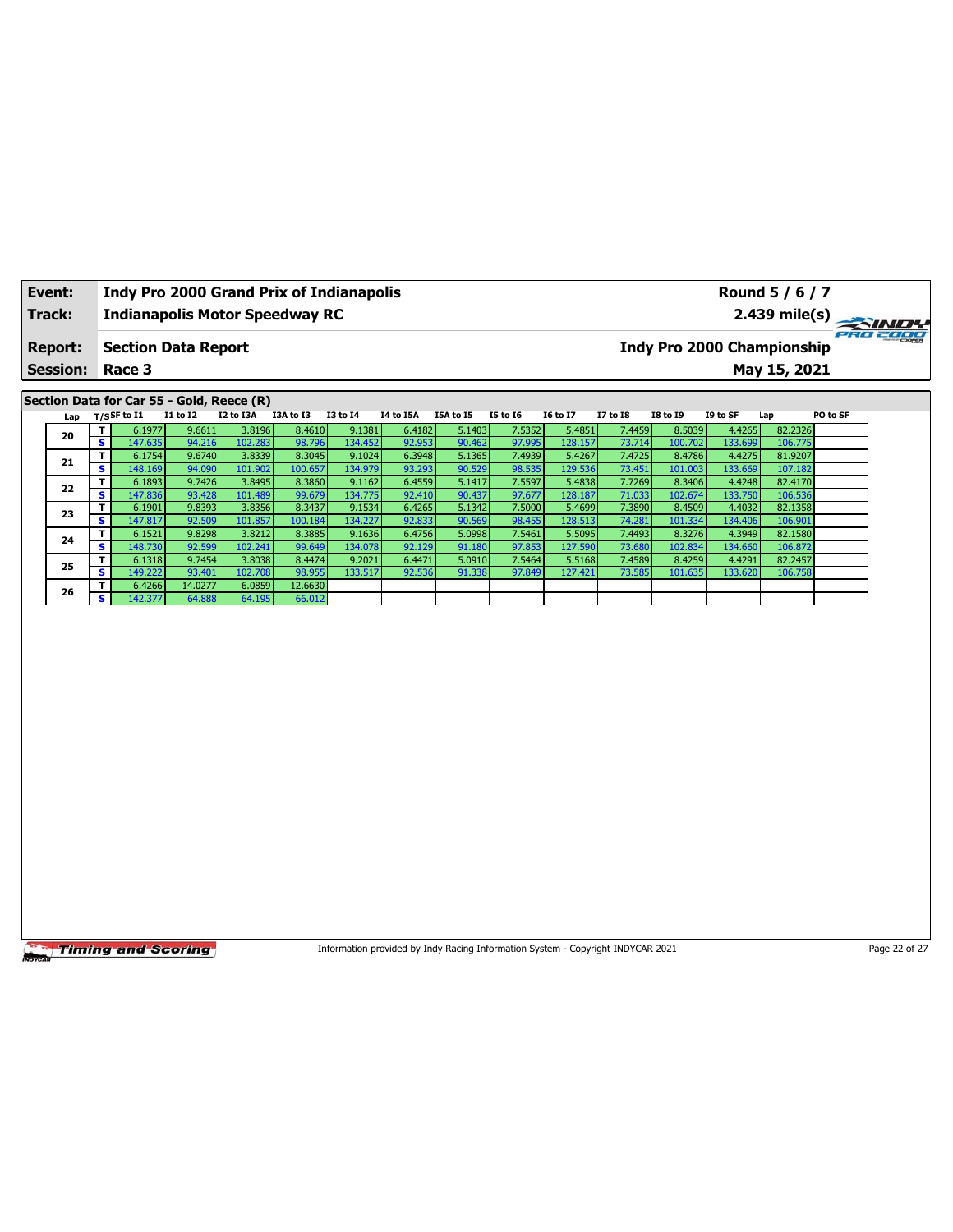| <b>Event:</b>   |                              | <b>Indy Pro 2000 Grand Prix of Indianapolis</b> |                  |                   |                   |                   |                  |                  |                  |                   |                  |                                   |                   | Round 5 / 6 / 7    |          |
|-----------------|------------------------------|-------------------------------------------------|------------------|-------------------|-------------------|-------------------|------------------|------------------|------------------|-------------------|------------------|-----------------------------------|-------------------|--------------------|----------|
| Track:          |                              | <b>Indianapolis Motor Speedway RC</b>           |                  |                   |                   |                   |                  |                  |                  |                   |                  |                                   |                   | $2.439$ mile(s)    | PRO 2000 |
| <b>Report:</b>  |                              | <b>Section Data Report</b>                      |                  |                   |                   |                   |                  |                  |                  |                   |                  | <b>Indy Pro 2000 Championship</b> |                   |                    |          |
| <b>Session:</b> |                              | Race 3                                          |                  |                   |                   |                   |                  |                  |                  |                   |                  |                                   |                   | May 15, 2021       |          |
|                 |                              |                                                 |                  |                   |                   |                   |                  |                  |                  |                   |                  |                                   |                   |                    |          |
|                 |                              | Section Data for Car 77 - Ahmed, Enaam (R)      |                  |                   |                   |                   |                  |                  |                  |                   |                  |                                   |                   |                    |          |
| Lap             |                              | $T/S$ SF to I1                                  | <b>I1 to I2</b>  | I2 to I3A         | I3A to I3         | <b>I3 to 14</b>   | I4 to I5A        | I5A to I5        | <b>15 to 16</b>  | <b>16 to 17</b>   | <b>I7 to I8</b>  | <b>I8 to 19</b>                   | I9 to SF          | Lap                | PO to SF |
| 1               | т                            | 7.8681                                          | 11.0675          | 3.9334            | 8.6620            | 9.1729            | 6.6461           | 5.2446           | 7.7055           | 5.5790            | 7.5058           | 8.3657                            | 4.4374            | 86.1880            | 158.6725 |
|                 | $\overline{\mathbf{s}}$<br>T | 116.292<br>6.2373                               | 82.243           | 99.324            | 96.503            | 133.942           | 89.766           | 88.663           | 95.829           | 126.000           | 73.125           | 102.366                           | 133.370           | 101.875<br>83.3033 | 50.801   |
| 2               | s                            | 146.698                                         | 9.8668<br>92.252 | 3.8878<br>100.489 | 8.5048<br>98.287  | 9.1409<br>134.411 | 6.8846<br>86.656 | 5.2064<br>89.313 | 7.6726<br>96.240 | 5.5271<br>127.183 | 7.5385<br>72.808 | 8.3899<br>102.071                 | 4.4466<br>133.095 | 105.403            |          |
|                 | т                            | 6.2264                                          | 9.7163           | 3.7958            | 8.4051            | 9.2183            | 6.4186           | 5.2190           | 7.5227           | 5.4973            | 7.5349           | 8.4191                            | 4.4456            | 82.4191            |          |
| з               | s                            | 146.955                                         | 93.680           | 102.925           | 99.453            | 133.282           | 92.947           | 89.098           | 98.157           | 127.873           | 72.843           | 101.717                           | 133.124           | 106.534            |          |
|                 | т                            | 6.2224                                          | 9.6649           | 3.8330            | 8.3481            | 9.1795            | 6.4198           | 5.1389           | 7.4950           | 5.4502            | 7.5386           | 8.3846                            | 4.4529            | 82.1279            |          |
| 4               | $\overline{\mathbf{s}}$      | 147.049                                         | 94.179           | 101.926           | 100.132           | 133.846           | 92.930           | 90.486           | 98.520           | 128.978           | 72.807           | 102.135                           | 132.906           | 106.911            |          |
|                 | T                            | 6.2315                                          | 9.7509           | 3.8185            | 8.3856            | 9.1625            | 6.4717           | 5.1808           | 7.5039           | 5.5140            | 7.5131           | 8.4731                            | 4.4614            | 82.4670            |          |
| 5               | s                            | 146.835                                         | 93.348           | 102.313           | 99.684            | 134.094           | 92.185           | 89.754           | 98.403           | 127.485           | 73.054           | 101.069                           | 132.653           | 106.472            |          |
|                 | т                            | 6.2779                                          | 9.6446           | 3.8264            | 8.4692            | 9.2112            | 6.4358           | 5.1435           | 7.5416           | 5.5118            | 7.4785           | 8.4000                            | 4.4315            | 82.3720            |          |
| 6               | $\overline{\mathbf{s}}$      | 145.749                                         | 94.377           | 102.102           | 98.700            | 133.385           | 92.699           | 90.405           | 97.911           | 127.536           | 73.392           | 101.948                           | 133.548           | 106.594            |          |
|                 | T                            | 6.2243                                          | 9.6194           | 3.8089            | 8.3938            | 9.2279            | 6.4602           | 5.1660           | 7.5025           | 5.4504            | 7.4593           | 8.3960                            | 4.4318            | 82.1405            |          |
| $\overline{ }$  | s                            | 147.004                                         | 94.624           | 102.571           | 99.586            | 133.144           | 92.349           | 90.012           | 98.422           | 128.973           | 73.581           | 101.997                           | 133.539           | 106.895            |          |
| 8               | T                            | 6.2200                                          | 9.6709           | 3.8119            | 8.4236            | 9.2118            | 6.4749           | 5.0671           | 7.5718           | 5.5011            | 7.4788           | 8.4257                            | 4.4502            | 82.3078            |          |
|                 | s                            | 147.106                                         | 94.120           | 102.490           | 99.234            | 133.376           | 92.139           | 91.768           | 97.521           | 127.784           | 73.389           | 101.637                           | 132.987           | 106.678            |          |
| 9               | т                            | 6.2459                                          | 9.6284           | 3.8144            | 8.3974            | 9.2527            | 6.3823           | 5.1391           | 7.5101           | 5.4668            | 7.4975           | 8.4492                            | 4.4459            | 82.2297            |          |
|                 | $\overline{\mathbf{s}}$      | 146.496                                         | 94.536           | 102.423           | 99.544            | 132.787           | 93.476           | 90.483           | 98.322           | 128.586           | 73.206           | 101.354                           | 133.115           | 106.779            |          |
| 10              | T                            | 6.2506                                          | 9.6853           | 3.8555            | 8.4102            | 9.2238            | 6.4423           | 5.1226           | 7.4964           | 5.4436            | 7.4417           | 8.4117                            | 4.4559            | 82.2396            |          |
|                 | s                            | 146.386                                         | 93.980           | 101.331           | 99.392            | 133.203           | 92.605           | 90.774           | 98.502           | 129.134           | 73.755           | 101.806                           | 132.817           | 106.766            |          |
| 11              | т                            | 6.2563                                          | 9.7412           | 3.7915            | 8.3266            | 9.2212            | 6.4032           | 5.1123           | 7.5435           | 5.4715            | 7.3633           | 8.4037                            | 4.4419            | 82.0762            |          |
|                 | s                            | 146.253                                         | 93.441           | 103.041           | 100.390           | 133.240           | 93.171           | 90.957           | 97.887           | 128.476           | 74.540           | 101.903                           | 133.235           | 106.979            |          |
| 12              | т                            | 6.2299                                          | 9.6141           | 3.7909            | 8.3507            | 9.2500            | 6.3700           | 5.1340           | 7.4991           | 5.4792            | 7.4513           | 8.4138                            | 4.4462            | 82.0292            |          |
|                 | s                            | 146.872                                         | 94.676           | 103.058           | 100.100           | 132.826           | 93.656           | 90.573           | 98.466           | 128.295           | 73.660           | 101.781                           | 133.107           | 107.040            |          |
| 13              | т                            | 6.2162                                          | 9.5585           | 3.8023            | 8.3440            | 9.1905            | 6.3259           | 5.1517           | 7.5413           | 5.4850            | 7.3807           | 8.4390                            | 4.4440            | 81.8791            |          |
|                 | s                            | 147.196                                         | 95.227           | 102.749           | 100.181           | 133.685           | 94.309           | 90.261           | 97.915           | 128.159           | 74.365           | 101.477                           | 133.172           | 107.236            |          |
| 14              | т<br>$\overline{\mathbf{s}}$ | 6.2498<br>146.405                               | 9.6618<br>94.209 | 3.7937<br>102.982 | 8.3470<br>100.145 | 9.2413<br>132.951 | 6.4259<br>92.842 | 5.1087<br>91.021 | 7.5288<br>98.078 | 5.4728<br>128.445 | 7.4564<br>73.610 | 8.4041<br>101.898                 | 4.4418<br>133.238 | 82.1321<br>106.906 |          |
|                 | T                            | 6.2302                                          | 9.6537           | 3.8278            | 8.3648            | 9.2662            | 6.5028           | 5.0919           | 7.5748           | 5.5115            | 7.4345           | 8.4387                            | 4.4343            | 82.3312            |          |
| 15              | s                            | 146.865                                         | 94.288           | 102.064           | 99.932            | 132.593           | 91.744           | 91.322           | 97.482           | 127.543           | 73.827           | 101.481                           | 133.464           | 106.647            |          |
|                 | т                            | 6.2207                                          | 9.6469           | 3.8107            | 8.3370            | 9.2574            | 6.4016           | 5.1248           | 7.5278           | 5.4683            | 7.3947           | 8.4483                            | 4.4342            | 82.0724            |          |
| 16              | $\overline{\mathbf{s}}$      | 147.090                                         | 94.354           | 102.522           | 100.265           | 132.719           | 93.194           | 90.735           | 98.091           | 128.551           | 74.224           | 101.365                           | 133.467           | 106.984            |          |
|                 | T                            | 6.2295                                          | 9.5976           | 3.7749            | 8.3683            | 9.2160            | 6.4548           | 5.0745           | 7.5179           | 5.4700            | 7.3807           | 8.3880                            | 4.4428            | 81.9150            |          |
| 17              | $\overline{\mathbf{s}}$      | 146.882                                         | 94.839           | 103.495           | 99.890            | 133.316           | 92.426           | 91.635           | 98.220           | 128.51:           | 74.365           | 102.094                           | 133.208           | 107.189            |          |
|                 | T                            | 6.2565                                          | 9.6133           | 3.8049            | 8.3290            | 9.2400            | 6.4617           | 5.0466           | 7.5098           | 5.4363            | 7.4206           | 8.4225                            | 4.4356            | 81.9768            |          |
| 18              | s                            | 146.248                                         | 94.684           | 102.679           | 100.361           | 132.969           | 92.327           | 92.141           | 98.326           | 129.308           | 73.965           | 101.676                           | 133.425           | 107.108            |          |
|                 | т                            | 6.2621                                          | 10.2753          | 4.0353            | 8.5482            | 9.0895            | 6.5172           | 5.5479           | 7.7304           | 5.4597            | 7.5978           | 8.3661                            | 4.4041            | 83.8336            |          |
| 19              | s                            | 146.117                                         | 88.584           | 96.816            | 97.788            | 135.171           | 91.541           | 83.815           | 95.520           | 128.753           | 72.240           | 102.361                           | 134.379           | 104.736            |          |
|                 |                              |                                                 |                  |                   |                   |                   |                  |                  |                  |                   |                  |                                   |                   |                    |          |

Information provided by Indy Racing Information System - Copyright INDYCAR 2021 Page 23 of 27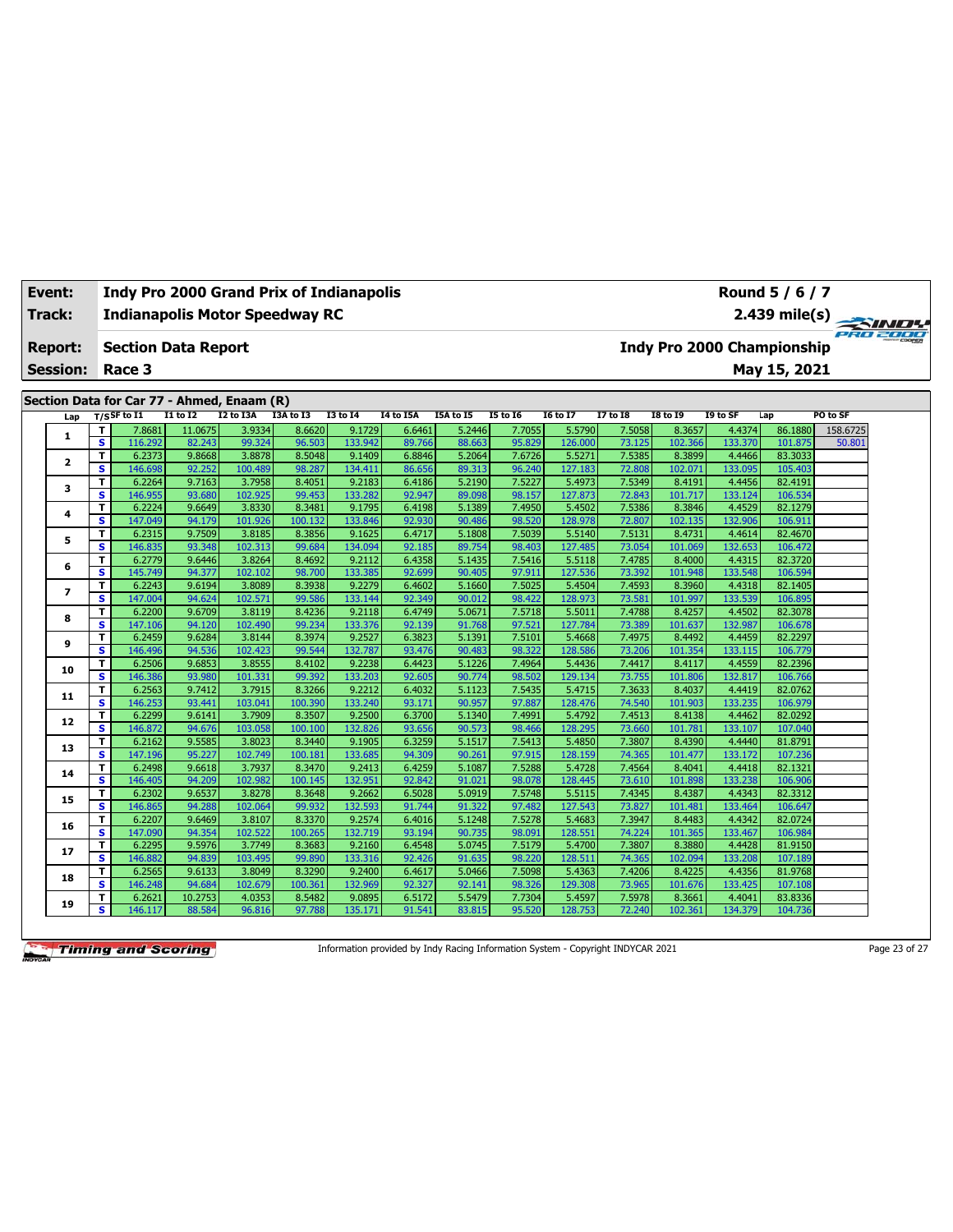| Event:                                     |     |         | Indy Pro 2000 Grand Prix of Indianapolis |                   |                   |                   |                   | Round 5 / 6 / 7                                                                 |                  |                  |                   |                  |                   |                                   |                    |               |  |  |  |  |
|--------------------------------------------|-----|---------|------------------------------------------|-------------------|-------------------|-------------------|-------------------|---------------------------------------------------------------------------------|------------------|------------------|-------------------|------------------|-------------------|-----------------------------------|--------------------|---------------|--|--|--|--|
| <b>Track:</b>                              |     |         | <b>Indianapolis Motor Speedway RC</b>    |                   |                   |                   |                   |                                                                                 | 2.439 mile(s)    |                  |                   |                  |                   |                                   |                    |               |  |  |  |  |
| <b>Report:</b>                             |     |         | <b>Section Data Report</b>               |                   |                   |                   |                   |                                                                                 |                  |                  |                   |                  |                   | <b>Indy Pro 2000 Championship</b> |                    |               |  |  |  |  |
| <b>Session:</b>                            |     |         | Race 3                                   |                   |                   |                   |                   |                                                                                 |                  |                  |                   |                  | May 15, 2021      |                                   |                    |               |  |  |  |  |
| Section Data for Car 77 - Ahmed, Enaam (R) |     |         |                                          |                   |                   |                   |                   |                                                                                 |                  |                  |                   |                  |                   |                                   |                    |               |  |  |  |  |
|                                            | Lap |         | $T/S$ SF to I1                           | $I1$ to $I2$      | I2 to I3A         | I3A to I3         | <b>I3 to 14</b>   | <b>I4 to I5A</b>                                                                | I5A to I5        | <b>I5 to 16</b>  | <b>I6 to I7</b>   | <b>I7 to I8</b>  | <b>I8 to 19</b>   | I9 to SF                          | Lap                | PO to SF      |  |  |  |  |
|                                            | 20  | т       | 6.1703                                   | 9.7381            | 3.7739            | 8.4213            | 9.0678            | 6.6026                                                                          | 5.1090           | 7.6068           | 5.4598            | 7.3626           | 8.4276            | 4.4204                            | 82.1602            |               |  |  |  |  |
|                                            |     | s<br>T  | 148.291                                  | 93.471            | 103.522           | 99.261            | 135.494           | 90.357                                                                          | 91.016           | 97.072           | 128.751           | 74.548           | 101.614           | 133.883                           | 106.869            |               |  |  |  |  |
|                                            | 21  | S       | 6.1766<br>148.140                        | 9.7452<br>93.403  | 3.8089<br>102.571 | 8.3280<br>100.373 | 9.0998<br>135.018 | 6.5292<br>91.373                                                                | 5.1054<br>91.080 | 7.5960<br>97.210 | 5.4323<br>129.403 | 7.4129<br>74.042 | 8.4279<br>101.611 | 4.4393<br>133.313                 | 82.1015<br>106.946 |               |  |  |  |  |
|                                            |     | T       | 6.2082                                   | 9.5976            | 3.8042            | 8.5960            | 9.2000            | 6.3652                                                                          | 5.0968           | 7.5098           | 5.4602            | 7.4253           | 8.4978            | 4.4406                            | 82.2017            |               |  |  |  |  |
|                                            | 22  | s       | 147.386                                  | 94.839            | 102.697           | 97.244            | 133.547           | 93.727                                                                          | 91.234           | 98.326           | 128.742           | 73.918           | 100.775           | 133.274                           | 106.815            |               |  |  |  |  |
|                                            |     | T       | 6.2253                                   | 9.8254            | 3.8646            | 8.4380            | 9.1969            | 6.3673                                                                          | 5.1910           | 7.5054           | 5.4511            | 7.3401           | 8.4795            | 4.4140                            | 82.2986            |               |  |  |  |  |
|                                            | 23  | S       | 146.981                                  | 92.640            | 101.092           | 99.065            | 133.592           | 93.696                                                                          | 89.578           | 98.384           | 128.956           | 74.776           | 100.992           | 134.078                           | 106.690            |               |  |  |  |  |
|                                            |     | T       | 6.1927                                   | 9.6107            | 3.7949            | 8.3241            | 9.1571            | 6.3117                                                                          | 5.0775           | 7.5584           | 5.4657            | 7.3602           | 8.4224            | 4.4350                            | 81.7104            |               |  |  |  |  |
|                                            | 24  | s       | 147.755                                  | 94.710            | 102.949           | 100.420           | 134.173           | 94.521                                                                          | 91.581           | 97.694           | 128.612           | 74.572           | 101.677           | 133.443                           | 107.458            |               |  |  |  |  |
|                                            | 25  | T       | 6.2019                                   | 9.6246            | 3.8001            | 8.3251            | 9.2123            | 6.3654                                                                          | 5.1336           | 7.6083           | 5.4775            | 7.4134           | 8.5635            | 4.4852                            | 82.2109            |               |  |  |  |  |
|                                            |     | s       | 147.535                                  | 94.573            | 102.808           | 100.408           | 133.369           | 93.724                                                                          | 90.580           | 97.053           | 128.335           | 74.037           | 100.002           | 131.949                           | 106.803            |               |  |  |  |  |
|                                            | 26  | T.<br>s | 7.7085<br>118.700                        | 13.1065<br>69.449 | 5.7766<br>67.632  |                   |                   |                                                                                 |                  |                  |                   |                  |                   |                                   |                    |               |  |  |  |  |
|                                            |     |         |                                          |                   |                   |                   |                   |                                                                                 |                  |                  |                   |                  |                   |                                   |                    |               |  |  |  |  |
|                                            |     |         | <b>Timing and Scoring</b>                |                   |                   |                   |                   | Information provided by Indy Racing Information System - Copyright INDYCAR 2021 |                  |                  |                   |                  |                   |                                   |                    | Page 24 of 27 |  |  |  |  |

ヿ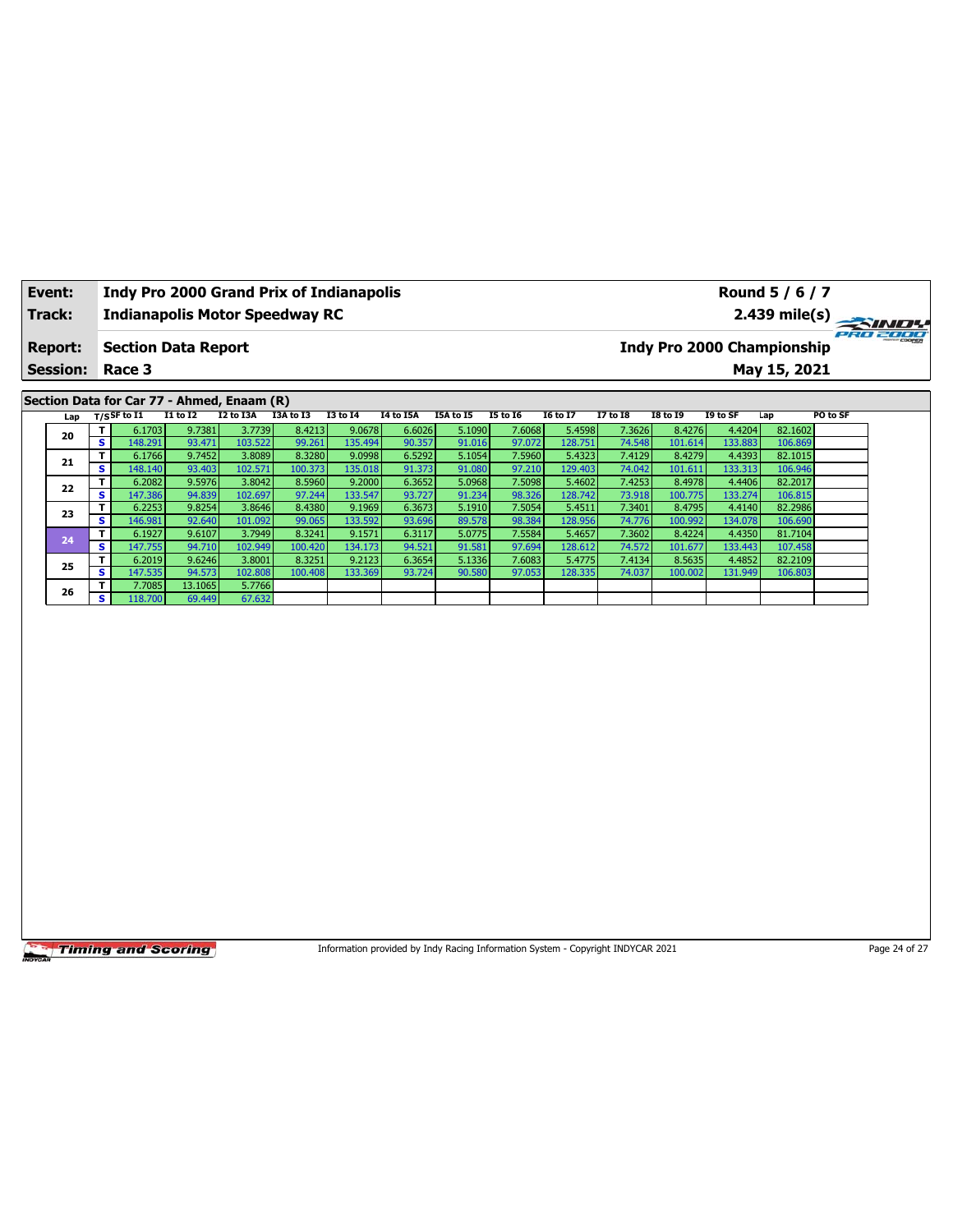| Track:<br><b>Report:</b><br><b>Session:</b> |                          |                              | <b>Indianapolis Motor Speedway RC</b>                 |                  |                   |                  |                   |                                   | 2.439 mile(s)    |                  |                   |                  |                   |                   |                    |          |  |
|---------------------------------------------|--------------------------|------------------------------|-------------------------------------------------------|------------------|-------------------|------------------|-------------------|-----------------------------------|------------------|------------------|-------------------|------------------|-------------------|-------------------|--------------------|----------|--|
|                                             |                          |                              | <b>Section Data Report</b>                            |                  |                   |                  |                   | <b>Indy Pro 2000 Championship</b> |                  |                  |                   |                  |                   |                   |                    |          |  |
|                                             |                          |                              | Race 3                                                |                  |                   |                  |                   |                                   | May 15, 2021     |                  |                   |                  |                   |                   |                    |          |  |
|                                             |                          |                              |                                                       |                  |                   |                  |                   |                                   |                  |                  |                   |                  |                   |                   |                    |          |  |
|                                             |                          |                              | Section Data for Car 91 - Eves, Braden<br>T/SSF to I1 | <b>I1 to I2</b>  | I2 to I3A         | I3A to I3        | <b>I3 to 14</b>   | I4 to I5A                         | I5A to I5        | <b>I5 to 16</b>  | <b>I6 to I7</b>   | <b>I7 to I8</b>  | <b>I8 to 19</b>   | I9 to SF          | Lap                | PO to SF |  |
|                                             | Lap                      | T                            | 7.7961                                                | 11.3129          | 4.1187            | 8.6967           | 9.1073            | 6.7316                            | 5.3258           | 7.6645           | 5.6058            | 7.5013           | 8.4604            | 4.4270            | 86.7481            | 161.1683 |  |
|                                             | 1                        | $\overline{\mathbf{s}}$      | 117.366                                               | 80.459           | 94.856            | 96.118           | 134.907           | 88.625                            | 87.311           | 96.341           | 125.398           | 73.169           | 101.220           | 133.684           | 101.217            | 50.015   |  |
|                                             |                          | T                            | 6.1963                                                | 9.8439           | 3.8605            | 8.5103           | 9.2060            | 6.6436                            | 5.3439           | 7.6617           | 5.5589            | 7.5262           | 8.4607            | 4.4058            | 83.2178            |          |  |
|                                             | $\mathbf{2}$             | s                            | 147.669                                               | 92.466           | 101.200           | 98.223           | 133.460           | 89.799                            | 87.015           | 96.377           | 126.456           | 72.927           | 101.217           | 134.327           | 105.511            |          |  |
|                                             |                          | T                            | 6.1304                                                | 9.8504           | 3.7969            | 8.4887           | 9.1995            | 6.4596                            | 5.2741           | 7.5343           | 5.4926            | 7.3938           | 8.5153            | 4.4342            | 82.5698            |          |  |
|                                             | з                        | s                            | 149.256                                               | 92.405           | 102.895           | 98.473           | 133.555           | 92.357                            | 88.167           | 98.006           | 127.982           | 74.233           | 100.568           | 133.467           | 106.339            |          |  |
|                                             | 4                        | T                            | 6.1576                                                | 9.7016           | 3.8251            | 8.4872           | 9.1985            | 6.4028                            | 5.2258           | 7.5949           | 5.5077            | 7.3582           | 8.4812            | 4.4507            | 82.3913            |          |  |
|                                             |                          | s                            | 148.597                                               | 93.822           | 102.136           | 98.491           | 133.569           | 93.177                            | 88.982           | 97.224           | 127.631           | 74.592           | 100.972           | 132.972           | 106.570            |          |  |
|                                             | 5                        | T                            | 6.1968                                                | 9.6152           | 3.8745            | 8.4178           | 9.1703            | 6.4211                            | 5.2269           | 7.5389           | 5.5391            | 7.3907           | 8.5186            | 4.4557            | 82.3656            |          |  |
|                                             |                          | s                            | 147.657                                               | 94.665           | 100.834           | 99.303           | 133.980           | 92.911                            | 88.963           | 97.947           | 126.908           | 74.264           | 100.529           | 132.823           | 106.603            |          |  |
|                                             | 6                        | T                            | 6.2123                                                | 9.7221           | 3.8062            | 8.3977           | 9.1153            | 6.4823                            | 5.2330           | 7.6395           | 5.5524            | 7.3809           | 8.4148            | 4.4327            | 82.3892            |          |  |
|                                             |                          | s                            | 147.288                                               | 93.625           | 102.644           | 99.540           | 134.788           | 92.034                            | 88.859           | 96.657           | 126.604           | 74.363           | 101.769           | 133.512           | 106.572            |          |  |
|                                             | $\overline{\phantom{a}}$ | T<br>$\overline{\mathbf{s}}$ | 6.1938<br>147.728                                     | 9.6209<br>94.609 | 3.8533<br>101.389 | 8.3971<br>99.547 | 9.1646<br>134.063 | 6.5095<br>91.649                  | 5.1484<br>90.319 | 7.6093<br>97.040 | 5.5062<br>127.666 | 7.3887<br>74.284 | 8.4356            | 4.4260<br>133.714 | 82.2534<br>106.748 |          |  |
|                                             |                          | T                            | 6.1737                                                | 9.6460           | 3.8459            | 8.3983           | 9.1645            | 6.4710                            | 5.1568           | 7.5517           | 5.4656            | 7.4250           | 101.518<br>8.4052 | 4.4235            | 82.1272            |          |  |
|                                             | 8                        | s                            | 148.209                                               | 94.363           | 101.584           | 99.533           | 134.065           | 92.195                            | 90.172           | 97.781           | 128.614           | 73.921           | 101.885           | 133.790           | 106.912            |          |  |
|                                             |                          | T                            | 6.1639                                                | 9.7084           | 3.8289            | 8.4164           | 9.1926            | 6.4041                            | 5.1356           | 7.5876           | 5.4835            | 7.3964           | 8.4277            | 4.4313            | 82.1764            |          |  |
|                                             | 9                        | s                            | 148.445                                               | 93.757           | 102.035           | 99.319           | 133.655           | 93.158                            | 90.544           | 97.318           | 128.195           | 74.207           | 101.613           | 133.554           | 106.848            |          |  |
|                                             |                          | T                            | 6.1815                                                | 9.6165           | 3.8523            | 8.4541           | 9.1517            | 6.4558                            | 5.2053           | 7.5760           | 5.4762            | 7.3721           | 8.4287            | 4.4438            | 82.2140            |          |  |
|                                             | 10                       | s                            | 148.022                                               | 94.653           | 101.415           | 98.876           | 134.252           | 92.412                            | 89.332           | 97.467           | 128.365           | 74.451           | 101.601           | 133.178           | 106.799            |          |  |
|                                             |                          | T                            | 6.1794                                                | 9.7199           | 3.8297            | 8.4321           | 9.1607            | 6.4939                            | 5.1317           | 7.5669           | 5.4854            | 7.3582           | 8.4501            | 4.4194            | 82.2274            |          |  |
|                                             | 11                       | $\overline{\mathbf{s}}$      | 148.073                                               | 93.646           | 102.014           | 99.134           | 134.120           | 91.869                            | 90.613           | 97.584           | 128.150           | 74.592           | 101.344           | 133.914           | 106.782            |          |  |
|                                             |                          | T.                           | 6.1554                                                | 9.6136           | 3.8447            | 8.3673           | 9.1781            | 6.4223                            | 5.1272           | 7.5882           | 5.4884            | 7.3479           | 8.4993            | 4.4499            | 82.0823            |          |  |
|                                             | 12                       | s                            | 148.650                                               | 94.681           | 101.616           | 99.902           | 133.866           | 92.894                            | 90.693           | 97.310           | 128.080           | 74.697           | 100.757           | 132.996           | 106.971            |          |  |
|                                             | 13                       | T                            | 6.1680                                                | 9.5895           | 3.8088            | 8.4016           | 9.1518            | 6.4312                            | 5.1501           | 7.5987           | 5.4956            | 7.3523           | 8.4643            | 4.4356            | 82.0475            |          |  |
|                                             |                          | s.                           | 148.346                                               | 94.919           | 102.573           | 99.494           | 134.251           | 92.765                            | 90.290           | 97.176           | 127.912           | 74.652           | 101.174           | 133.425           | 107.016            |          |  |
|                                             | 14                       | T.                           | 6.1886                                                | 9.5827           | 3.8308            | 8.3753           | 9.2089            | 6.3847                            | 5.1359           | 7.5607           | 5.4987            | 7.5167           | 8.3795            | 4.4268            | 82.0893            |          |  |
|                                             |                          | s                            | 147.853                                               | 94.987           | 101.984           | 99.806           | 133.418           | 93.441                            | 90.539           | 97.664           | 127.840           | 73.019           | 102.197           | 133.690           | 106.962            |          |  |
|                                             | 15                       | T                            | 6.1770                                                | 9.6407           | 3.8330            | 8.3563           | 9.1963            | 6.4076                            | 5.1684           | 7.5511           | 5.5351            | 7.4011           | 8.4411            | 4.4236            | 82.1313            |          |  |
|                                             |                          | s                            | 148.130                                               | 94.415           | 101.926           | 100.033          | 133.601           | 93.107                            | 89.970           | 97.788           | 126.999           | 74.160           | 101.452           | 133.787           | 106.907            |          |  |
|                                             | 16                       | T<br>s                       | 6.1686<br>148.332                                     | 9.6634           | 3.7934<br>102.990 | 8.3885           | 9.1763<br>133.892 | 6.4258                            | 5.1387           | 7.5811<br>97.401 | 5.5061<br>127.668 | 7.3440<br>74.736 | 8.4478            | 4.4332<br>133.497 | 82.0669<br>106.991 |          |  |
|                                             |                          |                              |                                                       | 94.193           | 3.8002            | 99.649<br>8.3321 |                   | 92.843                            | 90.490           | 7.5592           | 5.5140            | 7.2886           | 101.371           | 4.4275            | 81.9775            |          |  |
|                                             | 17                       | T<br>s                       | 6.1681<br>148.344                                     | 9.6776<br>94.055 | 102.806           | 100.324          | 9.1757<br>133.901 | 6.4268<br>92.829                  | 5.1684<br>89.970 | 97.683           | 127.485           | 75.304           | 8.4393<br>101.473 | 133.669           | 107.107            |          |  |
|                                             |                          | T                            | 6.1737                                                | 9.5686           | 3.8221            | 8.3230           | 9.1666            | 6.4441                            | 5.1251           | 7.5490           | 5.4775            | 7.3275           | 8.4242            | 4.4105            | 81.8119            |          |  |
|                                             | 18                       | s                            | 148.209                                               | 95.126           | 102.217           | 100.434          | 134.034           | 92.579                            | 90.730           | 97.815           | 128.335           | 74.905           | 101.655           | 134.184           | 107.324            |          |  |
|                                             |                          | T                            | 6.1626                                                | 9.8491           | 3.8351            | 8.4380           | 9.2193            | 6.6097                            | 5.4426           | 7.6281           | 5.5271            | 7.3235           | 8.4241            | 4.4427            | 82.9019            |          |  |
|                                             | 19                       | s                            | 148.476                                               | 92.417           | 101.870           | 99.065           | 133.268           | 90.260                            | 85.437           | 96.801           | 127.183           | 74.946           | 101.656           | 133.211           | 105.913            |          |  |

**Event: Indy Pro 2000 Grand Prix of Indianapolis**

Information provided by Indy Racing Information System - Copyright INDYCAR 2021 Page 25 of 27

**Round 5 / 6 / 7**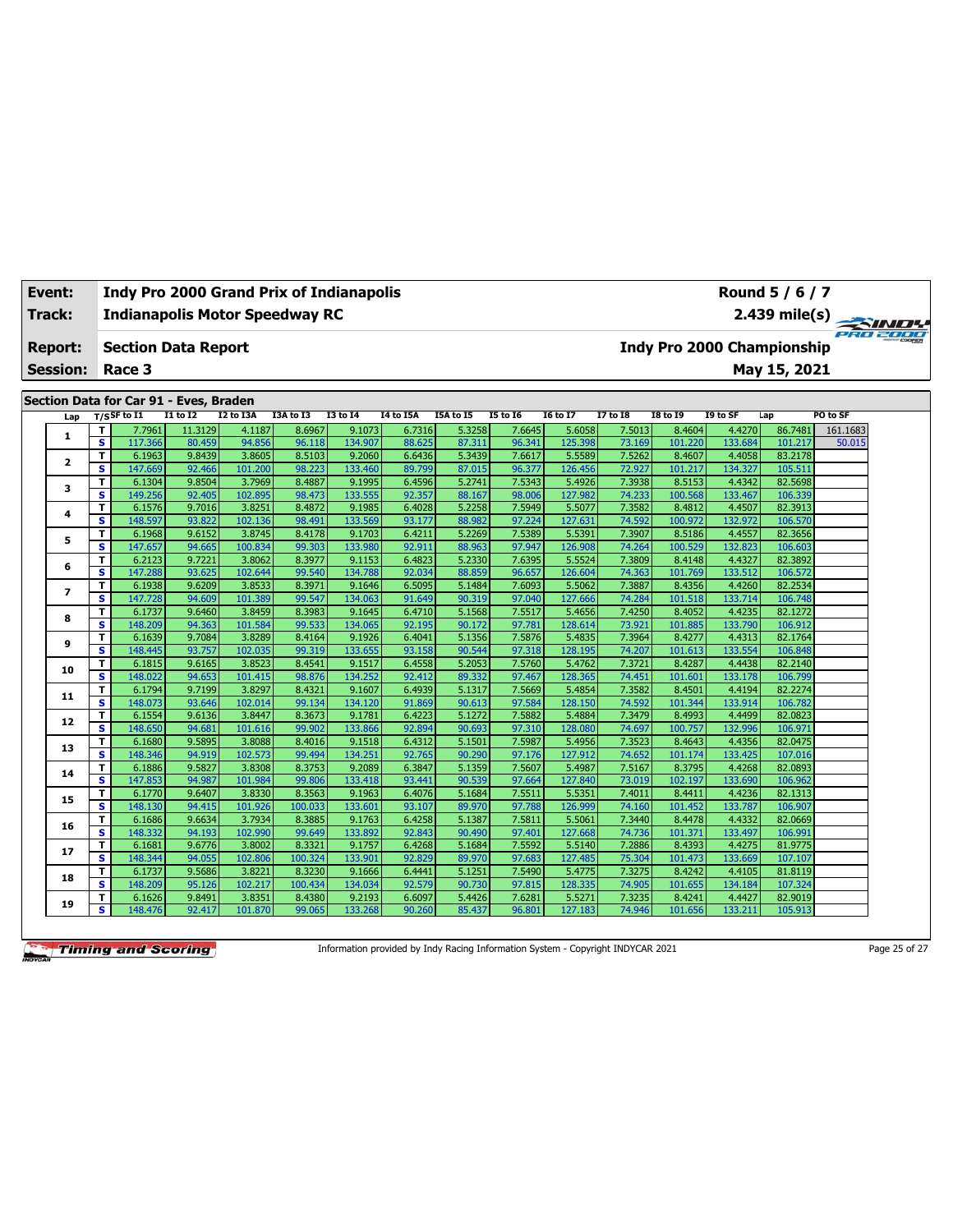| Event:                                 |                 |                               | Indy Pro 2000 Grand Prix of Indianapolis |                  |                   |                   |                                                  |                  | Round 5 / 6 / 7  |                  |                   |                  |                   |                                               |                    |          |  |  |  |  |  |
|----------------------------------------|-----------------|-------------------------------|------------------------------------------|------------------|-------------------|-------------------|--------------------------------------------------|------------------|------------------|------------------|-------------------|------------------|-------------------|-----------------------------------------------|--------------------|----------|--|--|--|--|--|
| Track:                                 |                 |                               | <b>Indianapolis Motor Speedway RC</b>    |                  |                   |                   |                                                  |                  |                  |                  |                   |                  |                   | $2.439$ mile(s)                               |                    |          |  |  |  |  |  |
| <b>Report:</b>                         |                 |                               | <b>Section Data Report</b>               |                  |                   |                   |                                                  |                  |                  |                  |                   |                  |                   | PRO 2000<br><b>Indy Pro 2000 Championship</b> |                    |          |  |  |  |  |  |
|                                        | <b>Session:</b> |                               | Race 3                                   |                  |                   |                   |                                                  |                  |                  |                  |                   |                  |                   | May 15, 2021                                  |                    |          |  |  |  |  |  |
| Section Data for Car 91 - Eves, Braden |                 |                               |                                          |                  |                   |                   |                                                  |                  |                  |                  |                   |                  |                   |                                               |                    |          |  |  |  |  |  |
| Lap                                    |                 |                               | $T/S$ SF to I1                           | I1 to I2         | I2 to I3A         | I3A to I3         | <b>I3 to 14</b><br><b>I4 to I5A</b><br>I5A to I5 |                  |                  | <b>I5 to 16</b>  | <b>I6 to I7</b>   | <b>I7 to 18</b>  | <b>I8 to 19</b>   | I9 to SF                                      | Lap                | PO to SF |  |  |  |  |  |
|                                        | 20              | T.                            | 6.2636                                   | 9.7018           | 3.7898            | 8.3462            | 9.1790                                           | 6.3384           | 5.1564           | 7.4990           | 5.4904            | 7.2940           | 8.4973            | 4.4616                                        | 82.0175            |          |  |  |  |  |  |
|                                        |                 | S.<br>T                       | 146.082<br>6.2439                        | 93.820<br>9.6362 | 103.088<br>3.7651 | 100.154<br>8.3236 | 133.853<br>9.1675                                | 94.123<br>6.3342 | 90.179<br>5.1356 | 98.468<br>7.5478 | 128.033<br>5.4670 | 75.249<br>7.2487 | 100.781<br>8.4731 | 132.647<br>4.4634                             | 107.055<br>81.8061 |          |  |  |  |  |  |
|                                        | 21              | S                             | 146.543                                  | 94.459           | 103.764           | 100.426           | 134.021                                          | 94.186           | 90.544           | 97.831           | 128.581           | 75.719           | 101.069           | 132.594                                       | 107.332            |          |  |  |  |  |  |
|                                        | 22              | T                             | 6.2621                                   | 9.6501           | 3.7734            | 8.3363            | 9.1975                                           | 6.4001           | 5.0917           | 7.5251           | 5.4868            | 7.3366           | 8.4361            | 4.4486                                        | 81.9444            |          |  |  |  |  |  |
|                                        |                 | $\overline{\mathbf{s}}$       | 146.117                                  | 94.323           | 103.536           | 100.273           | 133.584                                          | 93.216           | 91.325           | 98.126           | 128.117           | 74.812           | 101.512           | 133.035                                       | 107.151            |          |  |  |  |  |  |
|                                        | 23              | T<br>$\overline{\mathbf{s}}$  | 6.2296<br>146.879                        | 9.6314<br>94.506 | 3.7667<br>103.720 | 8.2886<br>100.850 | 9.1995<br>133.555                                | 6.3412<br>94.082 | 5.1130<br>90.945 | 7.5855<br>97.345 | 5.5015<br>127.775 | 7.3147<br>75.036 | 8.4632<br>101.187 | 4.4405<br>133.277                             | 81.8754<br>107.241 |          |  |  |  |  |  |
|                                        |                 | T                             | 6.2120                                   | 9.5628           | 3.7667            | 8.3088            | 9.1539                                           | 6.3765           | 5.0820           | 7.5746           | 5.5134            | 7.3194           | 8.4254            | 4.4412                                        | 81.7367            |          |  |  |  |  |  |
|                                        | 24              | $\overline{\mathbf{s}}$       | 147.296                                  | 95.184           | 103.720           | 100.605           | 134.220                                          | 93.561           | 91.499           | 97.485           | 127.499           | 74.988           | 101.641           | 133.256                                       | 107.423            |          |  |  |  |  |  |
|                                        | 25              | T.                            | 6.2005                                   | 9.5470           | 3.7651            | 8.3180            | 9.2124                                           | 6.3759           | 5.0976           | 7.5282           | 5.4993            | 7.3305           | 8.4481            | 4.4436                                        | 81.7662            |          |  |  |  |  |  |
|                                        |                 | s                             | 147.569                                  | 95.342           | 103.764           | 100.494           | 133.368                                          | 93.570           | 91.219           | 98.086           | 127.826           | 74.874           | 101.368           | 133.184                                       | 107.384            |          |  |  |  |  |  |
|                                        | 26              | T.<br>$\overline{\mathbf{s}}$ | 6.3469                                   | 14.1858          | 5.8212            |                   |                                                  |                  |                  |                  |                   |                  |                   |                                               |                    |          |  |  |  |  |  |
|                                        |                 |                               | 144.165                                  | 64.165           | 67.114            |                   |                                                  |                  |                  |                  |                   |                  |                   |                                               |                    |          |  |  |  |  |  |
|                                        |                 |                               |                                          |                  |                   |                   |                                                  |                  |                  |                  |                   |                  |                   |                                               |                    |          |  |  |  |  |  |
|                                        |                 |                               |                                          |                  |                   |                   |                                                  |                  |                  |                  |                   |                  |                   |                                               |                    |          |  |  |  |  |  |
|                                        |                 |                               |                                          |                  |                   |                   |                                                  |                  |                  |                  |                   |                  |                   |                                               |                    |          |  |  |  |  |  |
|                                        |                 |                               |                                          |                  |                   |                   |                                                  |                  |                  |                  |                   |                  |                   |                                               |                    |          |  |  |  |  |  |
|                                        |                 |                               |                                          |                  |                   |                   |                                                  |                  |                  |                  |                   |                  |                   |                                               |                    |          |  |  |  |  |  |
|                                        |                 |                               |                                          |                  |                   |                   |                                                  |                  |                  |                  |                   |                  |                   |                                               |                    |          |  |  |  |  |  |
|                                        |                 |                               |                                          |                  |                   |                   |                                                  |                  |                  |                  |                   |                  |                   |                                               |                    |          |  |  |  |  |  |
|                                        |                 |                               |                                          |                  |                   |                   |                                                  |                  |                  |                  |                   |                  |                   |                                               |                    |          |  |  |  |  |  |
|                                        |                 |                               |                                          |                  |                   |                   |                                                  |                  |                  |                  |                   |                  |                   |                                               |                    |          |  |  |  |  |  |
|                                        |                 |                               |                                          |                  |                   |                   |                                                  |                  |                  |                  |                   |                  |                   |                                               |                    |          |  |  |  |  |  |
|                                        |                 |                               |                                          |                  |                   |                   |                                                  |                  |                  |                  |                   |                  |                   |                                               |                    |          |  |  |  |  |  |
|                                        |                 |                               |                                          |                  |                   |                   |                                                  |                  |                  |                  |                   |                  |                   |                                               |                    |          |  |  |  |  |  |
|                                        |                 |                               |                                          |                  |                   |                   |                                                  |                  |                  |                  |                   |                  |                   |                                               |                    |          |  |  |  |  |  |
|                                        |                 |                               |                                          |                  |                   |                   |                                                  |                  |                  |                  |                   |                  |                   |                                               |                    |          |  |  |  |  |  |
|                                        |                 |                               |                                          |                  |                   |                   |                                                  |                  |                  |                  |                   |                  |                   |                                               |                    |          |  |  |  |  |  |
|                                        |                 |                               |                                          |                  |                   |                   |                                                  |                  |                  |                  |                   |                  |                   |                                               |                    |          |  |  |  |  |  |
|                                        |                 |                               |                                          |                  |                   |                   |                                                  |                  |                  |                  |                   |                  |                   |                                               |                    |          |  |  |  |  |  |
|                                        |                 |                               |                                          |                  |                   |                   |                                                  |                  |                  |                  |                   |                  |                   |                                               |                    |          |  |  |  |  |  |
|                                        |                 |                               |                                          |                  |                   |                   |                                                  |                  |                  |                  |                   |                  |                   |                                               |                    |          |  |  |  |  |  |
|                                        |                 |                               |                                          |                  |                   |                   |                                                  |                  |                  |                  |                   |                  |                   |                                               |                    |          |  |  |  |  |  |

Information provided by Indy Racing Information System - Copyright INDYCAR 2021 Page 26 of 27